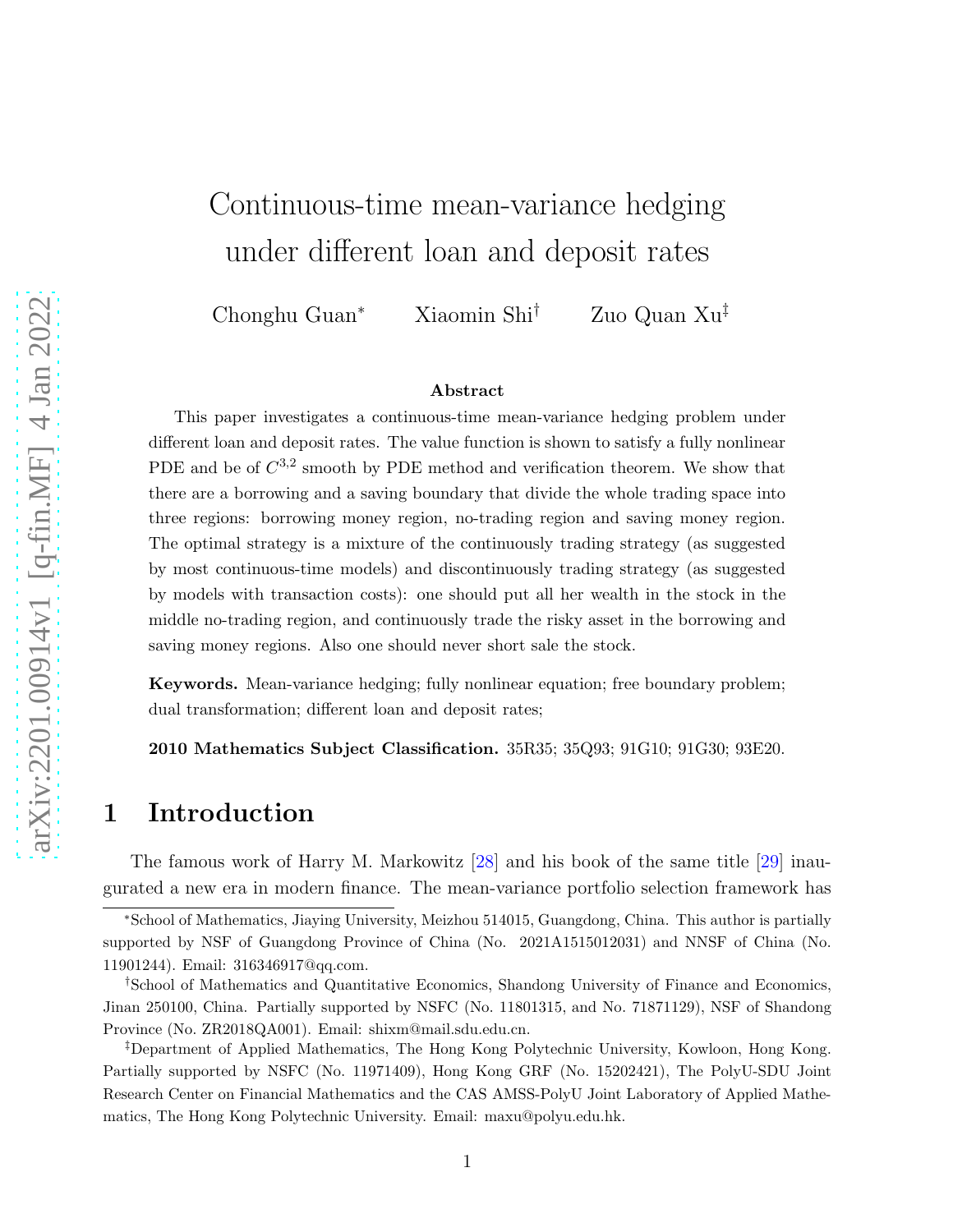<span id="page-1-0"></span>become one of the most prominent topics in quantitative finance since its inception. Numerous extensions of Markowitz's mean-variance portfolio selection model have been studied in the literature.

Zhou and Li [\[41\]](#page-31-1) initiated the study of mean-variance portfolio selection in continuous time framework. They used an embedding technique and stochastic linear-quadratic (LQ) control method to solve the problem. Since then various realistic factors are taken into consideration in the continuous time mean-variance framework in the literature. For instance, Li, Zhou and Lim [\[23\]](#page-30-1) considered a continuous-time mean-variance problem with no-shorting constraints. Hu and Zhou [\[18\]](#page-30-2) extended to the case with random coefficients and cone constraints on the control variable. Lv, Wu and Yu [\[26\]](#page-30-3) studied the model with random horizon in an incomplete market setting. Xiong and Zhou [\[37\]](#page-31-2), and Xiong, Xu and Zheng [\[36\]](#page-31-3) investigated partial information models. Zhou and Yin [\[42\]](#page-31-4), Hu, Shi and Xu [\[16,](#page-30-4) [17\]](#page-30-5) considered regime switching models with constraints. As a variant of mean-variance problem, Schweizer [\[33\]](#page-31-5) introduced the mean-variance hedging (also called quadratic hedging) problem and subsequently extended to very general settings; see, e.g. Pham [\[32\]](#page-31-6) and Gourieroux, Laurent and Pham [\[13\]](#page-29-0). We refer to Schweizer [\[34\]](#page-31-7) for a guided tour.

Stochastic LQ control method was applied to study the problems in the aforementioned papers. This method is extremely powerful when dealing with mean-variance problems with trading constraints and random coefficients (see, e.g.  $[19, 23, 25, 40, 41, 42]$  $[19, 23, 25, 40, 41, 42]$  $[19, 23, 25, 40, 41, 42]$  $[19, 23, 25, 40, 41, 42]$  $[19, 23, 25, 40, 41, 42]$  $[19, 23, 25, 40, 41, 42]$  $[19, 23, 25, 40, 41, 42]$  $[19, 23, 25, 40, 41, 42]$  $[19, 23, 25, 40, 41, 42]$  $[19, 23, 25, 40, 41, 42]$ ), but less powerful when dealing with mean-variance problems with state constraints such as bankruptcy prohibition. The latter class of problems is often dealt by martingale approach (which usually requires the market to be complete) or partial differential equation (PDE) method (which requires the Markovian market setting). For instance, Bielecki, Jin, Pliska and Zhou [\[2\]](#page-29-1) investigated a continuous-time mean-variance problem with bankruptcy prohibition. Using martingale approach, they turned the dynamic stochastic control problem into a static optimization problem that was eventually solved by optimization method. Li and  $Xu$  [\[22\]](#page-30-8) studied a mean-variance problem with both trading and bankruptcy prohibition constraints by PDE method. Their idea is to transform the problem into an equivalent one with only bankruptcy prohibition constraint that has been solved in [\[2\]](#page-29-1). Xia [\[35\]](#page-31-9) established a relationship between mean-variance problem and expected utility maximization with non-negative marginal utility in incomplete market with bankruptcy prohibition. Hou and Xu [\[15\]](#page-30-9) considered the effect of intractable claims on the trading strategy by martingale approach.

All the optimal trading strategies obtained in the aforementioned papers are trading continuously in time, which are not consistent with reality most of time. Following the idea of Dai and Yi [\[7\]](#page-29-2), Dai, Xu and Zhou [\[5\]](#page-29-3) considered a mean-variance problem with proportional transaction costs by PDE method. Inspired by the HJB equation, they first derived a related double-obstacle problem by intuitive argument. The solvability of the double-obstacle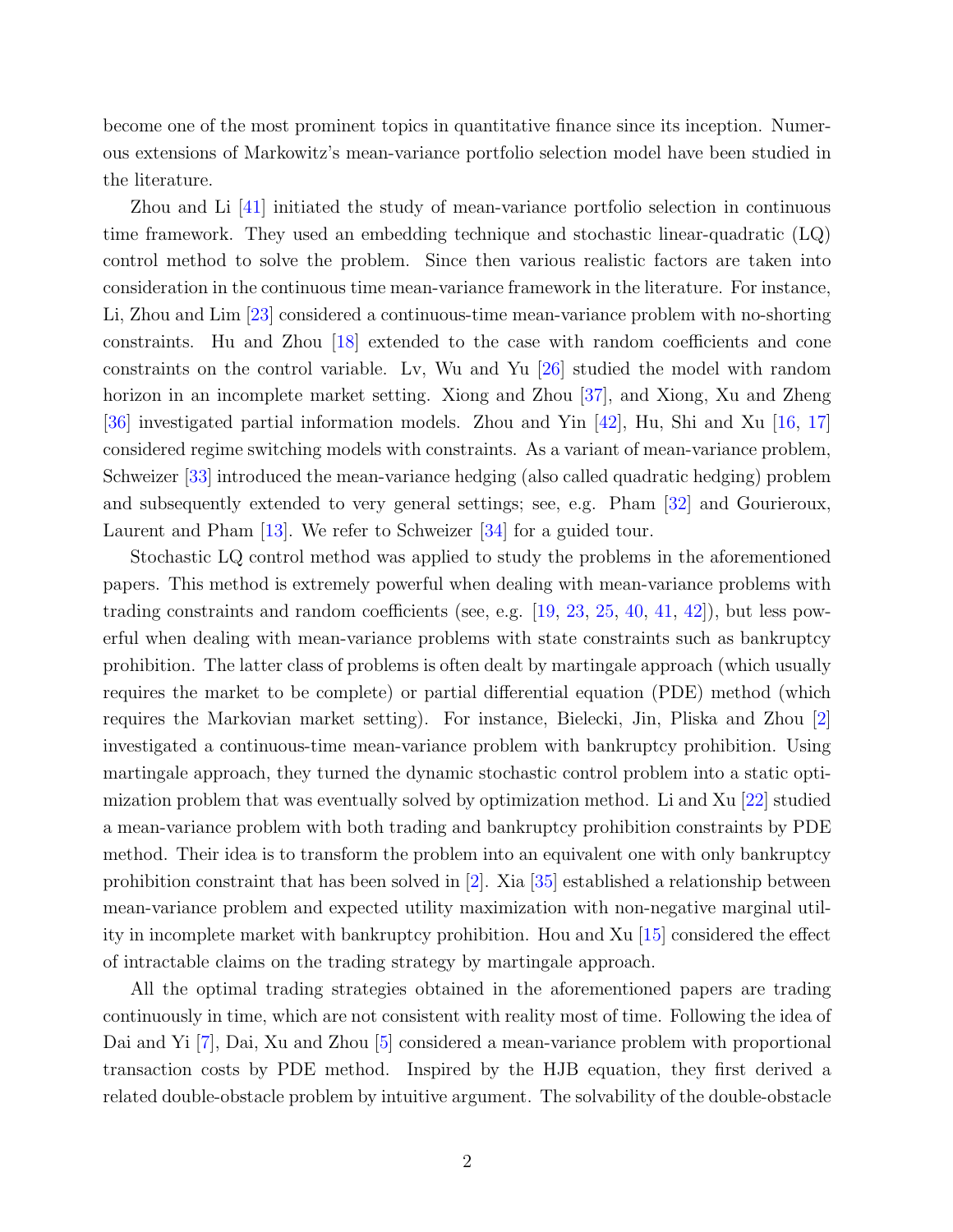<span id="page-2-0"></span>problem was completed solved so that they can get a classical solution to the HJB equation. They showed that there are a selling and a buying boundary such that transactions only happen on these two boundaries. Such discontinuously trading strategy fit the real practice better than those continuously trading strategies suggested by the aforementioned other papers.

All the aforementioned papers assume that there is no difference between deposit and loan rates, namely the deposit and loan rates are the same all the time even if they are random. But, as is well-known, there always exists a gap between them, which is fairly large sometimes in practice. As loan rate is often higher than deposit rate, it discourages investors from borrowing money. There is a very limited number of works that have taken the gap between deposit and loan rates into consideration in the literature. For instance, Fleming and Zariphopoulou [\[9\]](#page-29-4) considered optimal investment and consumption problems; Bergman [\[1\]](#page-29-5), Korn [\[20\]](#page-30-10), and Cvitanic and Karatzas [\[4\]](#page-29-6) studied option pricing problems; Xu and Chen [\[38\]](#page-31-10) investigated an optimal consumption-investment problem; Guan [\[14\]](#page-29-7) studied a utility maximization problem by PDE method, but no verification theorem was provided in the paper so that whether the solution of the HJB equation is the value function of the problem is not known.

Fu, Lari-Lavassani and Li [\[11\]](#page-29-8) is the only paper that we can find in the literature to study continuous-time mean-variance models under different deposit and loan rates. They constructed a piece-wise quadratic solution to the HJB equation, but did not show the solution is the value function of the original problem. In this paper, we will show the value function is of  $C^{3,2}$  smooth, but their solution is not. Therefore, the mean-variance problem under different deposit and loan rates is still open. This paper aims to fill this gap.

We will investigate a continuous-time mean-variance hedging problem under different deposit and loan rates in the Black-Scholes market. It turns out that the effect that is caused by the gap of deposit and loan rates is similarly to that of the presence of transaction costs (such as [\[8,](#page-29-9) [7,](#page-29-2) [5\]](#page-29-3)), that is, there are no-trading needed sometimes. We show there are a borrowing and a saving boundary that divide the whole trading space into three trading regions corresponding to the optimal strategies of borrowing money, no-trading and saving money. Economically speaking, we find that when an investor's wealth is far from her target, she must borrow money to invest in the risky asset so as to maximize the chance to achieve her goal; by contrast, if her wealth is close to her target, she does not need to invest all her wealth in the risky asset and should save some in the money account to reduce her risk; while in the middle no-trading region, she should put all her wealth in the stock so that no trading is needed inside the region. Compared to the case of no gap between deposit and loan rates, the middle no-trading region is new. In the other two regions, the trading strategies are of the same form as the no gap case, except for that one should use the loan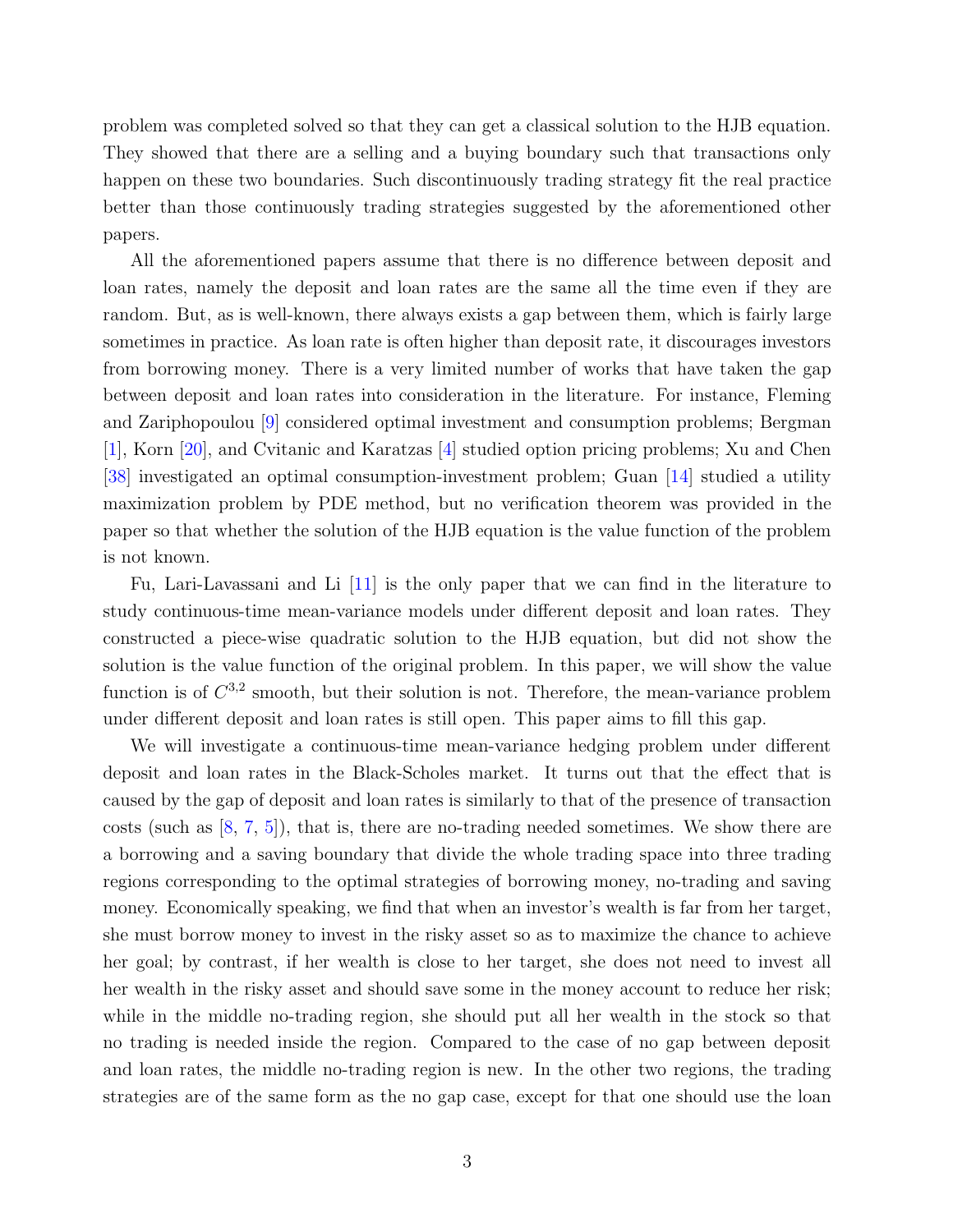<span id="page-3-0"></span>rate in borrowing money region and the deposit rate in the saving money region. Therefore, our optimal strategy is a mixture of the continuously trading strategy (as suggested by most continuous-time models) and discontinuously trading strategy (as suggested by models with transaction costs): one does not need to trade in the middle no-trading region, and has to trade the risky asset continuously in time in the borrowing and saving regions.

Mathematically speaking, it is very important to notice that the different deposit and loan rates force the wealth dynamics to become piecewise linear, and no longer linear. As a consequence, the stochastic LQ control theory cannot be applied and new theory is called for to solve the problem. Indeed, one can apply stochastic LQ control method to solve a mean-variance problem only when the value function of the problem is of quadratic form, in which case one can determine its coefficients by solving the so-called Riccati equation. In this paper, we study a mean-variance hedging problem under different deposit and loan rates, whose value function is not quadratic form. Similar to Dai and Yi [\[7\]](#page-29-2) and Guan [\[14\]](#page-29-7), we solve the problem by PDE method. We first transform the HJB equation into a fully nonlinear parabolic PDE by intuitive argument. Using standard PDE tools including the truncation method, the Leray-Schauder fixed point theorem, the embedding theorem and the Schauder estimation, we get a solution to the fully nonlinear parabolic PDE, from which we eventually construct a  $C^{3,2}$  solution to the original HJB equation. But different from [\[7\]](#page-29-2) and [\[14\]](#page-29-7), we will show the solution is indeed the value function to our mean-variance problem by a verification theorem. An optimal feedback strategy is also obtained during this process. The first order smoothness of the borrowing and saving boundaries are presented as well under a slightly stronger condition on the market parameters.

The reminder of this paper is organized as follows. In Section 2, we formulate a meanvariance hedging problem under different deposit and loan rates. In Section 3, we present our main results including the smoothness of the value function and the optimal control. Sections 4-6 are devoted to the proofs of the main results. We first derives a fully nonlinear parabolic PDE from the HJB equation by intuitive argument in Section 4; then show the parabolic PDE has a classical solution by PDE method in Section 5; and in Section 6, we prove the main results presented in Section 3. Some concluding remarks are given in Section 7.

### 2 Model Formulation

We call a filtered complete probability space  $(\Omega, \mathcal{F}, \mathbb{P}, \{\mathcal{F}_t\}_{t\geq 0})$  the financial market. And assume that the filtration  $\{\mathcal{F}_t\}_{t\geq 0}$  is generated by a standard one-dimensional Brownian motion  $\{W_t, t \geq 0\}$  defined in the probability space, argumented with all  $\mathbb P$  null sets.

The market consists of a risk-free money account and a continuously traded risky asset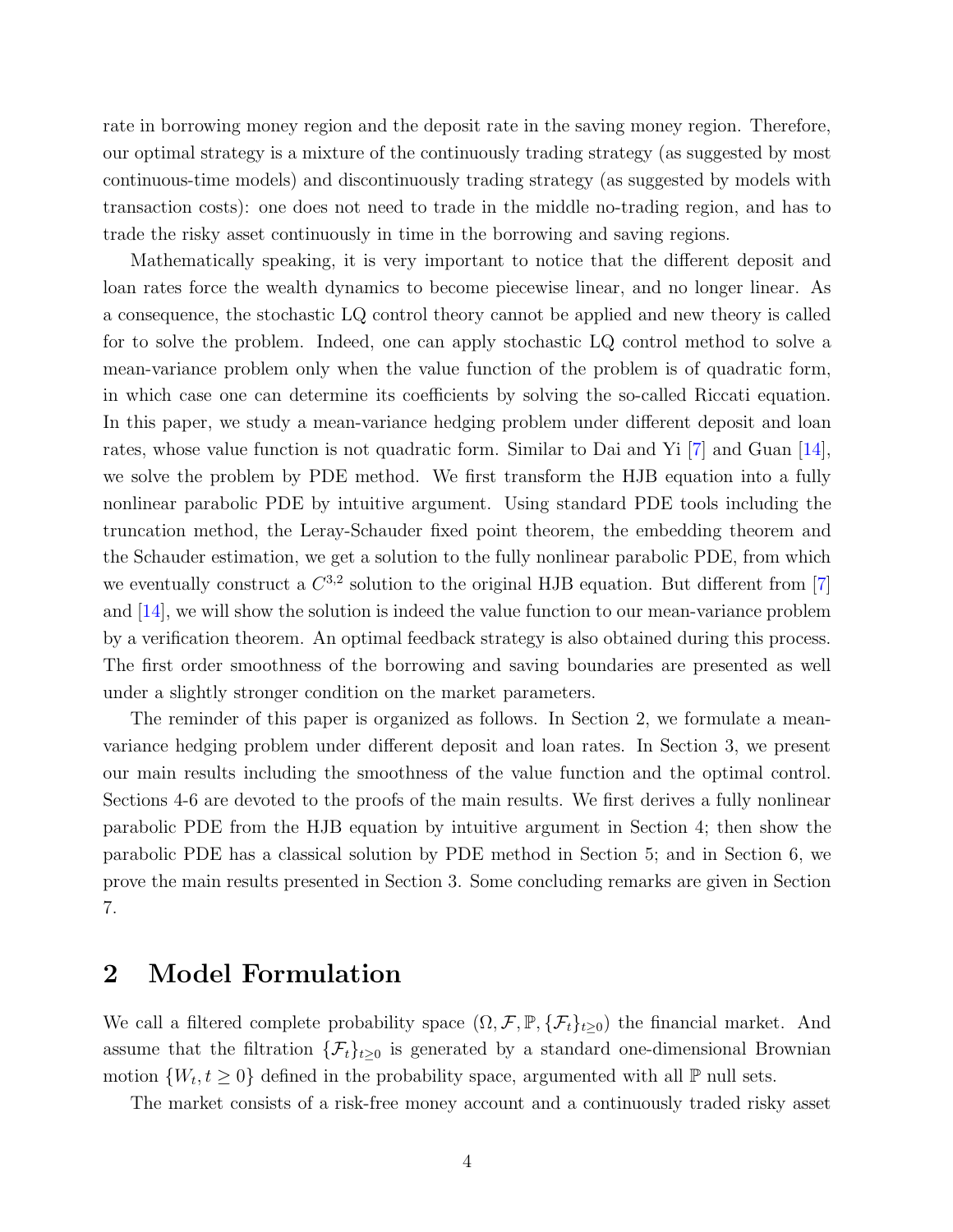("stock"). The deposit rate and loan rate of the money account are  $r_1$  and  $r_2$ , respectively. The stock price process  $S^1 > 0$  follows a geometric Brownian motion:

$$
dS_t^1 = S_t^1(\mu dt + \sigma dW_t),
$$

where  $\mu$  is the appreciation rate, and  $\sigma$  is the volatility rate of the stock. Economically speaking, one should pay a higher interest rate to borrow money than to save money. So we assume that the market parameters  $r_1$ ,  $r_2$ ,  $\mu$  and  $\sigma$  are constants and satisfy  $\sigma > 0$  and

<span id="page-4-2"></span><span id="page-4-0"></span>
$$
\mu > r_2 > r_1. \tag{2.1}
$$

Remind that  $r_1$ ,  $r_2$  and  $\mu$  are allowed to be negative.

Consider an agent ("She") faced with an initial endowment  $x$  and an investment horizon [t, T]. Let  $X_s$  and  $\pi_s$  denote her total wealth and total stock value at time s, respectively. When  $\pi_s < X_s$ , the agent saves the extra money  $X_s - \pi_s$  in the money account earning the deposit rate  $r_1$ ; while when  $\pi_s > X_s$ , the agent borrows money  $\pi_s - X_s$  from the money account at the loan rate  $r_2$ . Assume that the trading of shares is self-financed and takes place continuously, and there are no transaction costs or taxes. Then the wealth process  $X_s$ of the agent satisfies the following stochastic differential equation (SDE):

$$
\begin{cases} dX_s = \left[ \left( r_1 \chi_{\pi_s < X_s} + r_2 \chi_{\pi_s > X_s} \right) \left( X_s - \pi_s \right) + \mu \pi_s \right] ds + \sigma \pi_s dW_s, \quad t \leq s \leq T, \\ X_t = x. \end{cases} \tag{2.2}
$$

Here  $\chi_S$  is the indicator function for statement S: it is equal to 1 if S is true, and 0 otherwise.

We call the process  $\pi_s$ , a portfolio of the agent. Define the set of admissible portfolios as

<span id="page-4-1"></span>
$$
\Pi_t := L^2_{\mathcal{F}}([t,T];\mathbb{R}),
$$

where  $L^2_{\mathcal{F}}([t, T]; \mathbb{R})$  denotes the set of all R-valued,  $\mathcal{F}_s$ -progressively measurable stochastic processes  $f(\cdot)$  on  $[t, T]$  with  $\mathbb{E} \int_t^T |f(s)|^2 ds < +\infty$ . For any admissible portfolio  $\pi \in \Pi_t$ , the SDE [\(2.2\)](#page-4-0) admits a unique strong solution  $X_s$  on  $[t, T]$ .

Fix a constant target  $d > 0$ , the agent's objective is to find an admissible portfolio  $\pi^* \in \Pi_t$ to solve the following mean-variance hedging problem

$$
V(x,t) = \inf_{\pi \in \Pi_t} \mathbb{E}\left[ (X_T - d)^2 \mid X_t = x \right] \tag{2.3}
$$

for each  $(x,t) \in Q^T$ , where

$$
Q^T = \big\{ (x, t) \mid \ x e^{r_1(T-t)} < d, \ 0 \le t < T \big\}.
$$

If such an admissible portfolio  $\pi^*$  exists, we call it the optimal portfolio for the problem  $(2.3)$ . The agent's target d shall be higher than the outcome of saving all her money in the money account, so we put the constraint  $xe^{r_1(T-t)} < d$ , leading to the above admissible region  $Q^T$ .

The aim of this paper is to find an optimal portfolio to solve the stochastic control problem [\(2.3\)](#page-4-1).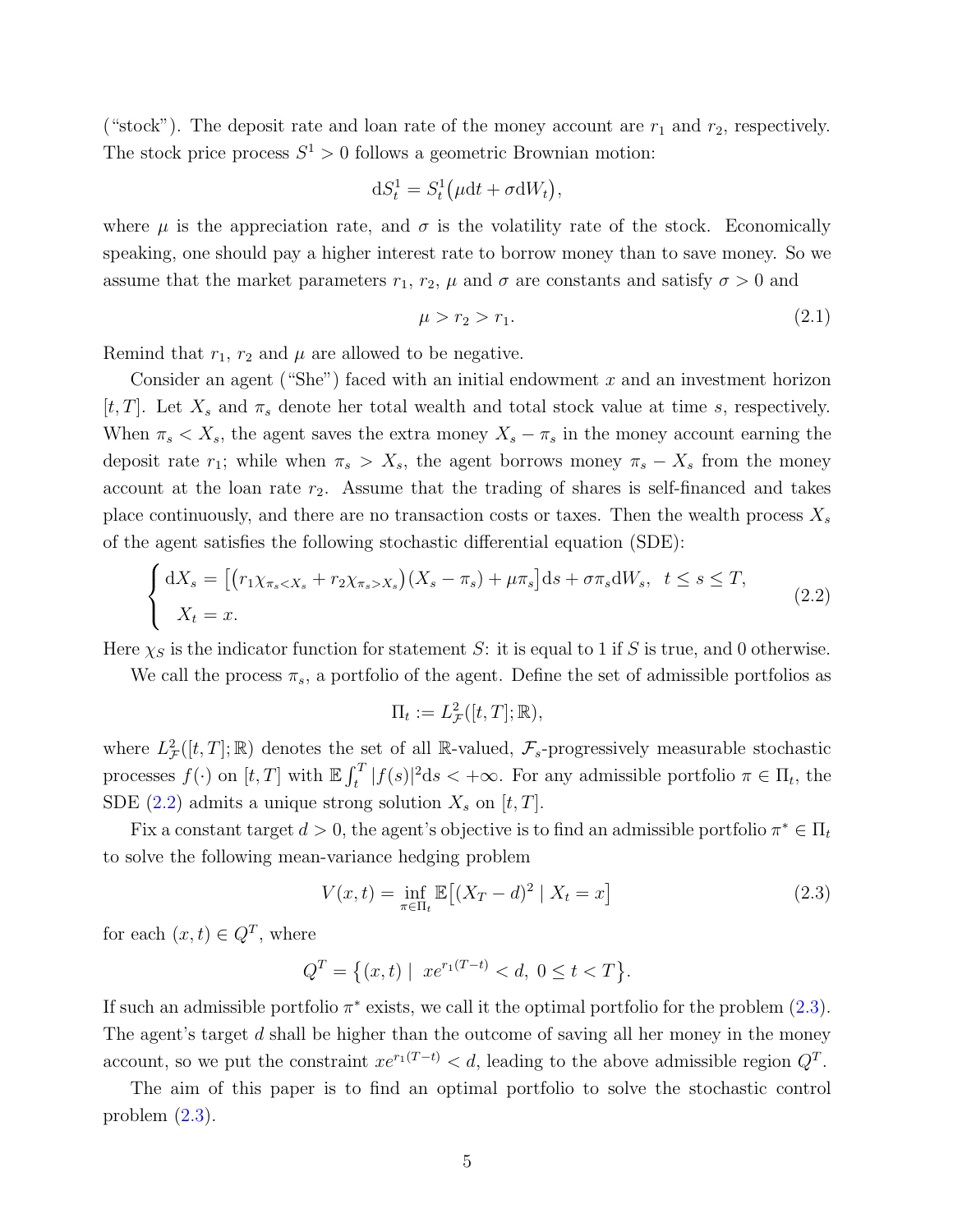<span id="page-5-5"></span>**Remark 2.1** When bankruptcy is prohibited in the market, we need to replace  $Q<sup>T</sup>$  by a bounded domain

$$
\{(x,t) \mid 0 < xe^{r_1(T-t)} < d, \ 0 \le t < T\}.
$$

Meanwhile, we have an extra boundary condition  $V(0,t) = d^2$ ,  $0 \le t < T$ . Our argument after minor adjustment still works for this case. We encourage the readers to give the details.

**Remark 2.2** As is well known, when running through  $d > 0$  in [\(2.3\)](#page-4-1), one can get the efficient mean-variance frontier. Therefore, there is no essential difference between the standard mean-variance problem and mean-variance hedging problem.

### 3 Main Results

Using standard viscosity theory (see, e.g. Grandall and Lions [\[3\]](#page-29-10), Yong and Zhou [\[39\]](#page-31-11)), one can prove that the value function of [\(2.3\)](#page-4-1) is a viscosity solution of the following HJB equation with boundary and terminal conditions:

$$
\begin{cases}\nV_t + \inf_{\pi} \left( \frac{1}{2} \sigma^2 \pi^2 V_{xx} + \left( (r_1 \chi_{\pi < x} + r_2 \chi_{\pi > x}) (x - \pi) + \mu \pi \right) V_x \right) = 0 & \text{in} \quad Q^T, \\
V(e^{-r_1(T-t)} d, t) = 0, \quad 0 \le t < T, \\
V(x, T) = (x - d)^2, \quad x < e^{-r_1(T-t)} d.\n\end{cases} \tag{3.1}
$$

This paper does not adopt the viscosity approach because viscosity solution usually does not lead to good smoothness of the value function. Instead, we will prove that this HJB equation admits a good classical solution  $V$  (see the precise definition in Theorem [3.1](#page-5-0) below). This together with Itô's lemma can guarantee that  $V$  is the value function of the problem  $(2.3)$ (see Verification Theorem [3.4](#page-7-0) below).

<span id="page-5-0"></span>Theorem 3.1 (Solvability of the HJB Equation) There exists a solution  $V \in C^{3,2}(\overline{Q^T}\setminus$  $\{x=e^{-r_1(T-t)}d\}\bigcap C(\overline{Q^T})$  to the HJB equation [\(3.1\)](#page-5-1) such that

<span id="page-5-1"></span>
$$
V_x < 0,\tag{3.2}
$$

$$
V_{xx} > 0 \tag{3.3}
$$

in  $Q^T$ , and

$$
\lim_{x \to e^{r_1(T-t)}d-} V_x = 0, \quad \lim_{x \to -\infty} V_x = -\infty, \quad \forall \ t \in [0, T].
$$
\n(3.4)

PROOF: We leave the proof to Section [6.1.](#page-19-0)

<span id="page-5-4"></span><span id="page-5-3"></span><span id="page-5-2"></span>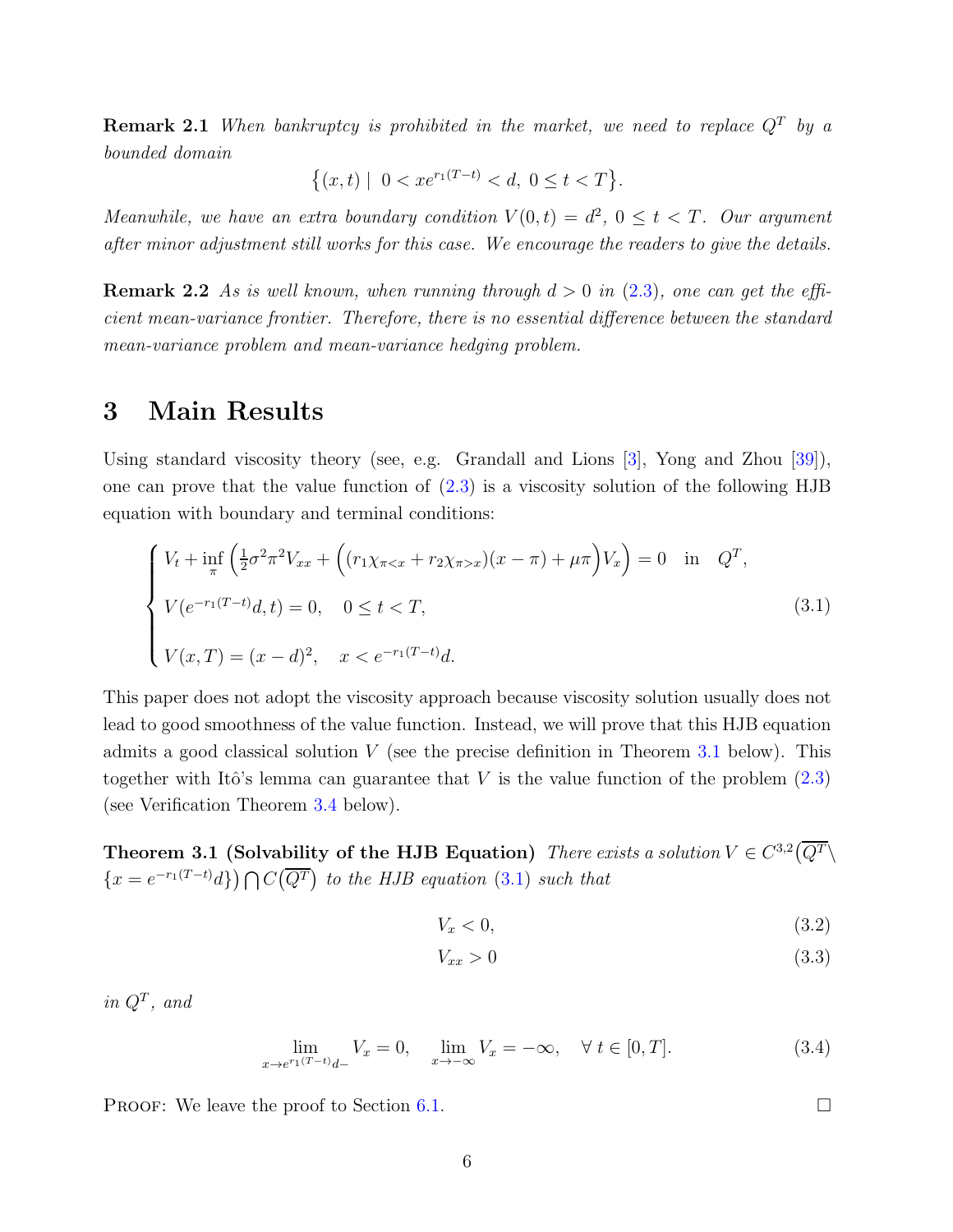

Figure 1: Solution of the HJB Equation:  $V(x, t)$  with fixed t

Based on this result, we can derive the optimal strategy stated in the following section.

#### 3.1 Optimal Portfolio

Let V be given in Theorem [3.1](#page-5-0) and divide the whole state space  $Q^T = \{(x, t) | x e^{r_1(T-t)} \leq$  $d, 0 \leq t < T$  into three regions:

Borrowing Region 
$$
\mathfrak{B} := \left\{ (x, t) \in Q^T \: \middle| \: -\frac{\mu - r_2}{\sigma^2} \frac{V_x}{V_{xx}} > x \right\},
$$

\nNo-Trading Region  $\mathfrak{N} := \left\{ (x, t) \in Q^T \: \middle| \: -\frac{\mu - r_2}{\sigma^2} \frac{V_x}{V_{xx}} \leq x \leq -\frac{\mu - r_1}{\sigma^2} \frac{V_x}{V_{xx}} \right\},$ 

\nSaving Region  $\mathfrak{S} := \left\{ (x, t) \in Q^T \: \middle| \: -\frac{\mu - r_1}{\sigma^2} \frac{V_x}{V_{xx}} < x \right\}.$ 

The following result shows that there exist two free boundaries to separate them.

Proposition 3.2 (Optimal Trading Regions) We have

<span id="page-6-0"></span>
$$
\mathfrak{B} = \left\{ (x, t) \mid x < B(t), \ t \in [0, T) \right\},\
$$
\n
$$
\mathfrak{N} = \left\{ (x, t) \mid B(t) \le x \le L(t), \ t \in [0, T) \right\},\
$$
\n
$$
\mathfrak{S} = \left\{ (x, t) \mid L(t) < x < e^{-r_1(T - t)}d, \ t \in [0, T) \right\},\
$$

where  $B(\cdot)$  and  $L(\cdot)$  are called the borrowing and saving boundaries, respectively, defined by

$$
B(t) := V_x^{-1}(\cdot, t)(-e^{b(T-t)}), \quad L(t) := V_x^{-1}(\cdot, t)(-e^{l(T-t)}),
$$

with  $V_x^{-1}(\cdot, t)$  being the inverse with respect to (w.r.t.) the spatial argument x, and b( $\cdot$ ) and  $l(\cdot)$  are given by [\(5.3\)](#page-12-0) and [\(5.4\)](#page-12-1). Moreover, the borrowing and saving boundaries have the terminal values  $B(T) = \frac{\mu - r_2}{\sigma^2 + \mu - r_2}d$  and  $L(T) = \frac{\mu - r_1}{\sigma^2 + \mu - r_1}d$ , and satisfy the estimate

$$
0 < B(t) < L(t) < e^{-r_1(T-t)}d, \quad t \in [0, T].
$$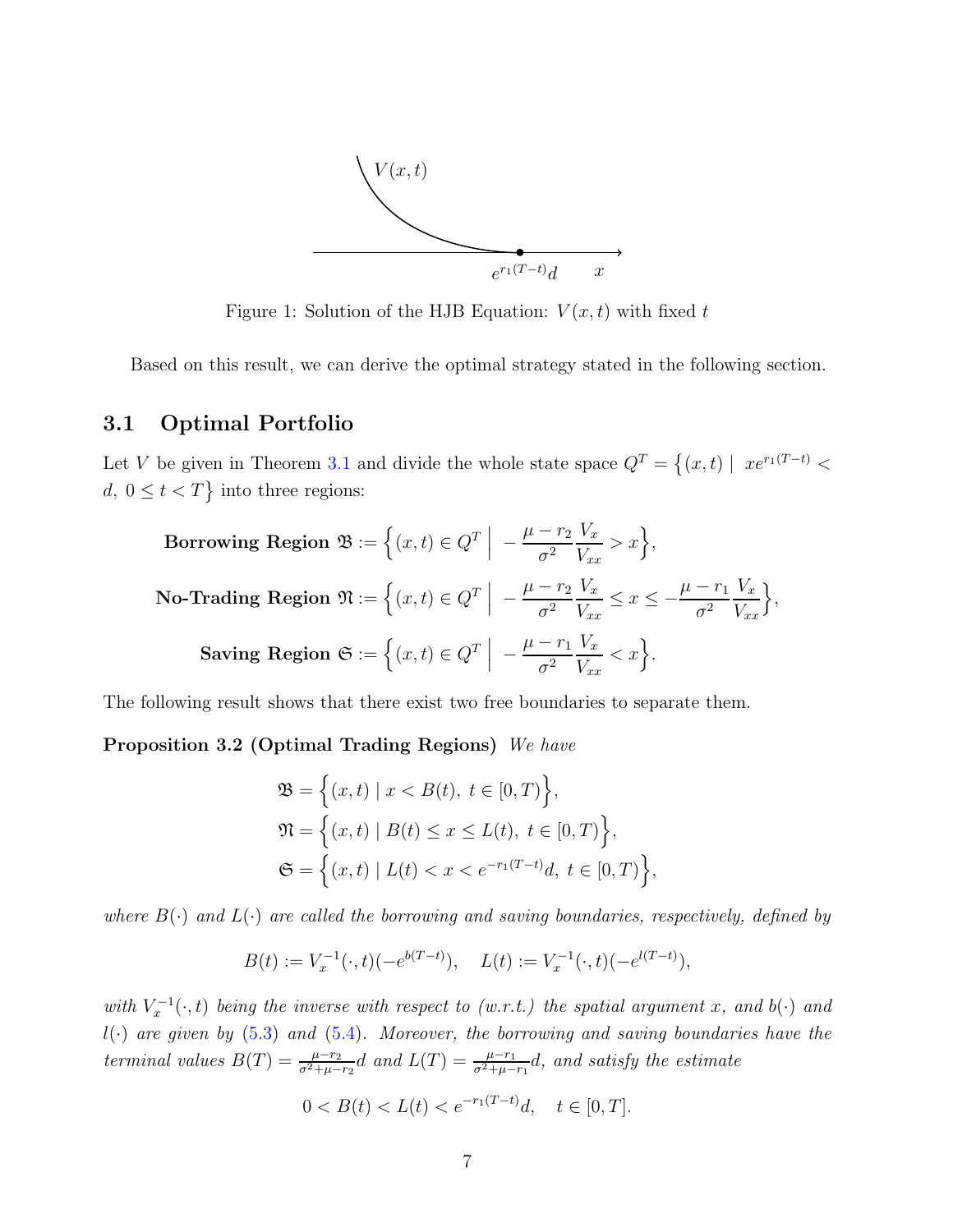PROOF: We leave the proof to Section [6.2.](#page-21-0)

Remark 3.3 In fact

$$
B(t) = \sup \left\{ x \mid -\frac{\mu - r_2}{\sigma^2} \frac{V_x}{V_{xx}} > x, \ (x, t) \in Q^T \right\},\
$$

and

$$
L(t) = \inf \left\{ x \middle| -\frac{\mu - r_1}{\sigma^2} \frac{V_x}{V_{xx}} < x, \ (x, t) \in Q^T \right\}.
$$



Figure 2: Optimal trading regions

<span id="page-7-0"></span>We also establish the first-order smoothness of the boundaries  $B(\cdot)$  and  $L(\cdot)$  under certain conditions (see Proposition [5.11\)](#page-16-0).

**Theorem 3.4 (Verification Theorem)** The function V given in Theorem [3.1](#page-5-0) is the same as the value function  $V$  defined by  $(2.3)$ . Moreover, the optimal portfolio to the problem [\(2.3\)](#page-4-1), given in the feedback form, is

$$
\pi(x,t) = \begin{cases}\n-\frac{\mu - r_2}{\sigma^2} \frac{V_x}{V_{xx}}, & (x,t) \in \mathfrak{B}, \\
x, & (x,t) \in \mathfrak{N}, \\
-\frac{\mu - r_1}{\sigma^2} \frac{V_x}{V_{xx}}, & (x,t) \in \mathfrak{S}.\n\end{cases}
$$

PROOF: We leave the proof to Section [6.3.](#page-21-1)

We have the following financial insights. When one's wealth is far from her target (i.e.  $x < B(t)$ , she must borrow money to invest in the stock so as to maximize the chance to

8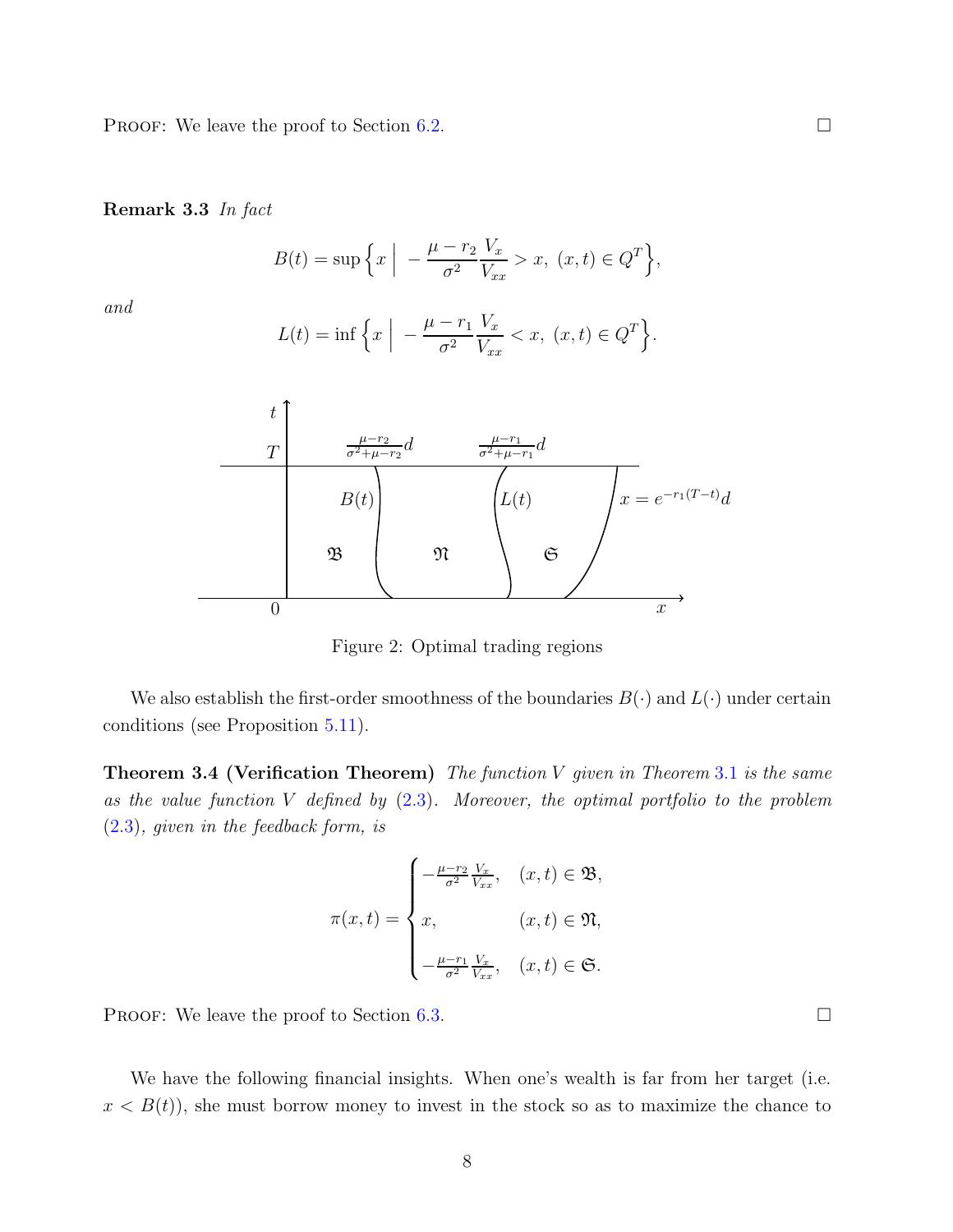achieve her goal d. By contrast, if her wealth is close to her target (i.e.  $x > L(t)$ ), she does not need to invest all her wealth in the stock and can save some in the money account to reduce her risk. In the middle range (i.e.  $B(t) \leq x \leq L(t)$ ), she does not need to borrow or save money, and shall invest all her wealth in the stock. Therefore the optimal strategy is a mixture of the continuously trading strategy in the first two scenarios (as suggested by most continuous-time models) and discontinuously trading strategy in the last scenario (as suggested by models with transaction costs).

Also the optimal portfolio is positive in all scenarios, so it is never optimal to short sale the stock. As a consequence, the portfolio is still optimal if we restrict us to the control set with no-shorting constraint:

$$
\left\{ \pi_s \in L^2_{\mathcal{F}}([t,T];\mathbb{R}) \middle| \pi_s \ge 0, \ s \in [t,T] \right\}
$$

in the problem [\(2.3\)](#page-4-1).

When  $r_2 \rightarrow r_1$ , the optimal feedback portfolio reduces to

$$
\pi(x,t) = -\frac{\mu - r_1}{\sigma^2} \frac{V_x}{V_{xx}}.
$$

This recovers the classical optimal portfolio when there is no gap between loan and deposit rates. In this case, the trading happens all the time, and the no-trading region is a zero measure set.

The reminder part of this paper is devoted to the proofs of the main results stated above.

### 4 Related Fully Nonlinear PDEs

To study the PDE  $(3.1)$ , we first transform it into a fully nonlinear PDE  $(4.7)$  satisfying the usual structural conditions by heuristic argument in this section. Many a priori estimates of the solution will be used in this process. In the next section, we will rigorously prove the existence and uniqueness of the solution to the PDE  $(4.7)$  and prove those prior estimates used, and finally we will construct a solution to the PDE [\(3.1\)](#page-5-1) from the solution to the PDE [\(4.7\)](#page-11-0) in Section [6.](#page-17-0)

Our argument in the rest part of this section is intuitive and it will lead to a more tractable PDE [\(4.7\)](#page-11-0) which will sever as our starting point of theoretical analysis.

Our below argument will be based on the conjecture that

<span id="page-8-1"></span><span id="page-8-0"></span>
$$
V_x < 0, \quad V_{xx} > 0, \quad (x, t) \in Q^T,\tag{4.1}
$$

and

$$
\lim_{x \to e^{r_1(T-t)}d-} V_x = 0, \quad \lim_{x \to -\infty} V_x = -\infty, \quad t \in [0, T].
$$
\n(4.2)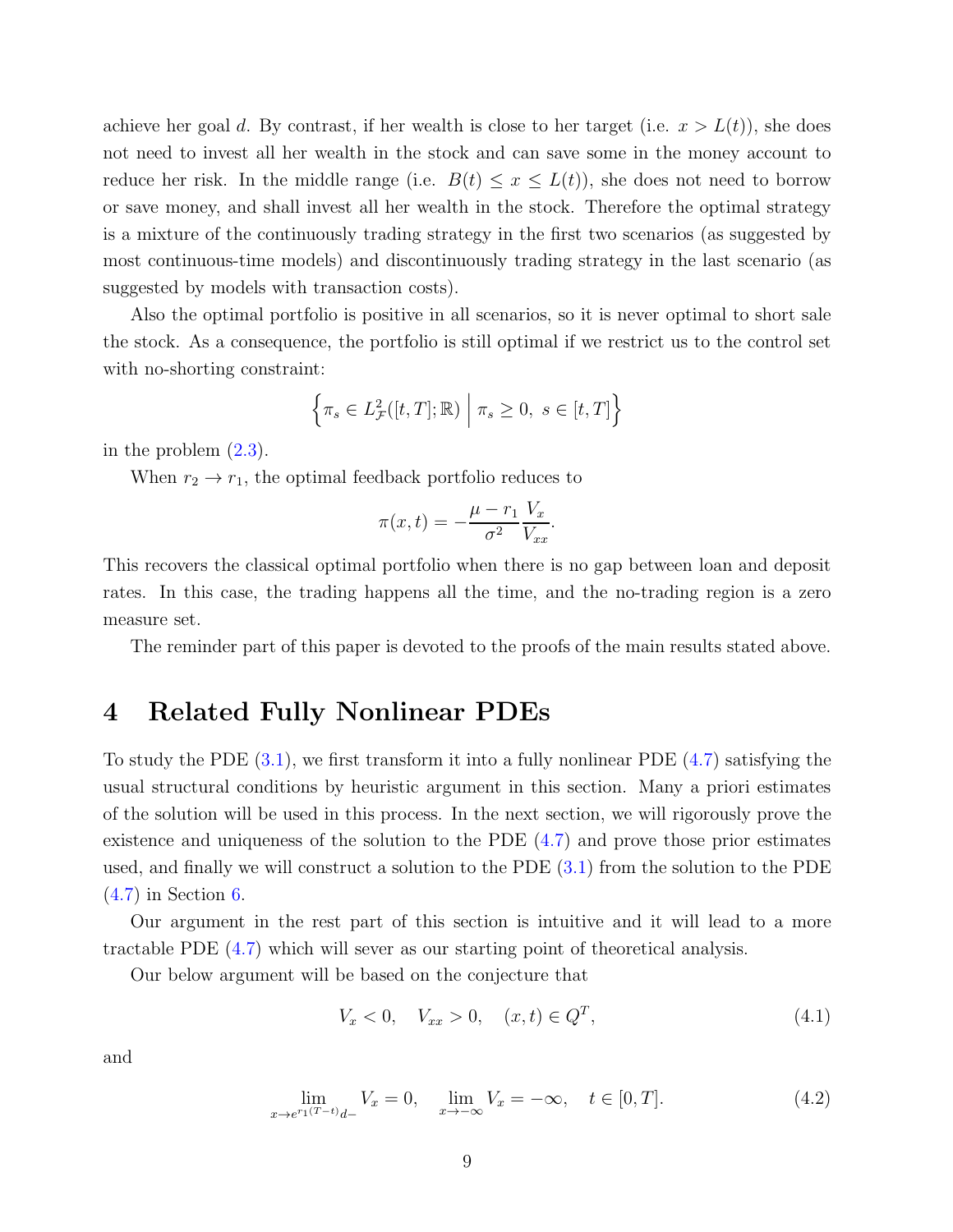This conjecture in fact will be eventually proved in Theorem [3.1.](#page-5-0)

In order to solve the optimization problem in the HJB equation  $(3.1)$ , write

$$
H(\pi) := \frac{1}{2}\sigma^2 \pi^2 V_{xx} + ((r_1 \chi_{\pi < x} + r_2 \chi_{\pi > x})(x - \pi) + \mu \pi) V_x,
$$

and

$$
\pi_i^* := -a_i \frac{V_x}{V_{xx}}, \quad a_i := \frac{\mu - r_i}{\sigma^2}, \quad i = 1, 2.
$$

As  $a_1 > a_2 > 0$  by our assumption [\(2.1\)](#page-4-2), it follows from [\(4.1\)](#page-8-0) that  $\pi_1^* > \pi_2^*$ . Consequently, there are only three possible scenarios given as follows.



<span id="page-9-0"></span>Figure 3: Three possible

This leads to

$$
\underset{\pi}{\operatorname{argmin}} H(\pi) = \begin{cases}\n-a_1 \frac{V_x}{V_{xx}}, & -a_1 \frac{V_x}{V_{xx}} < x, \\
x, & -a_2 \frac{V_x}{V_{xx}} \le x \le -a_1 \frac{V_x}{V_{xx}}, \\
-a_2 \frac{V_x}{V_{xx}}, & -a_2 \frac{V_x}{V_{xx}} > x.\n\end{cases}
$$

Putting this into  $(3.1)$ , we get

$$
\begin{cases}\n-V_t + \frac{\sigma^2 a_1^2 V_x^2}{2 V_{xx}} + (\sigma^2 a_1 - \mu) x V_x = 0, & -a_1 \frac{V_x}{V_{xx}} < x, \\
-V_t - \frac{\sigma^2}{2} x^2 V_{xx} - \mu x V_x = 0, & -a_2 \frac{V_x}{V_{xx}} \le x \le -a_1 \frac{V_x}{V_{xx}}, \\
-V_t + \frac{\sigma^2 a_2^2 V_x^2}{2 V_{xx}} + (\sigma^2 a_2 - \mu) x V_x = 0, & -a_2 \frac{V_x}{V_{xx}} > x, \\
V(e^{-r_1(T-t)}d, t) = 0, & 0 \le t < T, \\
V(x, T) = (x - d)^2, & x < d.\n\end{cases}
$$
\n(4.3)

This is a free boundary problem. But it does not satisfy the general structural conditions of nonlinear parabolic equation, so it is difficult to directly apply the existing conclusions to study it.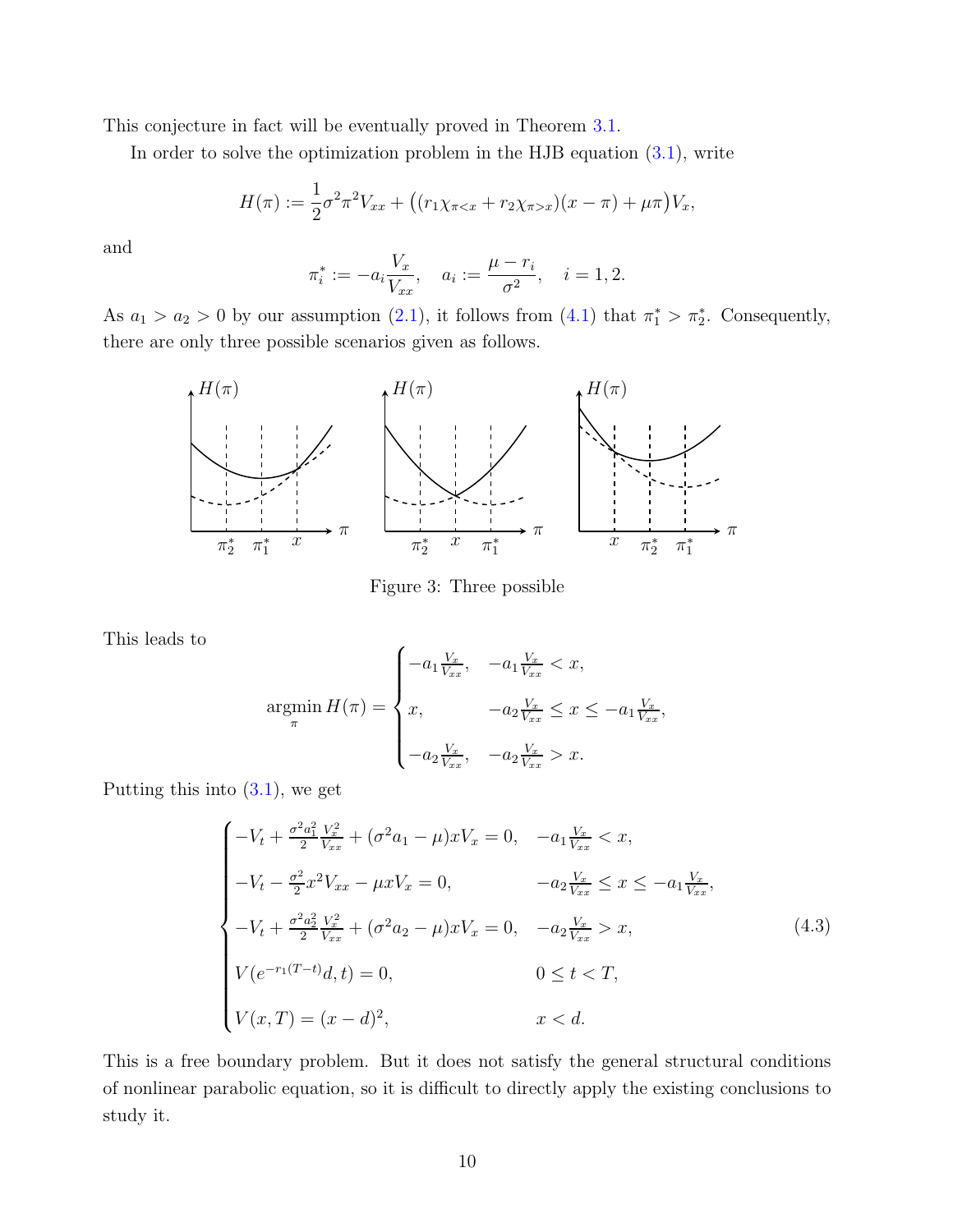<span id="page-10-2"></span>By the conjecture  $(4.1)$ , V should be a convex function, so we can apply the dual transformation (see Pham  $[31]$ ) to simplify  $(4.3)$ . To this end, define

$$
v(y,t) := \inf_{x < e^{-r_1(T-t)}d} \left( V(x,t) + xy \right), \quad y > 0, \ 0 \le t \le T.
$$

Then by the conjecture [\(4.2\)](#page-8-1), for each fixed  $t \in [0, T]$ , the optimal x corresponding to y is

$$
x = x(y, t) := V_x^{-1}(\cdot, t)(-y), \quad y > 0,
$$

where  $V_x^{-1}(\cdot, t)$  is the inverse of  $V_x(\cdot, t)$ . This gives the following correspondence between  $v(y, t)$  and  $V(x, t)$ ,

$$
v(y,t) = V(x(y,t),t) + x(y,t)y,
$$
  
\n
$$
v_y(y,t) = V_x(x(y,t),t)x_y(y,t) + yx_y(y,t) + x(y,t) = x(y,t),
$$
  
\n
$$
v_{yy}(y,t) = x_y(y,t) = \frac{-1}{V_{xx}(x(y,t),t)},
$$
  
\n
$$
v_t(y,t) = V_t(x(y,t),t) + V_x(x(y,t),t)x_t(y,t) + yx_t(y,t) = V_t(x(y,t),t).
$$

It then follows from [\(4.3\)](#page-9-0) that

$$
\begin{cases}\n-v_t - \frac{1}{2}\sigma^2 a_1^2 y^2 v_{yy} - (\sigma^2 a_1 - \mu) y v_y = 0, & -\frac{v_y}{v_{yy}} > a_1 y, \\
-v_t + \frac{\sigma^2}{2} \frac{v_y^2}{v_{yy}} + \mu y v_y = 0, & a_2 y \le -\frac{v_y}{v_{yy}} \le a_1 y, \\
-v_t - \frac{1}{2}\sigma^2 a_2^2 y^2 v_{yy} - (\sigma^2 a_2 - \mu) y v_y = 0, & -\frac{v_y}{v_{yy}} < a_2 y, \\
v(y, T) = -\frac{1}{4}y^2 + dy, & y > 0.\n\end{cases} \tag{4.4}
$$

Now we introduce

<span id="page-10-1"></span><span id="page-10-0"></span>
$$
u:=-v_y.
$$

After differentiating  $(4.4)$  w.r.t. y, we obtain an equation for u:

$$
\begin{cases}\n-u_t - \frac{1}{2}\sigma^2 a_1^2 y^2 u_{yy} + (-\sigma^2 a_1^2 - \sigma^2 a_1 + \mu) y u_y + (\mu - \sigma^2 a_1) u = 0, & -\frac{u}{u_y} > a_1 y, \\
-u_t - \frac{\sigma^2}{2} \left(\frac{u}{u_y}\right)^2 u_{yy} + \sigma^2 u + \mu y u_y + \mu u = 0, & a_2 y \le -\frac{u}{u_y} \le a_1 y, \\
-u_t - \frac{1}{2}\sigma^2 a_2^2 y^2 u_{yy} + (-\sigma^2 a_2^2 - \sigma^2 a_2 + \mu) y u_y + (\mu - \sigma^2 a_2) u = 0, & -\frac{u}{u_y} < a_2 y, \\
u(y, T) = \frac{1}{2}y - d, & y > 0.\n\end{cases}
$$
\n(4.5)

Making a transformation  $u(y, t) = w(z, s)$  for  $s = T - t$ ,  $z = \ln y$ , we deduce

$$
u_t = -w_s
$$
,  $u_y = w_z \frac{1}{y}$ ,  $u_{yy} = (w_{zz} - w_z) \frac{1}{y^2}$ ,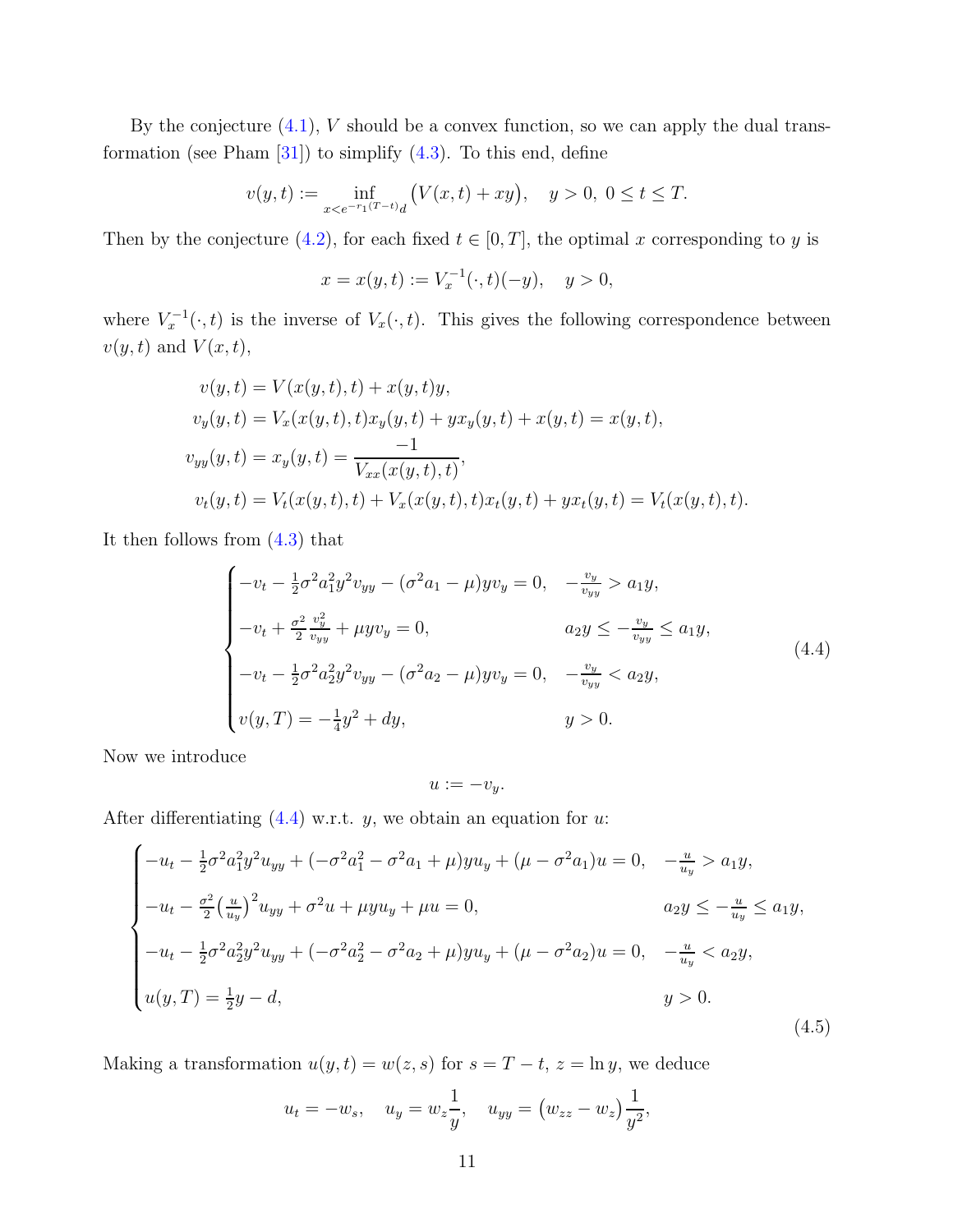so that [\(4.5\)](#page-10-1) becomes

$$
\begin{cases}\nw_s - \frac{1}{2}\sigma^2 a_1^2 w_{zz} + (\mu - \frac{1}{2}\sigma^2 a_1^2 - \sigma^2 a_1)w_z + (\mu - \sigma^2 a_1)w = 0, & -\frac{w}{w_z} > a_1, \\
w_s - \frac{\sigma^2}{2} \left(\frac{w}{w_z}\right)^2 \left(w_{zz} - w_z\right) + \sigma^2 w + \mu w_z + \mu w = 0, & a_2 \le -\frac{w}{w_z} \le a_1, \\
w_s - \frac{1}{2}\sigma^2 a_2^2 w_{zz} + (\mu - \frac{1}{2}\sigma^2 a_2^2 - \sigma^2 a_2)w_z + (\mu - \sigma^2 a_2)w = 0, & -\frac{w}{w_z} < a_2, \\
w(z, 0) = \frac{1}{2}e^z - d, & z \in \mathbb{R}.\n\end{cases} \tag{4.6}
$$

For convenience, we define a function

<span id="page-11-1"></span>
$$
A(\xi) := \min\left\{\max\{a_2, -\xi\}, a_1\right\} = \begin{cases} a_1, & -\xi > a_1, \\ -\xi, & a_2 \le -\xi \le a_1, \\ a_2, & -\xi < a_2. \end{cases}
$$

It is clearly a Lipschitz-continuous bounded decreasing function. Using this notation, we can write [\(4.6\)](#page-11-1) in a compact form as an initial value problem

<span id="page-11-0"></span>
$$
\begin{cases} w_s - \mathcal{T}w = 0 & \text{in} \quad Q_T := \mathbb{R} \times (0, T] \\ w(z, 0) = \frac{1}{2}e^z - d, \quad z \in \mathbb{R}, \end{cases}
$$
 (4.7)

where

$$
\mathcal{T}w := \frac{1}{2}\sigma^2 A^2\left(\frac{w}{w_z}\right)w_{zz} - \left(\mu - \frac{1}{2}\sigma^2 A^2\left(\frac{w}{w_z}\right) - \sigma^2 A\left(\frac{w}{w_z}\right)\right)w_z - \left(\mu - \sigma^2 A\left(\frac{w}{w_z}\right)\right)w.
$$

By definition we have  $0 < a_2 \le A \le a_1$ , so [\(4.7\)](#page-11-0) is a fully nonlinear PDE of parabolic type, which satisfies the usual structural conditions. We will study its solvability and properties in the next section.

## 5 Solvability of [\(4.7\)](#page-11-0)

We have got a fully nonlinear PDE  $(4.7)$  by intuitive argument in the previous section. From now on we do rigorous analysis and focus on the solvability and properties of the PDE  $(4.7)$ in this section.

Denote, from now on,

<span id="page-11-2"></span>
$$
\theta_1 := \sigma^2 a_1^2 - 2r_1, \quad \theta_2 := \sigma^2 a_2^2 - 2r_2,
$$

and

$$
k := \max\left\{2\sigma^2 a_1 + 4\sigma^2 a_1^2, \theta_1\right\}, \quad \kappa := 2\mu + \sigma^2(3a_1 + 1)(a_1 + 1).
$$

Our main theoretical result is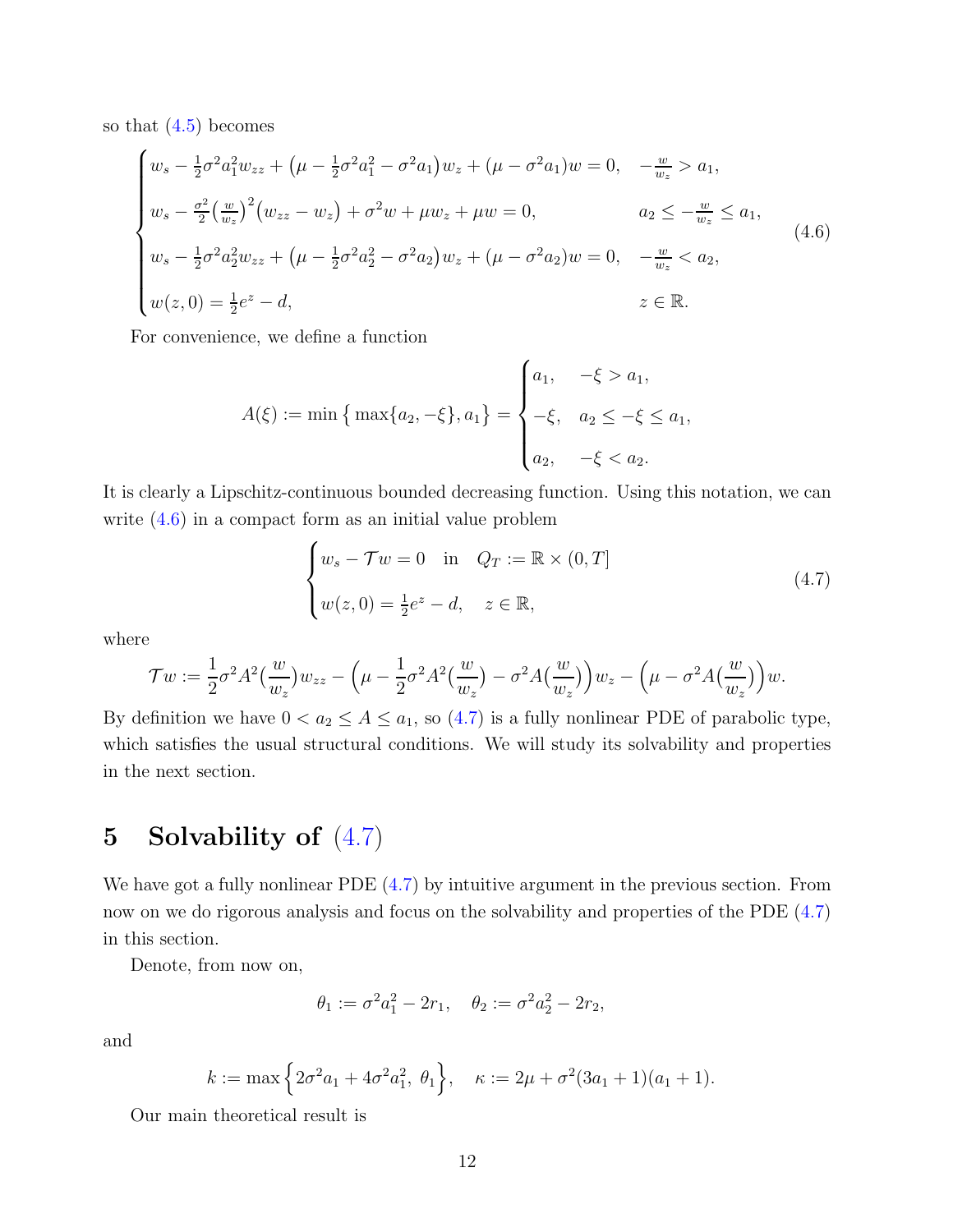**Theorem 5.1** There exists a solution  $w \in C^{2+\alpha,1+\frac{\alpha}{2}}(\mathbb{R} \times [0,T])$  (for some  $\alpha \in (0,1)$ ) to the PDE [\(4.7\)](#page-11-0) such that

$$
\frac{1}{2}e^{\theta_2 s}e^z - e^{-r_1 s}d \le w \le \frac{1}{2}e^{\theta_1 s}e^z - e^{-r_2 s}d,\tag{5.1}
$$

and

<span id="page-12-3"></span><span id="page-12-2"></span>
$$
\frac{1}{2}e^{-\kappa s}e^z \le w_z \le \frac{1}{2}e^{\kappa s}e^z.
$$
\n
$$
(5.2)
$$

Proof: The proof, which is cumbersome, needs some results of Sobolev space and a priori estimation method of parabolic equations, so we put it in Appendix [A.](#page-23-0)  $\Box$ 

In the rest part of this paper we fix a solution  $w$  as in Theorem [5.1.](#page-11-2) Based on it, we will construct solutions to  $(4.5)$ ,  $(4.4)$ ,  $(4.3)$  and  $(3.1)$  in the following sections. In particular, Verification Theorem  $3.4$  will ensure such w is indeed unique.

**Remark 5.2** The exact values of  $\theta_1$ ,  $\theta_2$ , k and  $\kappa$  in Theorem [5.1](#page-11-2) are not important. We just need to make sure that w and  $w_z$  are growth exponentially in z, which will suffice to ensure such solution  $w$  to  $(4.7)$  is unique.

#### 5.1 The Free Boundaries of  $(4.7)$

In order to study the properties of [\(4.7\)](#page-11-0), define

<span id="page-12-1"></span><span id="page-12-0"></span>
$$
\mathcal{B} := \left\{ (z, s) \in Q_T \middle| \ -\frac{w}{w_z} < a_2 \right\},\
$$
\n
$$
\mathcal{N} := \left\{ (z, s) \in Q_T \middle| \ a_2 \le -\frac{w}{w_z} \le a_1 \right\},\
$$
\n
$$
\mathcal{S} := \left\{ (z, s) \in Q_T \middle| \ -\frac{w}{w_z} > a_1 \right\},\
$$

and the boundaries

$$
b(s) := \sup \left\{ z \in \mathbb{R} \; \Big| \; -\frac{w}{w_z}(z, s) \ge a_2 \right\} = \sup \left\{ z \in \mathbb{R} \; | \; (w + a_2 w_z)(z, s) \le 0 \right\}, \quad s \in (0, T],
$$
\n
$$
(5.3)
$$

$$
l(s) := \inf \left\{ z \in \mathbb{R} \mid -\frac{w}{w_z}(z, s) \le a_1 \right\} = \inf \left\{ z \in \mathbb{R} \mid (w + a_1 w_z)(z, s) \ge 0 \right\}, \quad s \in (0, T],
$$
\n(5.4)

where we used  $w_z > 0$  to get the second expressions in above. They will be used to study the properties of the optimal portfolio for our original problem  $(2.3)$ . Because  $a_1 > a_2$  and  $w_z > 0$ , we see  $b(s) > l(s)$  for all  $s \in (0, T]$ .

We have the following estimates for the two boundaries.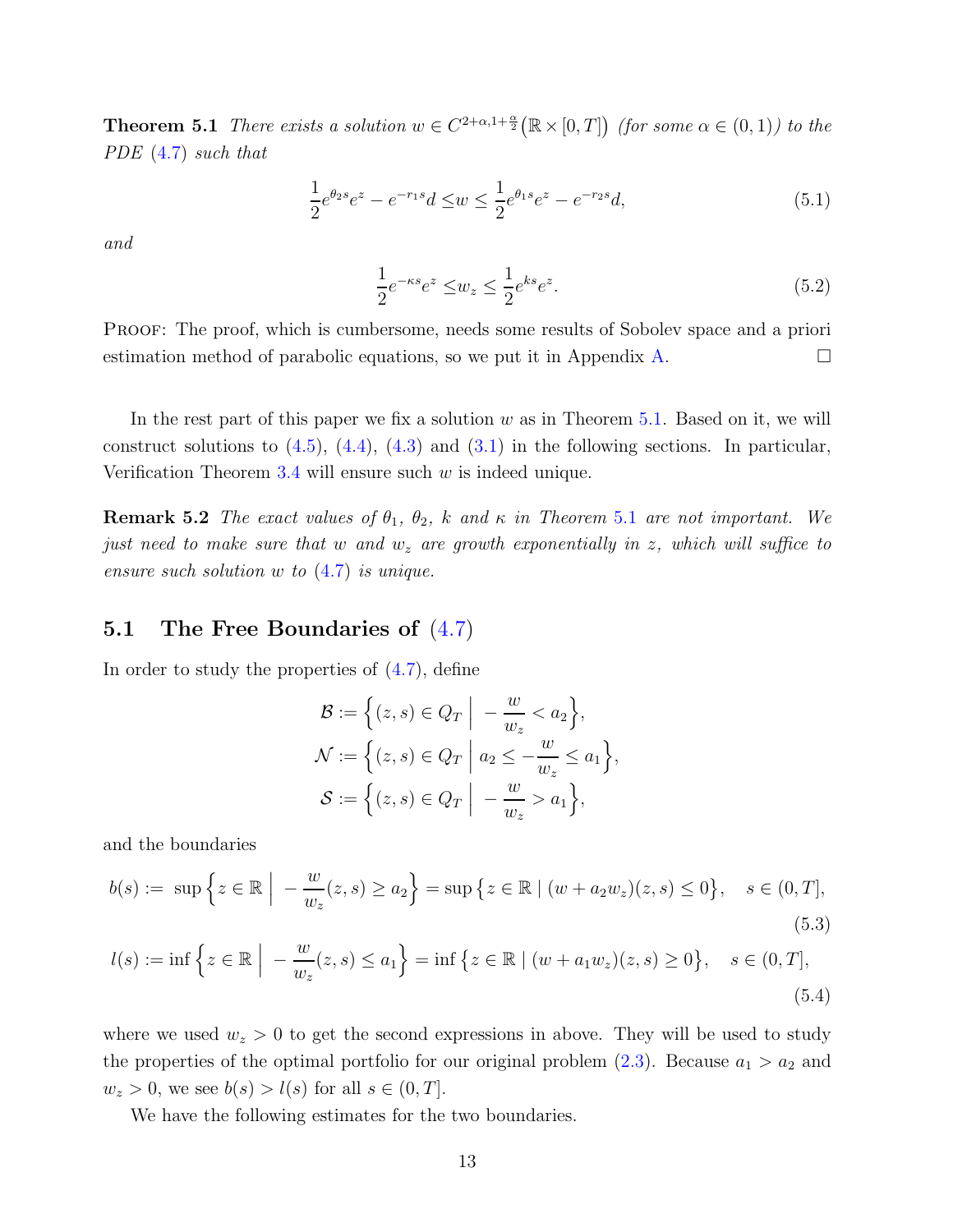**Lemma 5.3** For any  $s \in (0, T]$ ,

<span id="page-13-0"></span>
$$
b(s) < \ln(2d) - (r_1 + \theta_2)s. \tag{5.5}
$$

PROOF: If  $z \geq \ln(2d) - (r_1 + \theta_2)s$ , then by  $a_2 > 0$  and the lower bounds in [\(5.1\)](#page-12-2) and [\(5.2\)](#page-12-3) we have

$$
w(z,s) + a_2 w_z > \frac{1}{2} e^{\theta_2 s} e^z - e^{-r_1 s} d \ge 0
$$
  
implying (5.5).

Lemma 5.4 For any  $s \in (0, T]$ ,

$$
l(s) \ge \ln(2d) - \ln(a_1 + e^{(\theta_2 - k)s}) - (r_1 + k)s. \tag{5.6}
$$

PROOF: If  $z < \ln(2d) - \ln(a_1 + e^{(\theta_1 - k)s}) - (r_2 + k)s$ , by the upper bounds in [\(5.1\)](#page-12-2) and [\(5.2\)](#page-12-3) we have

$$
w + a_1 w_z \le \frac{1}{2} e^{\theta_1 s} e^z - e^{-r_2 s} d + a_1 \frac{1}{2} e^{ks} e^z = \frac{1}{2} e^{ks} e^z \left( e^{(\theta_1 - k)s} - 2e^{-(r_2 + k)s - z} d + a_1 \right) < 0,
$$
\nwhich implies (5.6).

\n
$$
\Box
$$

Define

$$
I = w + a_2 w_z
$$

and

$$
f(s) := \sup\{z \in \mathbb{R} \mid I(z, s) < 0\}, \quad s \in (0, T].
$$

<span id="page-13-4"></span>By definition  $f(s) \leq b(s)$ .

**Lemma 5.5** If  $f_*(s_0-) < f^*(s_0)$  for some  $s_0 \in (0,T]$ , then

$$
I(z, s_0) = 0, \quad \forall z \in (f_*(s_0-), f^*(s_0)), \tag{5.7}
$$

where  $f_*(s_0-) := \liminf_{s \to s_0-} f(s)$  and  $f^*(s_0) := \limsup_{s \to s_0-}$  $s\rightarrow s_0$  $f(s)$ .

PROOF: By the continuity of I and the definition of  $f(s)$ , we have

$$
I(z, s_0) \ge 0, \quad z \ge f_*(s_0 -). \tag{5.8}
$$

If  $(5.7)$  were not true, then there would exit  $z_0 \in (f_*(s_0-), f^*(s_0))$  such that  $I(z_0, s_0) > 0$ . Owing to the continuity, we would have

<span id="page-13-3"></span>
$$
I(z_0, s) > 0, \ s \in (s_0 - \varepsilon, s_0 + \varepsilon) \tag{5.9}
$$

<span id="page-13-2"></span><span id="page-13-1"></span>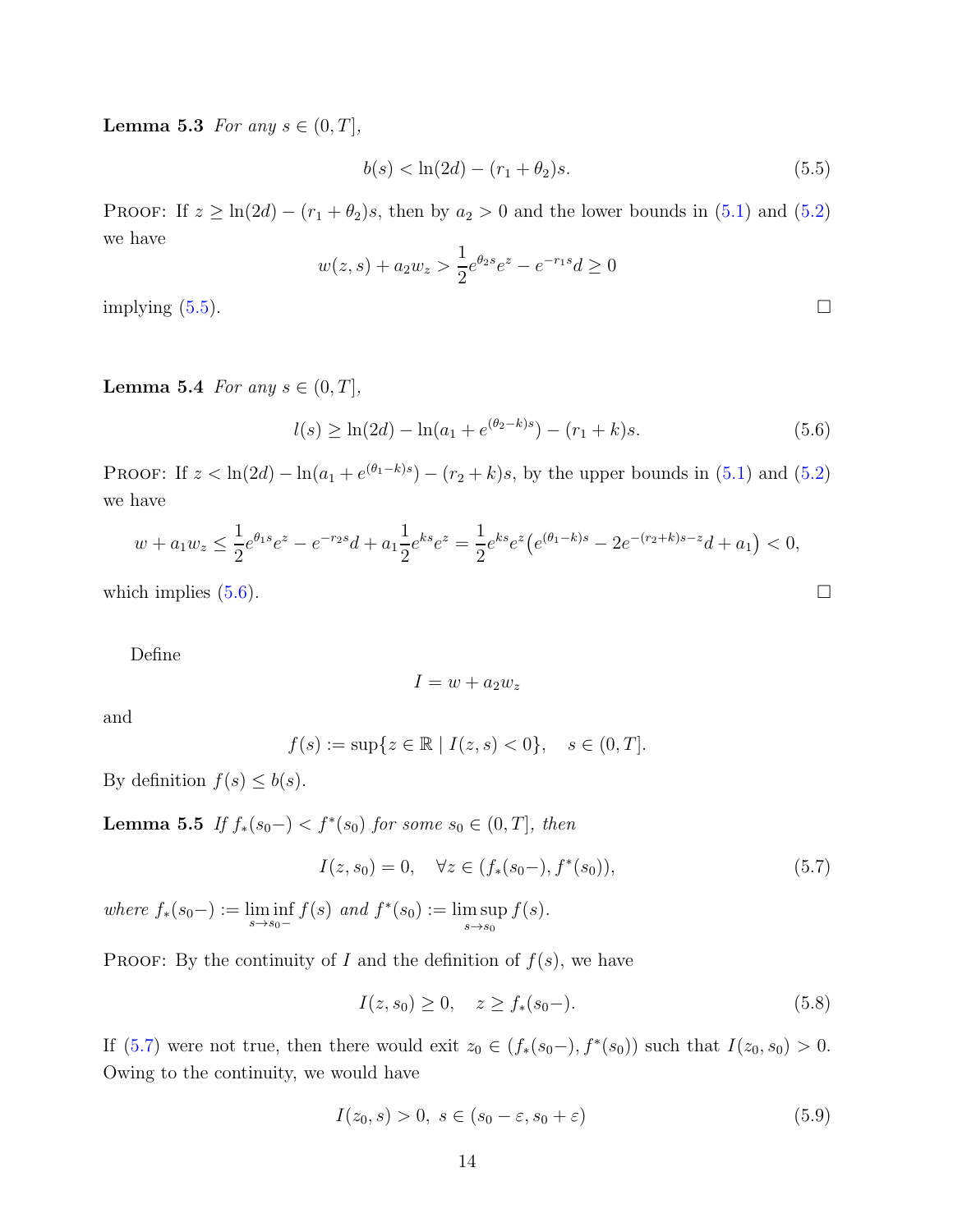for sufficiently small  $\varepsilon > 0$ . Since  $z_0 > f_*(s_0-)$ , we could suppose  $z_0 > f(s_0 - \varepsilon)$  so that

<span id="page-14-1"></span><span id="page-14-0"></span>
$$
I(z, s_0 - \varepsilon) \ge 0, \quad z > z_0. \tag{5.10}
$$

Now we would prove  $I > 0$  in  $\mathcal{D} := (z_0, +\infty) \times (s_0 - \varepsilon, s_0 + \varepsilon)$ . Indeed, suppose  $\psi$  is the unique solution to

$$
\begin{cases}\n\psi_s - \frac{1}{2}\sigma^2 a_2^2 \psi_{zz} + (\mu - \frac{1}{2}\sigma^2 a_2^2 - \sigma^2 a_2) \psi_z + (\mu - \sigma^2 a_2) \psi = 0 & \text{in } \mathcal{D}, \\
(\psi + a_2 \psi_z)(z_0, s) = I(z_0, s), \quad s \in (s_0 - \varepsilon, s_0 + \varepsilon), \\
\psi(z, s_0 - \varepsilon) = w(z, s_0 - \varepsilon), \quad z > z_0.\n\end{cases}
$$
\n(5.11)

under the exponential growth conditions on  $\psi$  and  $\psi_z$ . Then the maximum principle gives  $\psi \leq 0$ . Differentiating the equation in [\(5.11\)](#page-14-0) w.r.t. z, we have

$$
\psi_{zs} - \frac{1}{2}\sigma^2 a_2^2 \psi_{zzz} + (\mu - \frac{1}{2}\sigma^2 a_2^2 - \sigma^2 a_2) \psi_{zz} + (\mu - \sigma^2 a_2) \psi_z = 0 \text{ in } \mathcal{D},
$$

So  $\Psi = \psi + a_2 \psi_z$  satisfies

$$
\begin{cases} \Psi_s - \frac{1}{2}\sigma^2 a_2^2 \Psi_{zz} + (\mu - \frac{1}{2}\sigma^2 a_2^2 - \sigma^2 a_2) \Psi_z + (\mu - \sigma^2 a_2) \Psi = 0 & \text{in } \mathcal{D}, \\ \Psi(z_0, s) = I(z_0, s), \quad s \in (s_0 - \varepsilon, s_0 + \varepsilon), \\ \Psi(z, s_0 - \varepsilon) = I(z, s_0 - \varepsilon), \quad z > z_0. \end{cases}
$$

Using [\(5.9\)](#page-13-3) and [\(5.10\)](#page-14-1), by the strong maximum principle, we have  $\Psi > 0$  in  $D$ . Together with  $\psi \leq 0$  and  $a_2 > 0$ , we see  $\psi_z > 0$  and  $-\frac{\psi}{\psi_z}$  $\frac{\psi}{\psi_z} < a_2$ . So  $A\left(\frac{\psi}{\psi_z}\right)$  $(\frac{\psi}{\psi_z}) = a_2$  in  $\mathcal{D}$ , thus [\(5.11\)](#page-14-0) can be rewritten as

$$
\begin{cases}\n\psi_s - \frac{1}{2}\sigma^2 A^2 \left(\frac{\psi}{\psi_z}\right) \psi_{zz} + \left(\mu - \frac{1}{2}\sigma^2 A^2 \left(\frac{\psi}{\psi_z}\right) - \sigma^2 A \left(\frac{\psi}{\psi_z}\right)\right) \psi_z + \left(\mu - \sigma^2 A \left(\frac{\psi}{\psi_z}\right)\right) \psi = 0 & \text{in } \mathcal{D}, \\
(\psi + a_2 \psi_z)(z_0, s) = \left(w + a_2 w_z\right)(z_0, s), \quad s \in (s_0 - \varepsilon, s_0 + \varepsilon) \\
\psi(z, s_0 - \varepsilon) = w(z, s_0 - \varepsilon), \quad z > z_0.\n\end{cases}
$$
\n(5.12)

<span id="page-14-2"></span>Notice  $\psi = w$  also satisfies this system, so by the uniqueness of its solution, we would conclude that  $\psi = w$  in D. Consequently,  $I = \Psi > 0$  in D. But, by the definition of  $f(s_0)$ , we would have  $f(s) \leq z_0$  for  $s \in (s_0 - \varepsilon, s_0 + \varepsilon)$  so that  $f^*(s_0) = \limsup$  $s\rightarrow s_0$  $f(s) \leq z_0$ , contradicting to  $z_0 \in (f_*(s_0-), f^*(s_0)).$  $(s_0)$ ).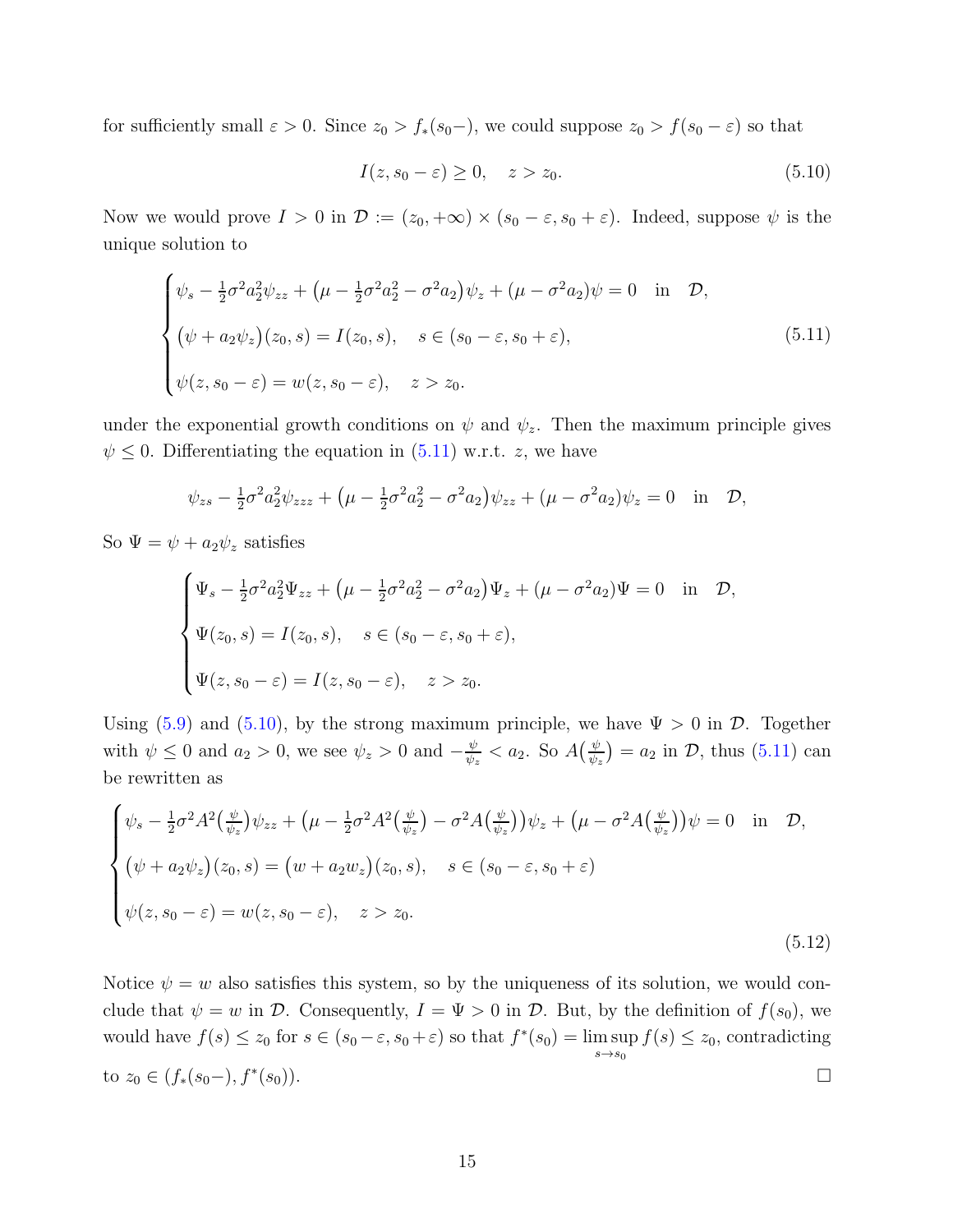**Lemma 5.6** Given  $s \in (0, T]$ , we have

<span id="page-15-0"></span>
$$
I(z,s) \le 0, \quad \forall \ z \le f(s). \tag{5.13}
$$

PROOF: Denote  $\mathcal{C} := \{(z, s) | z \leq f(s), s \in (0, T]\}.$  If [\(5.13\)](#page-15-0) were not true, i.e. I would take positive values in  $\mathcal{C}$ . Since lim sup z→−∞  $I(z, s) < 0$  for any  $s \in (0, T]$  by  $(5.1)$  and  $(5.2)$ , there would exist  $(z_0, s_0) \in \mathcal{C}$  such that  $I(z_0, s_0) = \max_{(z, s) \in \overline{\mathcal{C}}} I(z, s) > 0$ . Note that  $(z_0, s_0) \in \mathcal{C}$  implies  $z_0 \leq f^*(s_0) = \limsup$  $s\rightarrow s_0$  $f(s)$ . By Lemma [5.5](#page-13-4) we would have  $z_0 < f_*(s_0-) = \liminf_{s \to s_0-} f(s)$ . Therefore,  $I > 0$  in  $\mathcal{D} := (z_0 - \varepsilon, z_0 + \varepsilon) \times (s_0 - \varepsilon, s_0) \subset \mathcal{C}$  for sufficiently small  $\varepsilon > 0$ . Then  $A(w/w_z) = a_2$  in D, so I would satisfy a linear equation in D. However, as  $(z_0, s_0)$  is the maximum point of I in  $\mathcal{D}$ , it is impossible by the maximum principle.

By Lemma [5.6,](#page-14-2) we see  $I(z, s_0) \geq 0$  for any  $z > z_0$  if  $I(z_0, s_0) > 0$ . We continue to prove the following stronger conclusion.

**Lemma 5.7** Given  $s_0 \in (0, T]$ , we have  $I(z, s_0) > 0$  for any  $z > z_0$  if  $I(z_0, s_0) > 0$ .

**PROOF:** By the continuity of I, there exists  $0 < \varepsilon < s_0$  such that

<span id="page-15-1"></span>
$$
I(z_0, s) > 0, \quad s \in (s_0 - \varepsilon, s_0].
$$

By Lemma [5.6](#page-14-2) we further have

$$
I(z, s) \ge 0, \quad (z, s) \in (z_0, +\infty) \times (s_0 - \varepsilon, s_0]
$$

and I satisfies a linear equation in  $(z_0, +\infty) \times (s_0 - \varepsilon, s_0]$ . By the strong maximum principle we conclude  $I > 0$  in  $(z_0, +\infty) \times (s_0 - \varepsilon, s_0]$ .

By Lemma [5.7](#page-15-1) and the definition [\(5.3\)](#page-12-0), we conclude

Lemma 5.8 We have

<span id="page-15-3"></span><span id="page-15-2"></span>
$$
\mathcal{B} = \{(z, s) \mid z > b(s), \ s \in (0, T] \}
$$
\n
$$
(5.14)
$$

with  $b(0+) = \ln(2d) - \ln(1 + a_2)$ .

Similarly, we can prove

Lemma 5.9 We have

$$
S = \{(z, s) \mid z < l(s), \ s \in (0, T] \} \tag{5.15}
$$

with  $l(0+) = \ln(2d) - \ln(1 + a_1)$ .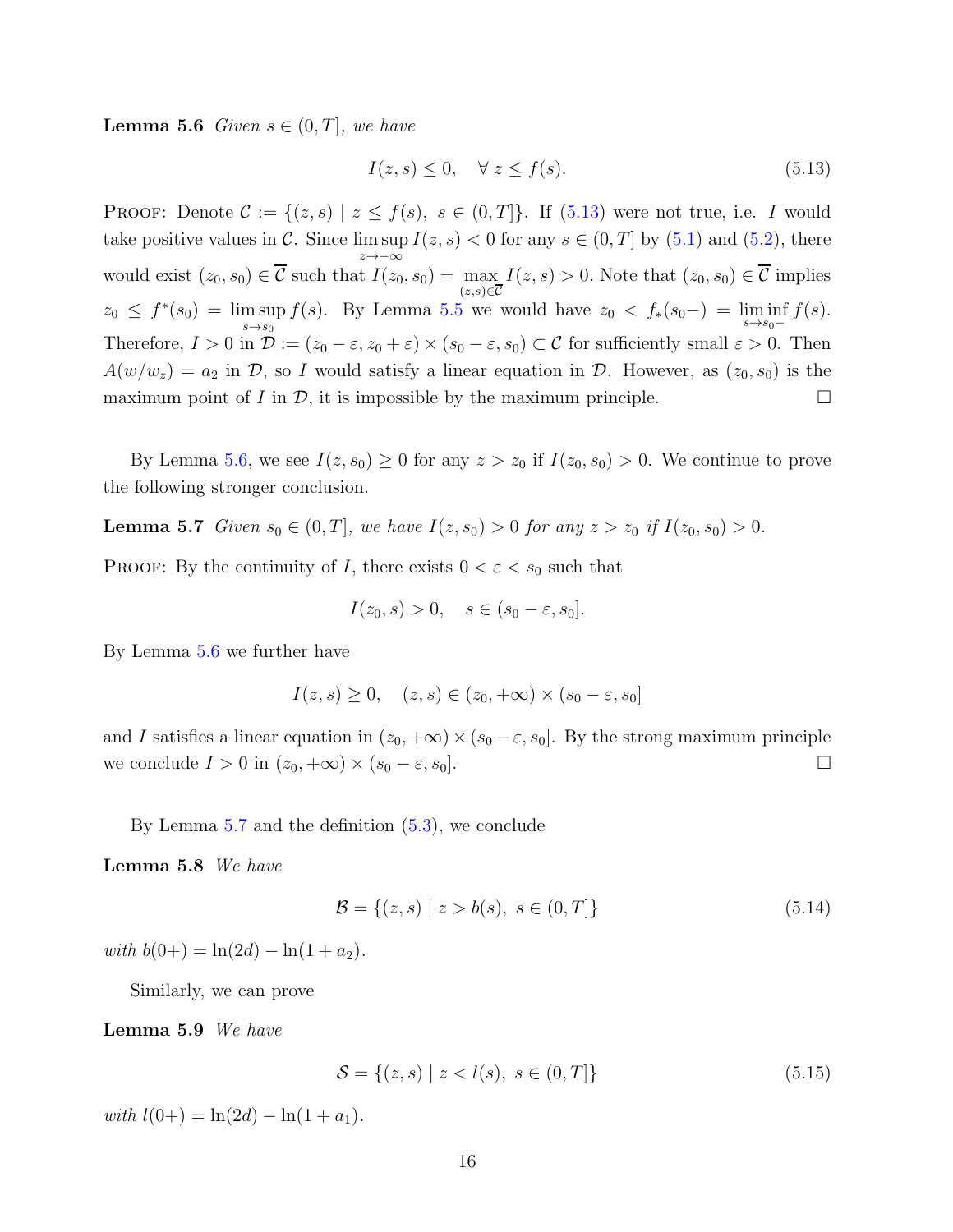Recall that  $l(s) < b(s)$ , so the above two lemmas imply

Lemma 5.10 We have

$$
\mathcal{N} = \{(z, s) \mid l(s) \le z \le b(s), \ s \in (0, T] \}.
$$

<span id="page-16-0"></span>Next, we prove that the boundaries  $b(\cdot)$  and  $l(\cdot)$  are smooth when the coefficients meet certain conditions.

Proposition 5.11 If the coefficients satisfy the following conditions

<span id="page-16-1"></span>
$$
\sigma^2 a_2^2 + r_1 - 2r_2 \ge 0,\tag{5.16}
$$

$$
1 + \frac{2r_1}{\mu - r_1} - 2a_1 + a_2 \ge 0,\tag{5.17}
$$

then the boundaries  $b(\cdot), l(\cdot) \in C^1((0,T])$ .

<span id="page-16-2"></span>To prove this conclusion, we need

**Lemma 5.12** Under the condition  $(5.16)$ , we have

$$
w_s + r_1 w \ge 0. \tag{5.18}
$$

PROOF: The condition [\(5.16\)](#page-16-1) is equivalent to  $\theta_2 = \sigma^2 a_2^2 + 2\sigma^2 a_2 - 2\mu \geq -r_1$ . Denote  $\varphi = e^{r_1 s} w$ , by the first inequality in [\(5.1\)](#page-12-2) we have

$$
\varphi(z,s) \ge \frac{1}{2} e^{(\theta_2 + r_1)s} e^z - d \ge \frac{1}{2} e^z - d = \varphi(z,0), \quad (z,s) \in Q_T.
$$

For any  $\Delta s \in (0, T)$ , let  $\overline{\varphi}(z, s) := \varphi(z, s + \Delta s)$ , then by above and the equation in [\(4.7\)](#page-11-0), we have

$$
\begin{cases} \overline{\varphi}_s - r_1 \overline{\varphi} - \mathcal{T} \overline{\varphi} = 0 & \text{in} \quad Q_{T-\Delta s}, \\ \overline{\varphi}(z, 0) = \varphi(z, \Delta s) \ge \varphi(z, 0), \quad z \in \mathbb{R}. \end{cases}
$$

By the comparison principle we have  $\overline{\varphi} \geq \varphi$  in  $Q_{T-\Delta s}$ , which implies  $\varphi_s \geq 0$ , so  $w_s + r_1w \geq 0$ .  $\Box$ 

**Lemma 5.13** Under the conditions  $(5.16)$  and  $(5.17)$ ,

$$
\partial_z \left( \frac{w}{w_z} \right) > 0 \quad \text{in} \quad \mathcal{N}.\tag{5.19}
$$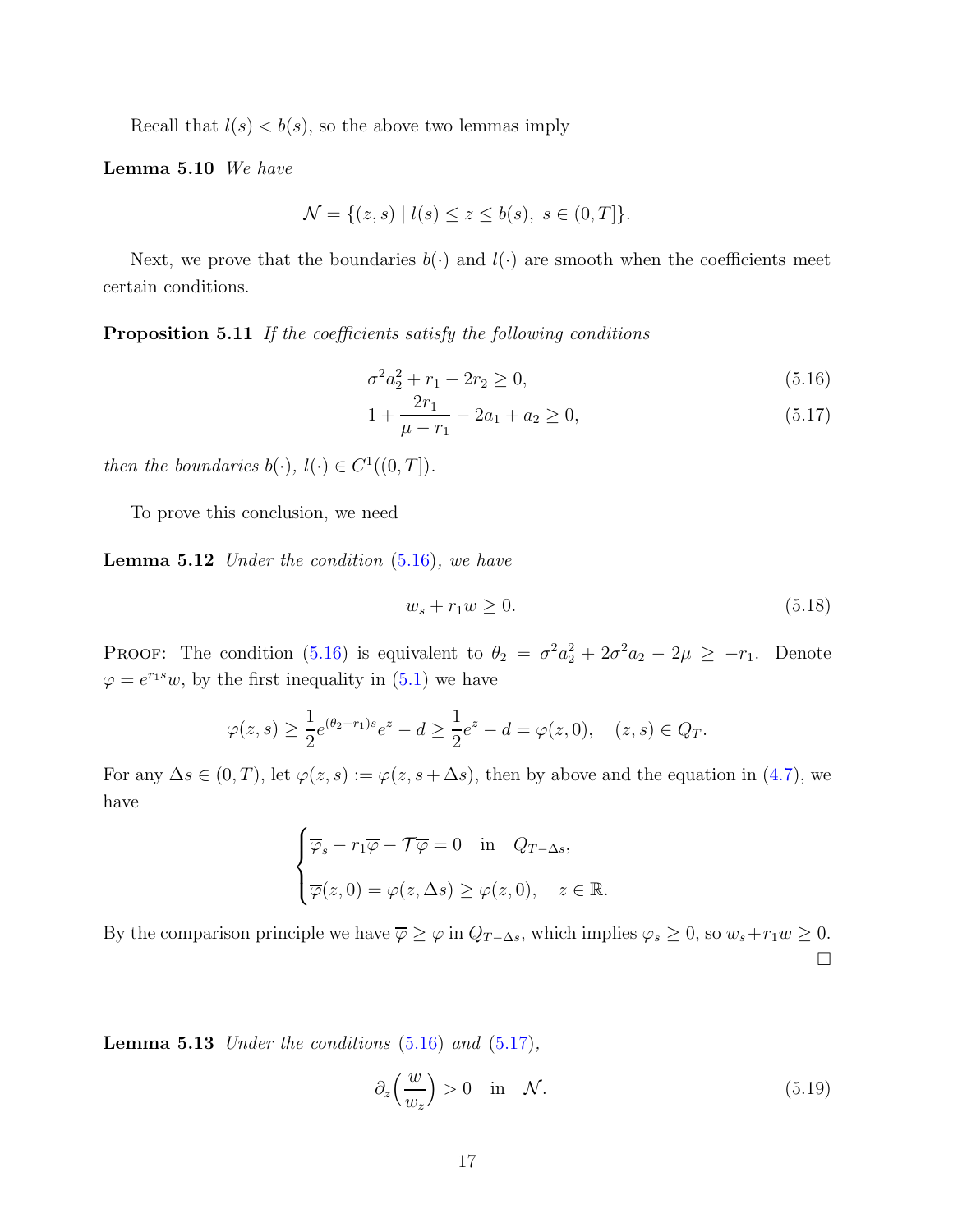PROOF: Recall that  $w < 0$ ,  $w_z > 0$  and  $a_2 \leq A(\frac{w}{w_z})$  $\frac{w}{w_z}$ ) =  $-\frac{w}{w_z}$  $\frac{w}{w_z} \le a_1$  in  $\mathcal{N}$ , so

$$
A^{2}\left(\frac{w}{w_{z}}\right)w_{zz} = \left(\frac{w}{w_{z}}\right)^{2} w_{zz} = w\left(1 - \partial_{z}\left(\frac{w}{w_{z}}\right)\right) \text{ in } \mathcal{N}.
$$

By the equation in  $(4.7)$  and Lemma  $5.12$  we have

$$
\frac{\sigma^2}{2} w \Big( 1 - \partial_z \Big( \frac{w}{w_z} \Big) \Big) = w_s + \Big( \mu - \frac{1}{2} \sigma^2 A^2 \Big( \frac{w}{w_z} \Big) - \sigma^2 A \Big( \frac{w}{w_z} \Big) \Big) w_z + \Big( \mu - \sigma^2 A \Big( \frac{w}{w_z} \Big) \Big) w
$$
  
\n
$$
= w_s - \frac{\mu}{A \Big( \frac{w}{w_z} \Big)} w + \frac{1}{2} \sigma^2 A \Big( \frac{w}{w_z} \Big) w + \sigma^2 w + \Big( \mu - \sigma^2 A \Big( \frac{w}{w_z} \Big) \Big) w
$$
  
\n
$$
= w_s - \frac{\mu}{A \Big( \frac{w}{w_z} \Big)} w - \frac{1}{2} \sigma^2 A \Big( \frac{w}{w_z} \Big) w + (\sigma^2 + \mu) w
$$
  
\n
$$
> -r_1 w - \frac{\mu}{a_1} w - \frac{1}{2} \sigma^2 a_2 w + (\sigma^2 + \mu) w
$$
  
\n
$$
= \sigma^2 w \Big( a_1 - \frac{\mu}{\sigma^2 a_1} - \frac{1}{2} a_2 + 1 \Big) \quad \text{in} \quad \mathcal{N}.
$$

The inequality is strict because  $A\left(\frac{w}{w}\right)$  $\frac{w}{w_z}$  cannot equal  $a_1$  and  $a_2$  simultaneously. It follows

$$
\partial_z \left( \frac{w}{w_z} \right) > 1 - 2 \left( a_1 - \frac{\mu}{\sigma^2 a_1} - \frac{1}{2} a_2 + 1 \right) = 1 - 2a_1 + a_2 + \frac{2r_1}{\mu - r_1} \ge 0 \quad \text{in} \quad \mathcal{N}.
$$

This completes the proof.

Now, we prove Proposition [5.11.](#page-16-0) Let  $J = -w/w_z$ , from the definition of  $b(\cdot)$  and  $l(\cdot)$  we have  $J(b(s), s) = a_2, J(l(s), s) = a_1$ , for all  $s \in (0, T]$ . When the conditions [\(5.16\)](#page-16-1) and [\(5.17\)](#page-16-1) hold, the above result shows  $J_z(b(s), s)$  and  $J_z(l(s), s) < 0$ . So it follows from the implicit function existence theorem that  $b(\cdot), l(\cdot) \in C^1((0,T])$ .

### <span id="page-17-0"></span>6 Back to the HJB Equation  $(3.1)$  and Problem  $(2.3)$

We are now ready to construct a classical solution to the PDE  $(3.1)$  from the function w given in Theorem [5.1](#page-11-2) and deduce the optimal portfolio to the problem [\(2.3\)](#page-4-1).

First, we rewritten the PDEs  $(4.5)$  and  $(4.4)$  of u and v in compact forms as follows

$$
\begin{cases}\n-u_t - \mathcal{J}u = 0 & \text{in} \quad (0, +\infty) \times [0, T), \\
u(y, T) = \frac{1}{2}y - d, \quad y > 0,\n\end{cases}
$$
\n(6.1)

and

$$
\begin{cases}\n-v_t - \mathcal{H}v = 0 & \text{in} \quad (0, +\infty) \times [0, T), \\
v(y, T) = -\frac{1}{4}y^2 + dy, \quad y > 0,\n\end{cases}
$$
\n(6.2)

<span id="page-17-2"></span><span id="page-17-1"></span>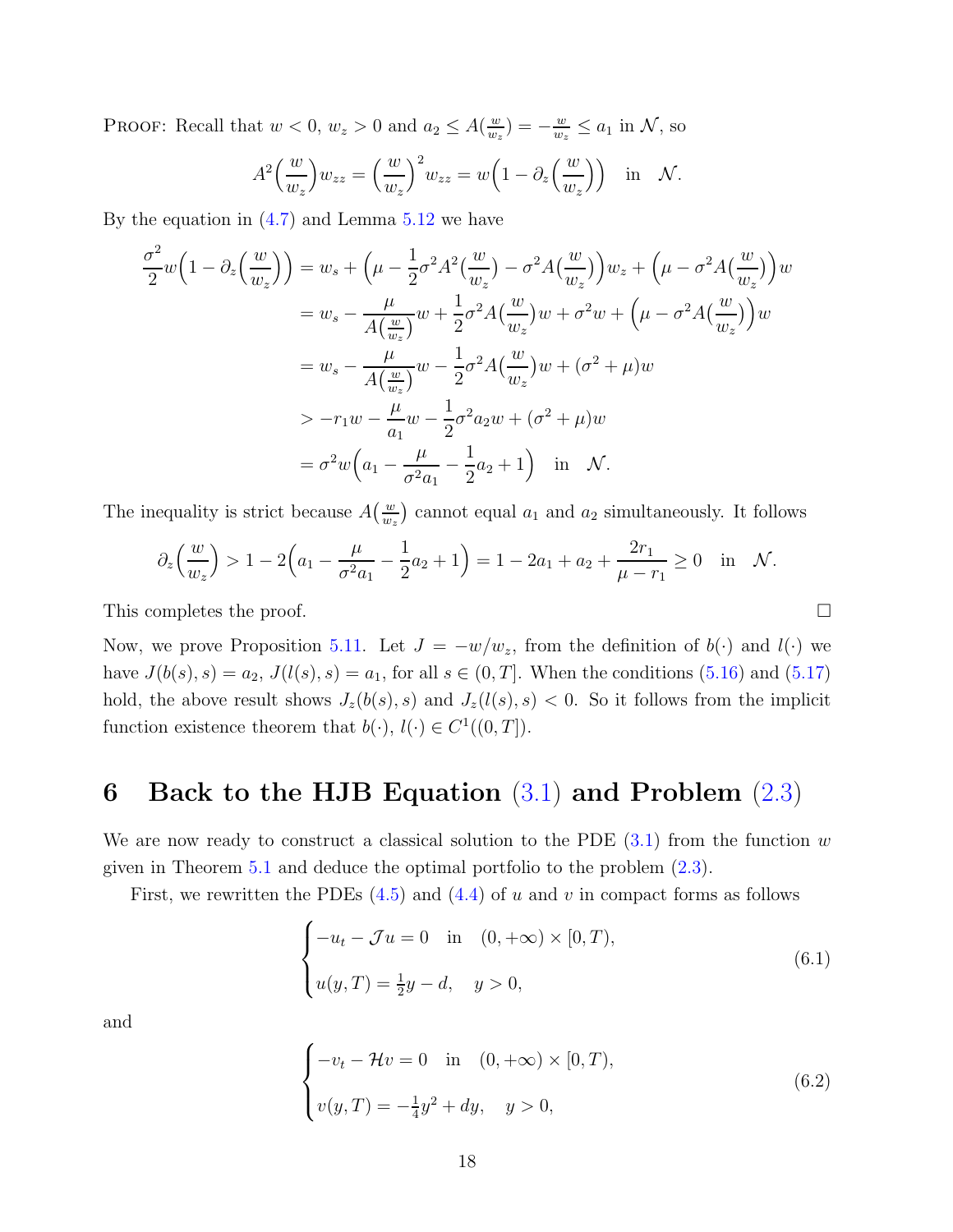where

$$
\mathcal{J}u := \frac{1}{2}\sigma^2 A^2 \left(\frac{u}{y u_y}\right) y^2 u_{yy} - \left(\mu - \sigma^2 A^2 \left(\frac{u}{y u_y}\right) - \sigma^2 A \left(\frac{u}{y u_y}\right) \right) y u_y - \left(\mu - \sigma^2 A \left(\frac{u}{y u_y}\right) \right) u,
$$

and

$$
\mathcal{H}v := \frac{1}{2}\sigma^2 A^2 \left(\frac{v_y}{yv_{yy}}\right) y^2 v_{yy} - \left(\mu - \sigma^2 A \left(\frac{v_y}{yv_{yy}}\right)\right) yv_y.
$$

<span id="page-18-2"></span>**Lemma 6.1** Let w be given in Theorem [5.1](#page-11-2) and set  $u(y,t) = w(\ln y, T - t)$ . Then  $u \in$  $C^{2+\alpha,1+\frac{\alpha}{2}}((0,+\infty)\times[0,T])$  is a solution to the PDE [\(6.1\)](#page-17-1) such that

$$
\frac{1}{2}e^{\theta_2(T-t)}y - e^{-r_1(T-t)}d \le u \le \frac{1}{2}e^{\theta_1(T-t)}y - e^{-r_2(T-t)}d,\tag{6.3}
$$

<span id="page-18-3"></span><span id="page-18-1"></span><span id="page-18-0"></span>
$$
\frac{1}{2}e^{-\kappa(T-t)} \le u_y \le \frac{1}{2}e^{k(T-t)},\tag{6.4}
$$

in  $(0, +\infty) \times [0, T]$ .

This result can be easily verified. Moreover, we have

#### **Lemma 6.2** For any  $t \in [0, T]$ ,

$$
\lim_{y \to 0+} u = -e^{-r_1(T-t)}d, \quad \lim_{y \to +\infty} u = +\infty, \quad \lim_{y \to 0+} yu = 0, \quad \lim_{y \to 0+} y^2 u_y = 0.
$$
 (6.5)

**PROOF:** The second and third limits can be derived by  $(6.3)$ , the fourth limit is due to [\(6.4\)](#page-18-1). It is left to prove the first limit. Thanks to the estimate [\(5.6\)](#page-13-1), there exists  $z_0 \in$  $(-\infty, \inf_{s\in[0,T]}l(s))$ . Then  $A(w/w_z) = a_1$  in  $\mathcal{D} := (-\infty, z_0] \times [0,T]$ , and thus,

$$
w_s - \frac{1}{2}\sigma^2 a_1^2 w_{zz} + \left(\mu - \frac{1}{2}\sigma^2 a_1^2 - \sigma^2 a_1\right) w_z + \left(\mu - \sigma^2 a_1\right) w = 0 \quad \text{in} \quad \mathcal{D}.
$$

Let  $M := \max\left\{\frac{1}{2}e^{z_0}, \max_{s \in [0,T]} w(z_0, s) + e^{-r_1s}d\right\}$  and denote  $\Psi(z, s) := Me^{|\theta_1|s}e^{z-z_0} - e^{-r_1s}d$ . Then

$$
\Psi_s - \frac{1}{2}\sigma^2 a_1^2 \Psi_{zz} + \left( -\frac{1}{2}\sigma^2 a_1^2 - \sigma^2 a_1 + \mu \right) \Psi_z + \left( \mu - \sigma^2 a_1 \right) \Psi
$$
\n
$$
= Me^{|\theta_1|s} e^{z - z_0} \left( |\theta_1| - \frac{1}{2}\sigma^2 a_1^2 + \left( -\frac{1}{2}\sigma^2 a_1^2 - \sigma^2 a_1 + \mu \right) + \left( \mu - \sigma^2 a_1 \right) \right)
$$
\n
$$
+ e^{-r_1 s} d(r_1 - (\mu - \sigma^2 a_1))
$$
\n
$$
\geq 0,
$$

by recalling the definitions of  $\theta_1$  and  $a_1$ . Moreover,

$$
\begin{cases} \Psi(z,0) = Me^{z-z_0} - d \ge \frac{1}{2}e^z - d = w(z,0), \quad z \le z_0, \\ \Psi(z_0,s) \ge M - e^{-r_1s}d \ge w(z_0,s), \quad s \in [0,T], \end{cases}
$$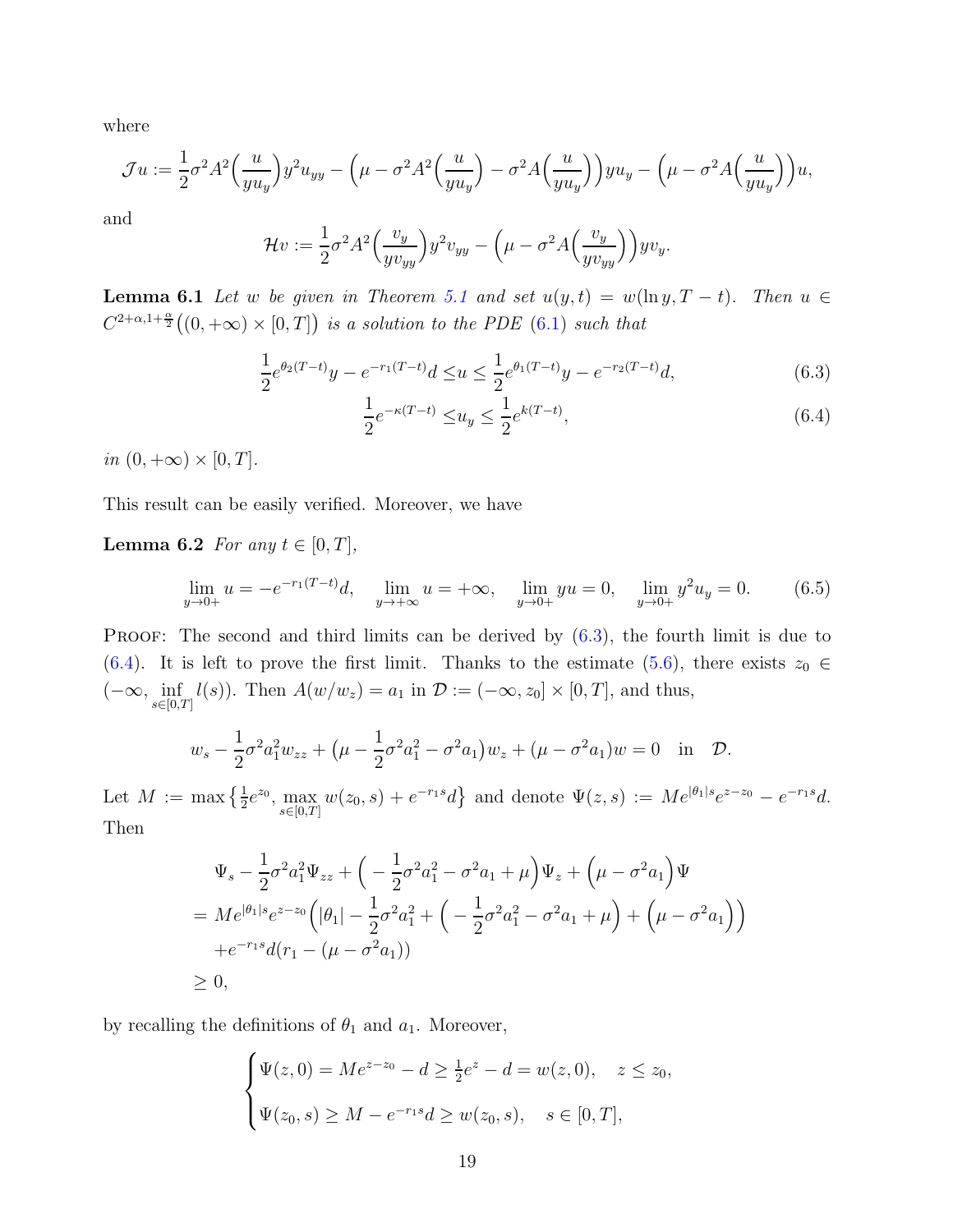<span id="page-19-5"></span>by the comparison principle, we get  $\Psi \geq w$  in  $\mathcal{D}$ . Together with the first inequality in [\(5.1\)](#page-12-2), we have  $\lim_{z \to -\infty} w = -e^{-r_1 s} d$ , which implies  $\lim_{y \to 0+} u = -e^{-r_1(T-t)} d$ .

<span id="page-19-4"></span>By the above results, we see that that  $-u$  is one-to-one mapping  $(0, +\infty) \times [0, T)$  to  $Q^T$ .

Lemma 6.3 Let u be given in Lemma [6.1](#page-18-2). Define

$$
v(y,t) := -\int_0^y u(\xi, t) d\xi, \quad (y,t) \in (0, +\infty) \times [0, T].
$$

Then  $v \in C^{3,2}((0, +\infty) \times [0,T])$  is a solution to the PDE [\(6.2\)](#page-17-2) such that

$$
-\frac{1}{2}e^{\theta_1(T-t)}y + e^{-r_2(T-t)}d \leq v_y \leq -\frac{1}{2}e^{\theta_2(T-t)}y + e^{-r_1(T-t)}d,\tag{6.6}
$$

<span id="page-19-3"></span><span id="page-19-2"></span><span id="page-19-1"></span>
$$
-\frac{1}{2}e^{k(T-t)} \le v_{yy} \le -\frac{1}{2}e^{-\kappa(T-t)},\tag{6.7}
$$

in  $(0, +\infty) \times [0, T]$ . Moreover, for any  $t \in [0, T]$ ,

$$
\lim_{y \to 0+} v_y = e^{-r_1(T-t)}d, \quad \lim_{y \to +\infty} v_y = -\infty, \quad \lim_{y \to 0+} yv_y = 0 \quad \lim_{y \to 0+} y^2 v_{yy} = 0.
$$
 (6.8)

PROOF: Clearly  $v_y = -u$ , so [\(6.6\)](#page-19-1), [\(6.7\)](#page-19-2) and [\(6.8\)](#page-19-3) are the direct consequences of [\(6.3\)](#page-18-0), [\(6.4\)](#page-18-1) and  $(6.5)$  respectively. Since  $u \in C^{2+\alpha,1+\frac{\alpha}{2}}((0,+\infty)\times[0,T])$ , we have  $v, v_y \in C^{2+\alpha,1+\frac{\alpha}{2}}((0,+\infty)\times$ [0, T]). Moreover, it is easy to check that  $\partial_y(-v_t-\mathcal{H}v)=u_t+\mathcal{J}u=0$  and  $(-v_t-\mathcal{H}v)(0,t)=$  $0$ , so

$$
(-v_t - \mathcal{H}v)(y,t) = (-v_t - \mathcal{H}v)(0,t) + \int_0^y \partial_y (-v_t - \mathcal{H}v)(\xi, t) d\xi = 0.
$$

Therefore,  $v$  is a solution to the PDE  $(6.2)$ . As a consequence,

$$
-v_{tt} - \frac{1}{2}\sigma^2 A^2 \left(\frac{v_y}{yv_{yy}}\right) y^2 v_{tyy} + \left(\mu - \sigma^2 A \left(\frac{v_y}{yv_{yy}}\right)\right) yv_{ty} = \partial_t (-v_t - \mathcal{H}v) = 0.
$$

Using Schauder interior estimation (see [\[21\]](#page-30-11)), we get  $v_t \in C^{2+\alpha,1+\frac{\alpha}{2}}((0,+\infty) \times [0,T])$ , therefore, we have  $v \in C^{3,2}((0, +\infty) \times [0, T])$ .

#### <span id="page-19-0"></span>6.1 Proof of Theorem [3.1](#page-5-0)

Now we are ready to prove Theorem [3.1.](#page-5-0) Let  $v$  be given in Lemma [6.3.](#page-19-4) Define

$$
V(x,t) := \sup_{y>0} (v(y,t) - xy), \quad x < e^{r_1(T-t)}d, \quad t \in [0,T].
$$
\n(6.9)

We come to prove that the above  $V$  satisfies the requirements of Theorem [3.1.](#page-5-0)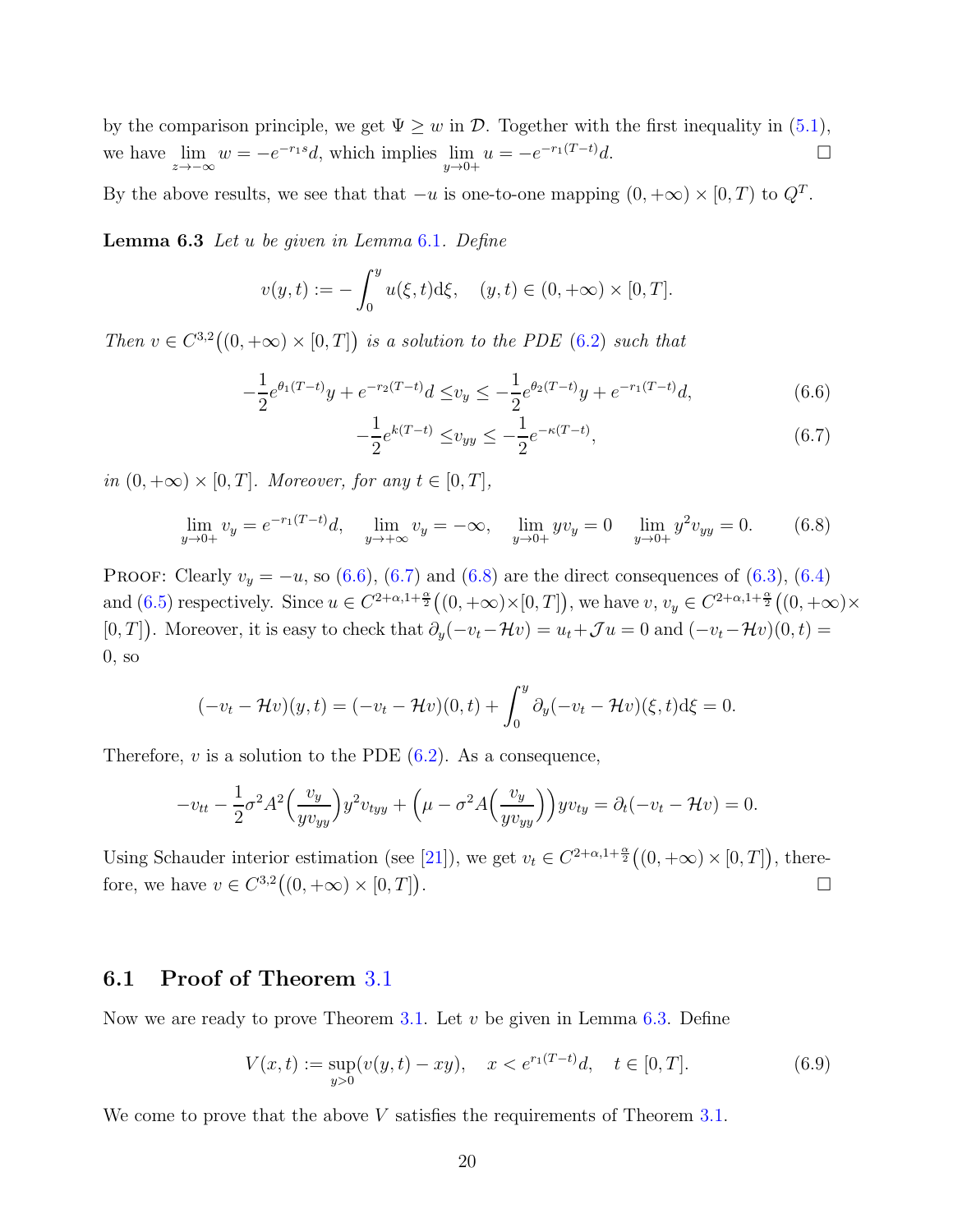For  $t \in [0, T]$ , the estimates [\(6.7\)](#page-19-2) and [\(6.8\)](#page-19-3) imply  $v_y(\cdot, t)$  is strictly decreasing and maps  $(0, \infty)$  to  $(-\infty, e^{-r_1(T-t)}d)$ , so

<span id="page-20-1"></span>
$$
J(x,t) := \underset{y>0}{\text{argmax}} (v(y,t) - xy) = (v_y(\cdot,t))^{-1}(x) > 0,
$$

and

$$
V(x,t) = v(J(x,t),t) - xJ(x,t), \quad x < e^{r_1(T-t)}d, \quad t \in [0,T].
$$
\n(6.10)

Also the function  $J(x,t) \in C(Q^T)$  and is strictly increasing w.r.t. x. Therefore,

$$
V_x(x,t) = v_y(J(x,t),t)J_x(x,t) - xJ_x(x,t) - J(x,t) = -J(x,t) < 0,
$$
  
\n
$$
V_{xx}(x,t) = -J_x(x,t) = -\partial_x[(v_y(\cdot,t))^{-1}(x)] = \frac{-1}{v_{yy}(J(x,t),t)} > 0,
$$
  
\n
$$
V_t(x,t) = v_y(J(x,t),t)J_t(x,t) + v_t(J(x,t),t) - xJ_t(x,t) = v_t(J(x,t),t).
$$

As  $v \in C^{3,2}((0, +\infty) \times [0, T])$ , we get  $V \in C^{3,2}(\overline{Q^T} \setminus \{x = e^{-r_1(T-t)d}\})$ . Since v is a solution to the PDE  $(6.2)$ , which is equivalent to  $(4.4)$ , one can check that V satisfies the PDE in [\(4.3\)](#page-9-0). This together with  $V_x < 0$  and  $V_{xx} > 0$  shown above implies the PDE in [\(3.1\)](#page-5-1).

From [\(6.8\)](#page-19-3) we know for any  $t \in [0, T]$ ,

<span id="page-20-0"></span>
$$
\lim_{x \to e^{-r_1(T-t)}d-} J(x,t) = 0, \quad \lim_{x \to -\infty} J(x,t) = +\infty.
$$
\n(6.11)

So [\(3.4\)](#page-5-2) holds. Moreover, [\(6.11\)](#page-20-0) and [\(6.10\)](#page-20-1) imply  $V(e^{-r_1(T-t)}d-, t) = v(0+, t) = 0$ , so the boundary condition in [\(3.1\)](#page-5-1) holds.

Now, we verify the terminal condition. Thanks to  $(6.6)$  and  $v(0, t) = 0$ , we have

$$
-\frac{1}{4}e^{\theta_1(T-t)}y^2 + e^{-r_2(T-t)}dy \le v \le -\frac{1}{4}e^{\theta_2(T-t)}y^2 + e^{-r_1(T-t)}dy,
$$

and consequently,

<span id="page-20-2"></span>
$$
V(x,t) = \sup_{y>0} (v(y,t) - xy)
$$
  
\n
$$
\geq \sup_{y>0} \left( -\frac{1}{4} e^{\theta_1(T-t)} y^2 + e^{-r_2(T-t)} dy - xy \right)
$$
  
\n
$$
= e^{-\theta_1(T-t)} (e^{-r_2(T-t)} d - x)^2,
$$
\n(6.12)

and

<span id="page-20-3"></span>
$$
V(x,t) \le \sup_{y>0} \left( -\frac{1}{4} e^{\theta_2(T-t)} y^2 + e^{-r_2(T-t)} dy - xy \right)
$$
  
=  $e^{-\theta_2(T-t)} (e^{-r_1(T-t)} d - x)^2$ . (6.13)

Letting  $t \to T$  in the above two inequalities, it follows that V satisfies the terminal condition in [\(3.1\)](#page-5-1). This completes the proof of Theorem [3.1.](#page-5-0)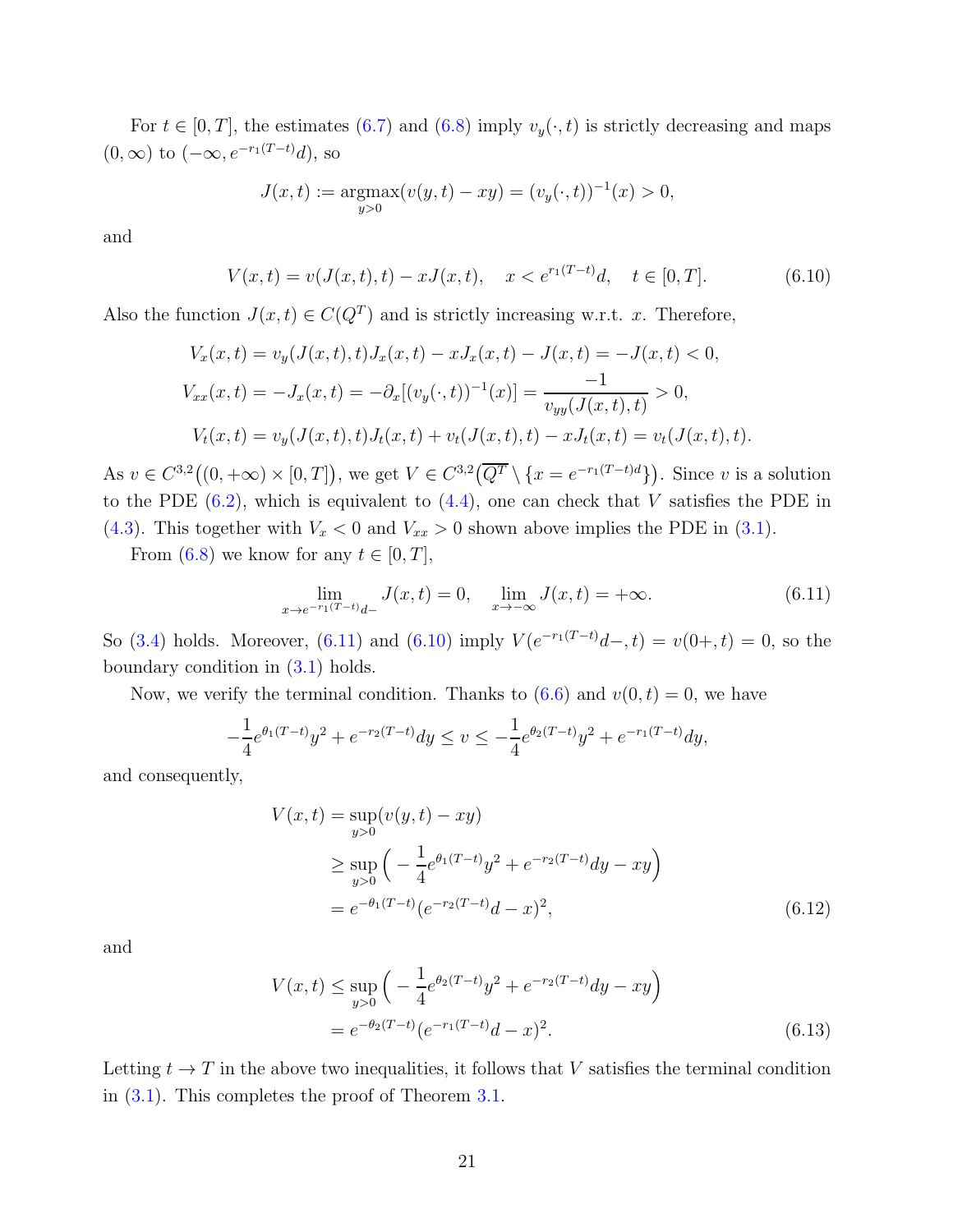#### <span id="page-21-0"></span>6.2 Proof of Proposition [3.2](#page-6-0)

This is the consequence of Lemma [5.8](#page-15-2) and Lemma [5.9.](#page-15-3) Thanks to  $(3.2)$  and  $(3.3)$ , we see  $(0, t) \in \mathfrak{B}$ , so  $B(t) > 0$ .

#### <span id="page-21-1"></span>6.3 Proof of Verification Theorem [3.4](#page-7-0)

In this section, we prove Verification Theorem [3.4.](#page-7-0)

Suppose V is the solution of [\(3.1\)](#page-5-1) given in Theorem [3.1.](#page-5-0) Fix  $(x,t) \in Q^T$ , for any admissible portfolio  $\pi \in \Pi_t$ , let X be the strong solution of [\(2.2\)](#page-4-0). We set  $\tau_n = \inf\{s \ge t \mid$  $|V_x(X_s, s)| + |\pi_s| \ge n$ . Then  $s \mapsto \int_t^{s \wedge \tau_n \wedge T} V_x(X_u, u) \sigma \pi_u dW_u$  is a martingale, whose mean is 0. Therefore, by Itô's formula and the HJB equation  $(3.1)$ ,

$$
\mathbb{E}[V(X_{T\wedge\tau_n}, T \wedge \tau_n) | X_t = x]
$$
\n
$$
= V(x, t) + \mathbb{E}\Big[\int_t^{T\wedge\tau_n} \Big(V_t + \frac{1}{2}\sigma^2 \tau_s^2 V_{xx} + \Big((r_1\chi_{\pi_s < X_s} + r_2\chi_{\pi_s > X_s})(X_s - \pi_s) + \mu \tau_s\Big)V_x\Big)(X_s, s)ds + \int_t^{T\wedge\tau_n} V_x(X_s, s)\sigma \tau_s dW_s | X_t = x\Big]
$$
\n
$$
\geq V(x, t). \tag{6.14}
$$

Using the estimates  $(6.12)$  and  $(6.13)$ , we have

<span id="page-21-2"></span>
$$
0 \le V(X_{T \wedge \tau_n}, T \wedge \tau_n) \le C\left(1 + \sup_{s \in [t,T]} |X_s|^2\right).
$$

By the standard estimate for SDE, the right hand side is integrable, so we can apply the dominated convergence theorem to  $\mathbb{E}[V(X_{T \wedge \tau_n}, T \wedge \tau_n) | X_t = x]$ , and obtain

$$
V(x,t) \le \mathbb{E}[\lim_{n \to \infty} V(X_{T \wedge \tau_n}, T \wedge \tau_n) | X_t = x]
$$
  
=  $\mathbb{E}[V(X_T, T) | X_t = x]$   
=  $\mathbb{E}[(X_T - d)^2 | X_t = x].$  (6.15)

Therefore, we have

<span id="page-21-3"></span>
$$
V(x,t) \le \inf_{\pi \in \Pi_t} \mathbb{E}[(X_T - d)^2 \mid X_t = x].
$$

To show the reverse inequality, define a feedback control

$$
\pi^*(x,t) = \begin{cases}\n-a_1 \frac{V_x}{V_{xx}}, & -a_1 \frac{V_x}{V_{xx}} < x, \\
x, & -a_2 \frac{V_x}{V_{xx}} \le x \le -a_1 \frac{V_x}{V_{xx}}, \\
-a_2 \frac{V_x}{V_{xx}}, & -a_2 \frac{V_x}{V_{xx}} > x.\n\end{cases}
$$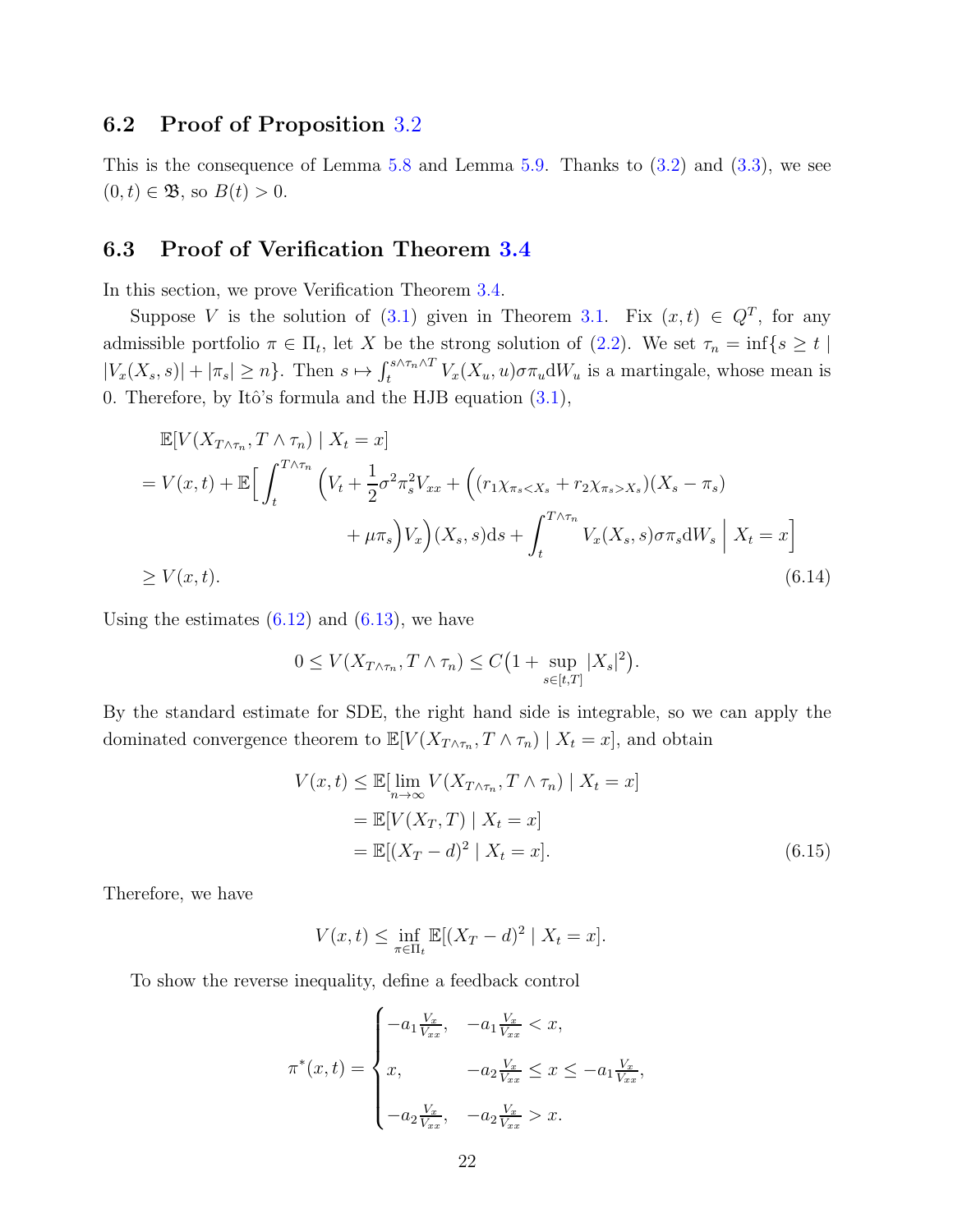<span id="page-22-0"></span>Clearly [\(6.6\)](#page-19-1) and [\(6.7\)](#page-19-2) imply  $|yv_{yy}| \leq C(1+|v_y|)$  for some constant C, which is equivalent to  $\frac{V_x}{V_x}$  $\frac{V_x}{V_{xx}}$   $\leq C(1+|x|)$ , so  $\pi^*(x,t)$  is linear growth in x. Moreover,  $\pi^*(x,t)$  is locally Lipschitz continuous by the smoothness of  $V_x$  and  $V_{xx} > 0$ . By Theorem 3.4, p.56, Mao [\[27\]](#page-30-12), we conclude that there exists a unique strong solution  $X^*$  to the following SDE:

$$
\begin{cases} dX_s^* = \left[ \left( r_1 \chi_{\pi^*(X_s^*, s) < X_s^* + r_2 \chi_{\pi^*(X_s^*, s) > X_s^* \right) \left( X_s^* - \pi^*(X_s^*, s) \right) \right. \\ \left. + \mu \pi^*(X_s^*, s) \right] ds + \sigma \pi^*(X_s^*, s) dW_s, \quad s \in [t, T], \qquad (6.16) \\ X_t^* = x. \end{cases}
$$

Furthermore, as  $\pi^*(x,t)$  is linear growth in x, by Lemma 3.2, p.51, Mao [\[27\]](#page-30-12), we see

$$
\mathbb{E}\Big[\sup_{s\in[t,T]}|X_s^*|^2\Big]<\infty,
$$

which further implies  $\pi_s^* := \pi^*(X_s^*, s)$  is an admissible control in  $\Pi_t$ . Repeat the proceeding argument with this control, then the inequalities in  $(6.14)$  and  $(6.15)$  become equations, giving

$$
V(x,t) = \mathbb{E}[(X_T - d)^2 | X_t = x].
$$

Therefore, V is the value function of the problem  $(2.3)$  and  $\pi_s^*$  is an optimal control.

# 7 Concluding Remarks

Clearly Verification Theorem [3.4](#page-7-0) implies the function  $V$  given in Theorem [3.1](#page-5-0) is unique. This uniqueness can be proved by pure PDE method as well. As a consequence, the functions  $w$ in Theorem [5.1,](#page-11-2)  $u$  in Lemma [6.1](#page-18-2) and  $v$  in Lemma [6.3](#page-19-4) are also unique.

This paper used PDE method to solve the mean-variance hedging problem. This approach does not work if the system is not Markovian. So general control theory for piecewise linear quadratic problems is called for. Of course, it is of great importance to develop such theory, and also far beyonds the scope of this paper. But we hope our method can inspire the readers to develop such theory.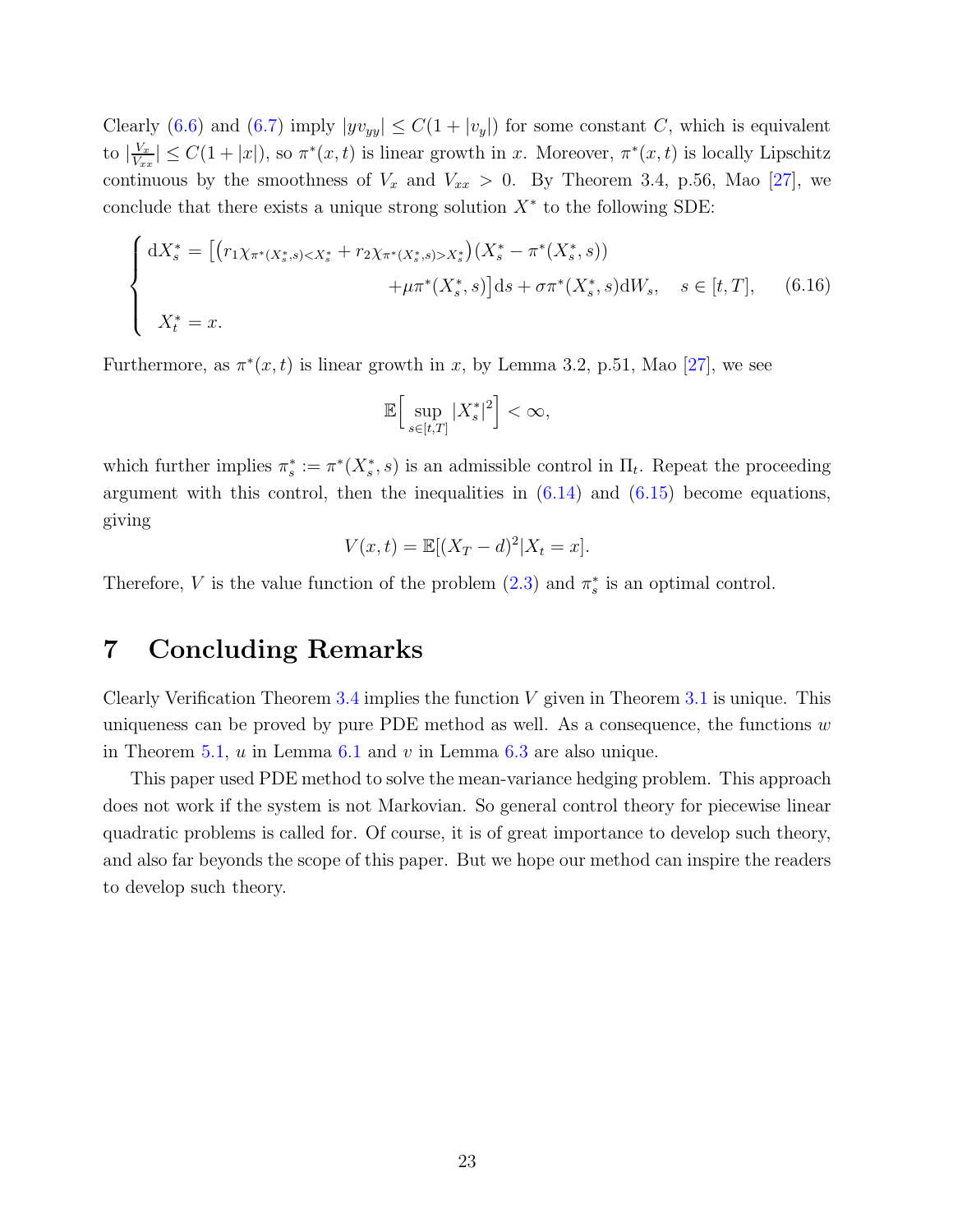### <span id="page-23-3"></span><span id="page-23-0"></span>Appendix A

In this section, we prove Theorem [5.1.](#page-11-2)

Firstly, for fixed  $0 < \varepsilon < 1$ , define a continuous function

$$
\Gamma_{\varepsilon}(\xi,\eta) := A\left(\frac{\xi}{\eta+\varepsilon}\right), \quad (\xi,\eta) \in (-\infty,+\infty) \times [0,+\infty).
$$

Note that

$$
\partial_{\xi} \Gamma_{\varepsilon}(\xi, \eta) = A' \left( \frac{\xi}{\eta + \varepsilon} \right) \frac{1}{\eta + \varepsilon} = \begin{cases} -\frac{1}{\eta + \varepsilon} \in [-\frac{1}{\varepsilon}, 0), a_2 < -\frac{\xi}{\eta + \varepsilon} < a_1 \\ 0, & -\frac{\xi}{\eta + \varepsilon} > a_1 \text{ or } -\frac{\xi}{\eta + \varepsilon} < a_2. \end{cases}
$$

$$
\partial_{\eta} \Gamma_{\varepsilon}(\xi, \eta) = A' \left( \frac{\xi}{\eta + \varepsilon} \right) \frac{-\xi}{(\eta + \varepsilon)^2} = \begin{cases} \frac{\xi}{\eta + \varepsilon} \frac{1}{\eta + \varepsilon} \in [-\frac{a_1}{\varepsilon}, 0), a_2 < -\frac{\xi}{\eta + \varepsilon} < a_1 \\ 0, & -\frac{\xi}{\eta + \varepsilon} > a_1 \text{ or } -\frac{\xi}{\eta + \varepsilon} < a_2, \end{cases}
$$

so the function  $\Gamma_{\varepsilon}(\cdot,\cdot)$  is Lipschitz continuous in  $(-\infty, +\infty) \times [0, +\infty)$ . Moreover, for each fixed  $c > 0$ ,  $\partial_{\xi} \Gamma_{\varepsilon}(\xi, \eta)$  and  $\partial_{\eta} \Gamma_{\varepsilon}(\xi, \eta)$  are uniformly bounded for all  $(\xi, \eta, \varepsilon)(-\infty, +\infty) \times$  $[c, +\infty) \times [0, 1].$ 

Now, consider an approximation equation in a bounded domain

$$
\begin{cases}\nw_{s}^{\varepsilon,N} - \frac{1}{2}\sigma^{2}A^{2}\left(\frac{w^{\varepsilon,N}}{|w_{z}^{\varepsilon,N}|+\varepsilon}\right)w_{zz}^{\varepsilon,N} + \left(\mu - \frac{1}{2}\sigma^{2}A^{2}\left(\frac{w^{\varepsilon,N}}{|w_{z}^{\varepsilon,N}|+\varepsilon}\right) - \sigma^{2}A\left(\frac{w^{\varepsilon,N}}{|w_{z}^{\varepsilon,N}|+\varepsilon}\right)\right)w_{z}^{\varepsilon,N} \\
+ \left(\mu - \sigma^{2}A\left(\frac{w^{\varepsilon,N}}{|w_{z}^{\varepsilon,N}|+\varepsilon}\right)\right)w^{\varepsilon,N} = 0 \quad \text{in} \quad Q_{T}^{N} := (-N, N) \times [0, T], \\
(w^{\varepsilon,N} - w_{z}^{\varepsilon,N})(-N, s) = -e^{-rs}d, \quad w_{z}^{\varepsilon,N}(N, s) = \frac{1}{2}e^{\theta_{1}s}e^{N}, \quad s \in [0, T], \\
w^{\varepsilon,N}(z, 0) = \frac{1}{2}e^{z} - d, \quad -N < z < N,\n\end{cases}
$$
\n(A.1)

The Leray-Schauder fixed point theorem (see [\[10,](#page-29-11) [12\]](#page-29-12)) and embedding theorem (see [\[10\]](#page-29-11)) imply the existence of  $C^{1+\alpha,\frac{1+\alpha}{2}}(\overline{Q_T^N})$  (for some  $\alpha \in (0,1)$ ) solution to the problem  $(A.1)$ . Moreover, the Schauder estimation (see [\[21\]](#page-30-11)) implies  $w^{\varepsilon,N} \in C^{2+\alpha,1+\frac{\alpha}{2}}(\overline{Q_T^N})$ .

In the below proof, we will frequently use the following facts without claim:  $0 < a_2 \leq$  $A(\xi) \le a_1, |A'(\xi)| \le 1, |A'(\xi)\xi| \le a_1 \text{ and } |A'(\xi)\xi^2| \le a_1^2.$ 

We now establish the estimates

<span id="page-23-2"></span><span id="page-23-1"></span>
$$
\frac{1}{2}e^{\theta_2 s}e^z - e^{-r_1 s}d \le w^{\varepsilon, N} \le \frac{1}{2}e^{\theta_1 s}e^z - e^{-r_2 s}d. \tag{A.2}
$$

Denote  $\psi(z,s) = \frac{1}{2}e^{\theta_2 s}e^z - e^{-r_1 s}d$  and  $A(\cdot \cdot) = A\left(\frac{w^{\varepsilon, N}}{|w^{\varepsilon, N}_s|}\right)$  $\frac{w^{\varepsilon,N}}{|w^{\varepsilon,N}_s|+\varepsilon}$ . Using the definitions of  $\theta_2$ ,  $a_1$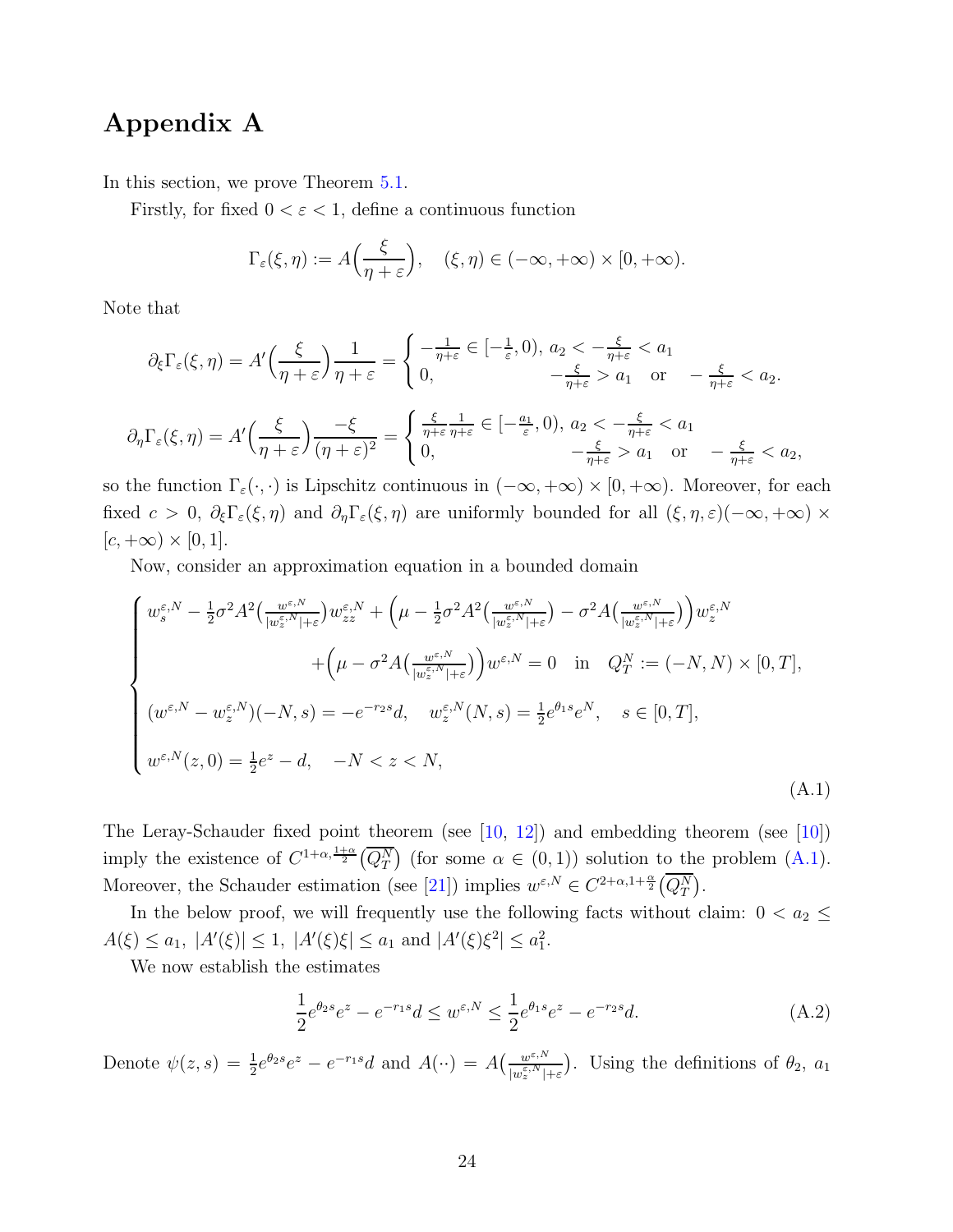and  $a_2$ , we get

$$
\psi_s - \frac{1}{2}\sigma^2 A^2(\cdot \cdot)\psi_{zz} + \left(\mu - \frac{1}{2}\sigma^2 A^2(\cdot \cdot) - \sigma^2 A(\cdot \cdot)\right)\psi_z + \left(\mu - \sigma^2 A(\cdot \cdot)\right)\psi
$$
  
=  $\frac{1}{2}e^{\theta_2 s}e^z \left(\theta_2 - \frac{1}{2}\sigma^2 A^2(\cdot \cdot) + \left(\mu - \frac{1}{2}\sigma^2 A^2(\cdot \cdot) - \sigma^2 A(\cdot \cdot)\right) + \left(\mu - \sigma^2 A(\cdot \cdot)\right)\right)$   
+  $e^{-r_1 s}d\left(r_1 - (\mu - \sigma^2 A(\cdot \cdot))\right)$   
 $\leq \frac{1}{2}e^{\theta_2 s}e^z \left(\theta_2 - \sigma^2 a_2^2 - 2\sigma^2 a_2 + 2\mu\right) + e^{-r_1 s}d\left(r_1 - (\mu - \sigma^2 a_1)\right)$   
= 0.

Notice  $\theta_1 > \theta_2$ , so

$$
\begin{cases}\n\psi(z,0) = \frac{1}{2}e^z - d = w^{\varepsilon,N}(z,0), & -N < z < N, \\
(\psi - \psi_z)(-N,s) = -e^{-r_1s}d \le -e^{-r_2s}d = (w^{\varepsilon,N} - w_z^{\varepsilon,N})(-N,s), & s \in [0,T], \\
\psi_z(N,s) = \frac{1}{2}e^{\theta_2s}e^N \le \frac{1}{2}e^{\theta_1s}e^N = w_z^{\varepsilon,N}(N,s), & s \in [0,T].\n\end{cases}
$$

Applying the comparison principle for linear equation, the first inequality in [\(A.2\)](#page-23-2) is established.

Similarly, let  $\Psi(z,s) = \frac{1}{2}e^{\theta_1s}e^z - e^{-r_2s}d$ , then using the definitions of  $\theta_1$ ,  $a_1$  and  $a_2$ ,

$$
\Psi_s - \frac{1}{2}\sigma^2 A^2(\cdot \cdot) \Psi_{zz} + \left(\mu - \frac{1}{2}\sigma^2 A^2(\cdot \cdot) - \sigma^2 A(\cdot \cdot)\right) \Psi_z + \left(\mu - \sigma^2 A(\cdot \cdot)\right) \Psi
$$
\n
$$
= \frac{1}{2} e^{\theta_1 s} e^z \left(\theta_1 - \frac{1}{2}\sigma^2 A^2(\cdot \cdot) + \left(\mu - \frac{1}{2}\sigma^2 A^2(\cdot \cdot) - \sigma^2 A(\cdot \cdot)\right) + \left(\mu - \sigma^2 A(\cdot \cdot)\right)\right)
$$
\n
$$
+ e^{-r_2 s} d \left(r_2 - (\mu - \sigma^2 A(\cdot \cdot))\right)
$$
\n
$$
\geq \frac{1}{2} e^{\theta_1 s} e^z \left(\theta_1 - \sigma^2 a_1^2 - 2\sigma^2 a_1 + 2\mu\right) + e^{-r_2 s} d \left(r_2 - (\mu - \sigma^2 a_2)\right)
$$
\n
$$
= 0.
$$

Moreover,

$$
\begin{cases} \Psi(z,0) = \frac{1}{2}e^{z} - d = w^{\varepsilon,N}(z,0), & -N < z < N, \\ (\Psi - \Psi_{z})(-N,s) = -e^{-r_{2}s}d = (w^{\varepsilon,N} - w_{z}^{\varepsilon,N})(-N,s), & s \in [0,T], \\ \Psi_{z}(N,s) = \frac{1}{2}e^{\theta_{1}s}e^{N} = w_{z}^{\varepsilon,N}(N,s), & s \in [0,T], \end{cases}
$$

by the comparison principle, the second inequality in  $(A.2)$  is established.

Due to the setting of boundary conditions, we cannot establish  $w_z^{\varepsilon,N} \geq \frac{1}{2}$  $\frac{1}{2}e^{-\kappa s}e^{z}$ . Instead, we first prove

<span id="page-24-0"></span>
$$
w_z^{\varepsilon, N} \ge -e^{-\theta_3 s} d,\tag{A.3}
$$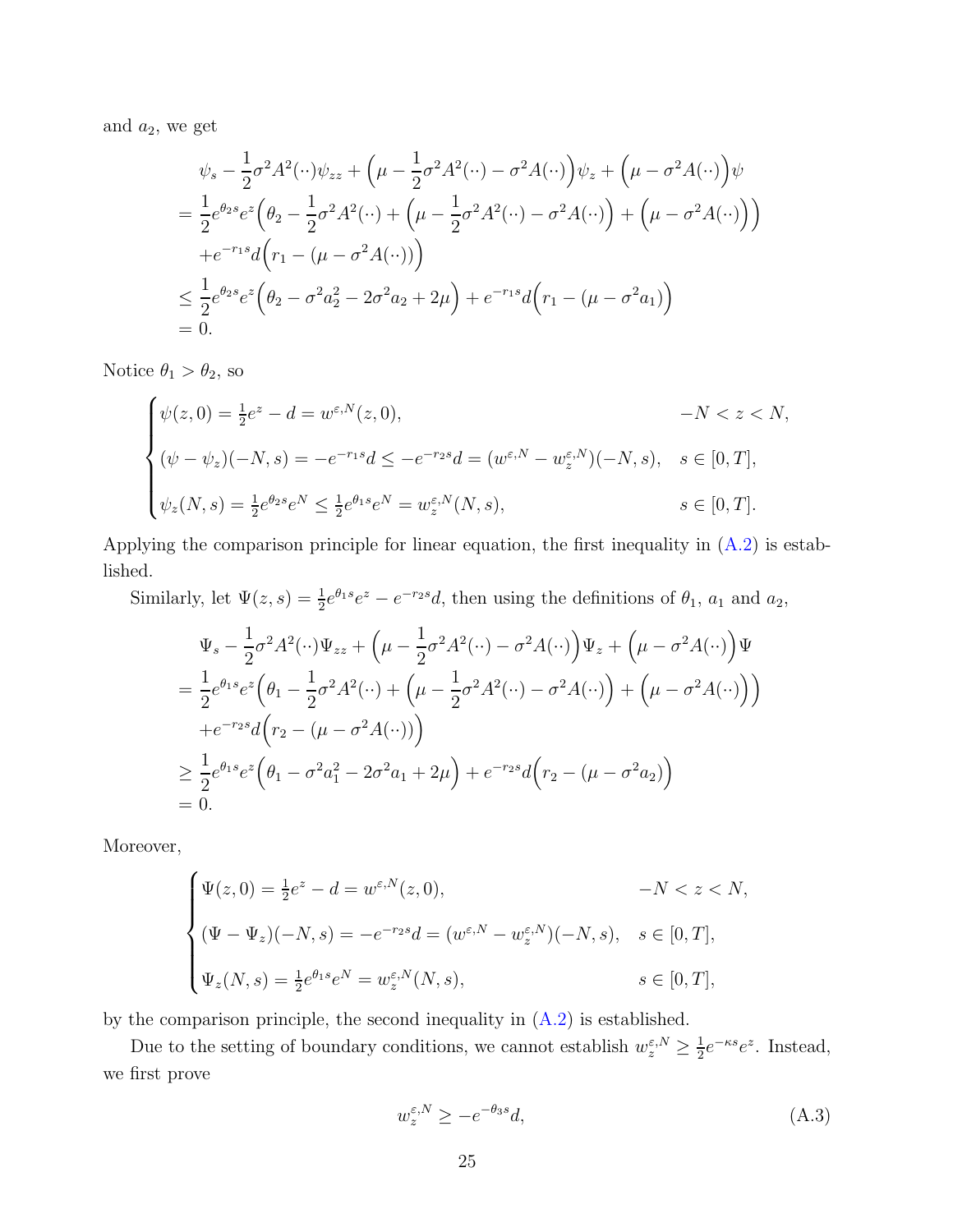where  $\theta_3 = \min{\{\mu - \sigma^2 a_1(a_1 + 3), r_1\}}$ . Differentiating the equation in [\(A.1\)](#page-23-1) w.r.t. z we have

$$
\partial_s w_z^{\varepsilon, N} - \frac{\sigma^2}{2} \partial_z \Big( A^2 (\cdot \cdot) \partial_z w_z^{\varepsilon, N} \Big) + \Big( \mu - \frac{1}{2} \sigma^2 A^2 (\cdot \cdot) - \sigma^2 A (\cdot \cdot) \Big) \partial_z w_z^{\varepsilon, N} + \Big( \mu - \sigma^2 A (\cdot \cdot) \Big) w_z^{\varepsilon, N} \n- \sigma^2 A' (\cdot \cdot) \Big( \frac{w_z^{\varepsilon, N}}{|w_z^{\varepsilon, N}| + \varepsilon} - \frac{w^{\varepsilon, N}}{|w_z^{\varepsilon, N}| + \varepsilon)^2} \operatorname{sgn}(w_z^{\varepsilon, N}) w_{zz}^{\varepsilon, N} \Big) \Big( A (\cdot \cdot) + 1 \Big) w_z^{\varepsilon, N} \n- \sigma^2 A' (\cdot \cdot) \Big( \frac{w_z^{\varepsilon, N}}{|w_z^{\varepsilon, N}| + \varepsilon} - \frac{w^{\varepsilon, N}}{|w_z^{\varepsilon, N}| + \varepsilon)^2} \operatorname{sgn}(w_z^{\varepsilon, N}) w_{zz}^{\varepsilon, N} \Big) w^{\varepsilon, N} = 0.
$$

After reorganizing, we get an equation for  $w_z^{\varepsilon,N}$  in the divergence form:

$$
\partial_s w_z^{\varepsilon,N} - \frac{\sigma^2}{2} \partial_z \left( A^2 (\cdot \cdot) \partial_z w_z^{\varepsilon,N} \right) + \left( -\frac{1}{2} \sigma^2 A^2 (\cdot \cdot) - \sigma^2 A (\cdot \cdot) + \mu \right) \partial_z w_z^{\varepsilon,N}
$$
  
+  $\left( \mu - \sigma^2 A (\cdot \cdot) \right) w_z^{\varepsilon,N} - \sigma^2 A' (\cdot \cdot) \frac{w_z^{\varepsilon,N}}{|w_z^{\varepsilon,N}| + \varepsilon} \left( A (\cdot \cdot) + 1 \right) w_z^{\varepsilon,N}$   
+  $\sigma^2 A' (\cdot \cdot) \left( \frac{w_{\varepsilon,N}}{|w_z^{\varepsilon,N}| + \varepsilon} \right) \left( \frac{w_{\varepsilon,N}^{\varepsilon,N}}{|w_z^{\varepsilon,N}| + \varepsilon} \right) \left( A (\cdot \cdot) + 1 \right) \operatorname{sgn}(w_z^{\varepsilon,N}) \partial_z w_z^{\varepsilon,N}$   
+  $\sigma^2 A' (\cdot \cdot) \left( \frac{w_{\varepsilon,N}}{|w_z^{\varepsilon,N}| + \varepsilon} \right)^2 \operatorname{sgn}(w_z^{\varepsilon,N}) \partial_z w_z^{\varepsilon,N} - \sigma^2 A' (\cdot \cdot) \frac{w_{\varepsilon,N}}{|w_z^{\varepsilon,N}| + \varepsilon} w_z^{\varepsilon,N} = 0. \quad (A.4)$ 

It is not hard to see all the coefficients in  $(A.4)$  are bounded. Denote  $\psi(z,s) = -e^{-\theta_3 s}d$ , then

<span id="page-25-0"></span>
$$
\partial_s \psi - \frac{\sigma^2}{2} \partial_z \left( A^2 (\cdot \cdot) \partial_z \psi \right) + \left( \mu - \frac{1}{2} \sigma^2 A^2 (\cdot \cdot) - \sigma^2 A (\cdot \cdot) \right) \partial_z \psi + \left( \mu - \sigma^2 A (\cdot \cdot) \right) \psi - \sigma^2 A' (\cdot \cdot) \frac{w_z^{\varepsilon, N}}{|w_z^{\varepsilon, N}| + \varepsilon} \left( A (\cdot \cdot) + 1 \right) \psi + \sigma^2 A' (\cdot \cdot) \left( \frac{w^{\varepsilon, N}}{|w_z^{\varepsilon, N}| + \varepsilon} \right) \left( \frac{w_z^{\varepsilon, N}}{|w_z^{\varepsilon, N}| + \varepsilon} \right) \left( A (\cdot \cdot) + 1 \right) \operatorname{sgn}(w_z^{\varepsilon, N}) \partial_z \psi + \sigma^2 A' (\cdot \cdot) \left( \frac{w^{\varepsilon, N}}{|w_z^{\varepsilon, N}| + \varepsilon} \right)^2 \operatorname{sgn}(w_z^{\varepsilon, N}) \partial_z \psi - \sigma^2 A' (\cdot \cdot) \frac{w^{\varepsilon, N}}{|w_z^{\varepsilon, N}| + \varepsilon} \psi = e^{-\theta_3 s} d \left( \theta_3 - \mu + \sigma^2 A (\cdot \cdot) + \sigma^2 A' (\cdot \cdot) \frac{w_z^{\varepsilon, N}}{|w_z^{\varepsilon, N}| + \varepsilon} \left( A (\cdot \cdot) + 1 \right) + \sigma^2 A' (\cdot \cdot) \frac{w^{\varepsilon, N}}{|w_z^{\varepsilon, N}| + \varepsilon} \right) \le e^{-\theta_3 s} d(\theta_3 - \mu + \sigma^2 a_1 + \sigma^2 a_1 (a_1 + 1) + \sigma^2 a_1) \le 0,
$$

thanks to the definition of  $\theta_3$ . Moreover,

$$
\begin{cases}\nw_z^{\varepsilon, N}(z, 0) = \frac{1}{2}e^z \ge 0 \ge \psi(z, 0), \\
w_z^{\varepsilon, N}(-N, s) = w^{\varepsilon, N}(-N, s) + e^{-r_2 s} d > -e^{-r_1 s} d \ge \psi(-N, s), \quad \text{(by (A.2))} \\
w_z^{\varepsilon, N}(N, s) = \frac{1}{2}e^{\theta_1 s}e^N \ge 0 \ge \psi(N, s).\n\end{cases}
$$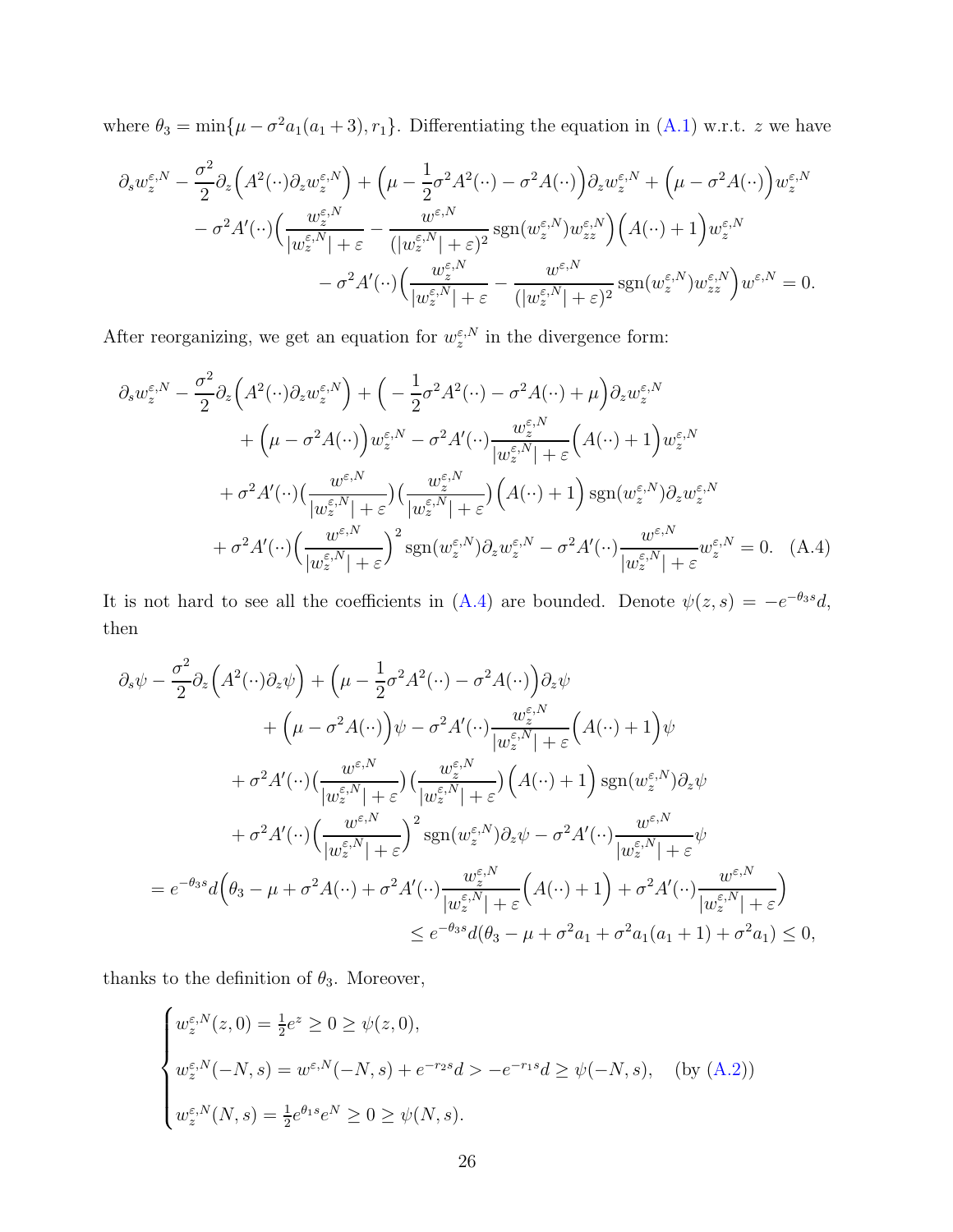<span id="page-26-2"></span>Using the comparison principle for divergence form (see [\[10\]](#page-29-11) or [\[30\]](#page-31-13)), we obtain  $w_z^{\varepsilon,N} \geq \psi$ , giving [\(A.3\)](#page-24-0).

We next to prove

<span id="page-26-1"></span><span id="page-26-0"></span>
$$
w_z^{\varepsilon,N} \le \frac{1}{2} e^{ks} e^z. \tag{A.5}
$$

Denote  $g^{\varepsilon,N}(z,s) = e^{-z} w^{\varepsilon,N}(z,s)$ . According to [\(A.4\)](#page-25-0), we have

$$
\partial_s g^{\varepsilon,N} - \frac{\sigma^2}{2} \partial_z \left( A^2(\cdot \cdot) g_z^{\varepsilon,N} \right) - \sigma^2 A^2(\cdot \cdot) g_z^{\varepsilon,N} - \frac{\sigma^2}{2} A^2(\cdot \cdot) g^{\varepsilon,N} \n- \sigma^2 A(\cdot \cdot) A'(\cdot \cdot) \left( \frac{w_z^{\varepsilon,N}}{w_z^{\varepsilon,N} + \varepsilon} g - \left( \frac{w_z^{\varepsilon,N}}{|w_z^{\varepsilon,N}| + \varepsilon} \right) \left( \frac{w_z^{\varepsilon,N}}{|w_z^{\varepsilon,N}| + \varepsilon} \right) \operatorname{sgn}(w_z^{\varepsilon,N}) \left( g_z^{\varepsilon,N} + g^{\varepsilon,N} \right) \right) \n+ \left( \mu - \frac{1}{2} \sigma^2 A^2(\cdot \cdot) - \sigma^2 A(\cdot \cdot) \right) \left( g_z^{\varepsilon,N} + g^{\varepsilon,N} \right) \n+ \left( \mu - \sigma^2 A(\cdot \cdot) \right) g^{\varepsilon,N} - \sigma^2 A'(\cdot \cdot) \left( A(\cdot \cdot) + 1 \right) g^{\varepsilon,N} \n+ \sigma^2 A'(\cdot \cdot) \frac{w_{\varepsilon,N}}{|w_z^{\varepsilon,N}| + \varepsilon} \left( A(\cdot \cdot) + 1 \right) \operatorname{sgn}(w_z^{\varepsilon,N}) \left( g_z^{\varepsilon,N} + g^{\varepsilon,N} \right) \n+ \sigma^2 A'(\cdot \cdot) \left( \frac{w_{\varepsilon,N}}{|w_z^{\varepsilon,N}| + \varepsilon} \right)^2 \operatorname{sgn}(w_z^{\varepsilon,N}) \left( g_z^{\varepsilon,N} + g^{\varepsilon,N} \right) - \sigma^2 A'(\cdot \cdot) \frac{w_{\varepsilon,N}}{|w_z^{\varepsilon,N}| + \varepsilon} g^{\varepsilon,N} = 0. \quad (A.6)
$$

On the other hand, denote  $\Psi(z,s) = \frac{1}{2}e^{ks}$ , then

$$
\partial_s \Psi - \frac{\sigma^2}{2} \partial_z \left( A^2 (\cdot \cdot) \Psi_z \right) - \sigma^2 A^2 (\cdot \cdot) \Psi_z - \frac{\sigma^2}{2} A^2 (\cdot \cdot) \Psi \n- \sigma^2 A (\cdot \cdot) A' (\cdot \cdot) \left( \frac{w_z^{\varepsilon, N}}{w_z^{\varepsilon, N} + \varepsilon} \Psi - \left( \frac{w_z^{\varepsilon, N}}{|w_z^{\varepsilon, N}| + \varepsilon} \right) \left( \frac{w_z^{\varepsilon, N}}{|w_z^{\varepsilon, N}| + \varepsilon} \right) \operatorname{sgn}(w_z^{\varepsilon, N}) (\Psi_z + \Psi) \right) \n+ \left( -\frac{1}{2} \sigma^2 A^2 (\cdot \cdot) - \sigma^2 A (\cdot \cdot) + \mu \right) (\Psi_z + \Psi) \n+ \left( \mu - \sigma^2 A (\cdot \cdot) \right) \Psi - \sigma^2 A' (\cdot \cdot) \left( A (\cdot \cdot) + 1 \right) \Psi \n+ \sigma^2 A' (\cdot \cdot) \frac{w_{\varepsilon, N}}{|w_z^{\varepsilon, N}| + \varepsilon} (A (\cdot \cdot) + 1) \operatorname{sgn}(w_z^{\varepsilon, N}) (\Psi_z + \Psi) \n+ \sigma^2 A' (\cdot \cdot) \left( \frac{w_{\varepsilon, N}}{|w_z^{\varepsilon, N}| + \varepsilon} \right)^2 \operatorname{sgn}(w_z^{\varepsilon, N}) (\Psi_z + \Psi) - \sigma^2 A' (\cdot \cdot) \frac{w_{\varepsilon, N}}{|w_z^{\varepsilon, N}| + \varepsilon} \Psi \n\geq \frac{1}{2} e^{ks} \left( k - \frac{1}{2} \sigma^2 a_1^2 - \sigma^2 a_1^2 - \frac{1}{2} \sigma^2 a_1^2 - \sigma^2 a_1 (a_1 + 1) - \sigma^2 a_1^2 - \sigma^2 a_1 \right) \geq 0,
$$

thanks to the definition of k. Notice  $k \geq \theta_1$ , so

$$
\begin{cases}\ng^{\varepsilon,N}(z,0) = \frac{1}{2} = \Psi(z,0), \\
g^{\varepsilon,N}(-N,s) = e^N(w^{\varepsilon,N} + e^{-rs}d)(-N,s) \le \frac{1}{2}e^{\theta_1 s} \le \frac{1}{2}e^{ks} = \Psi(-N,s), \quad \text{(by (A.2))} \\
g^{\varepsilon,N}(N,s) = \frac{1}{2}e^{\theta_1 s} \le \frac{1}{2}e^{ks} = \Psi(N,s).\n\end{cases}
$$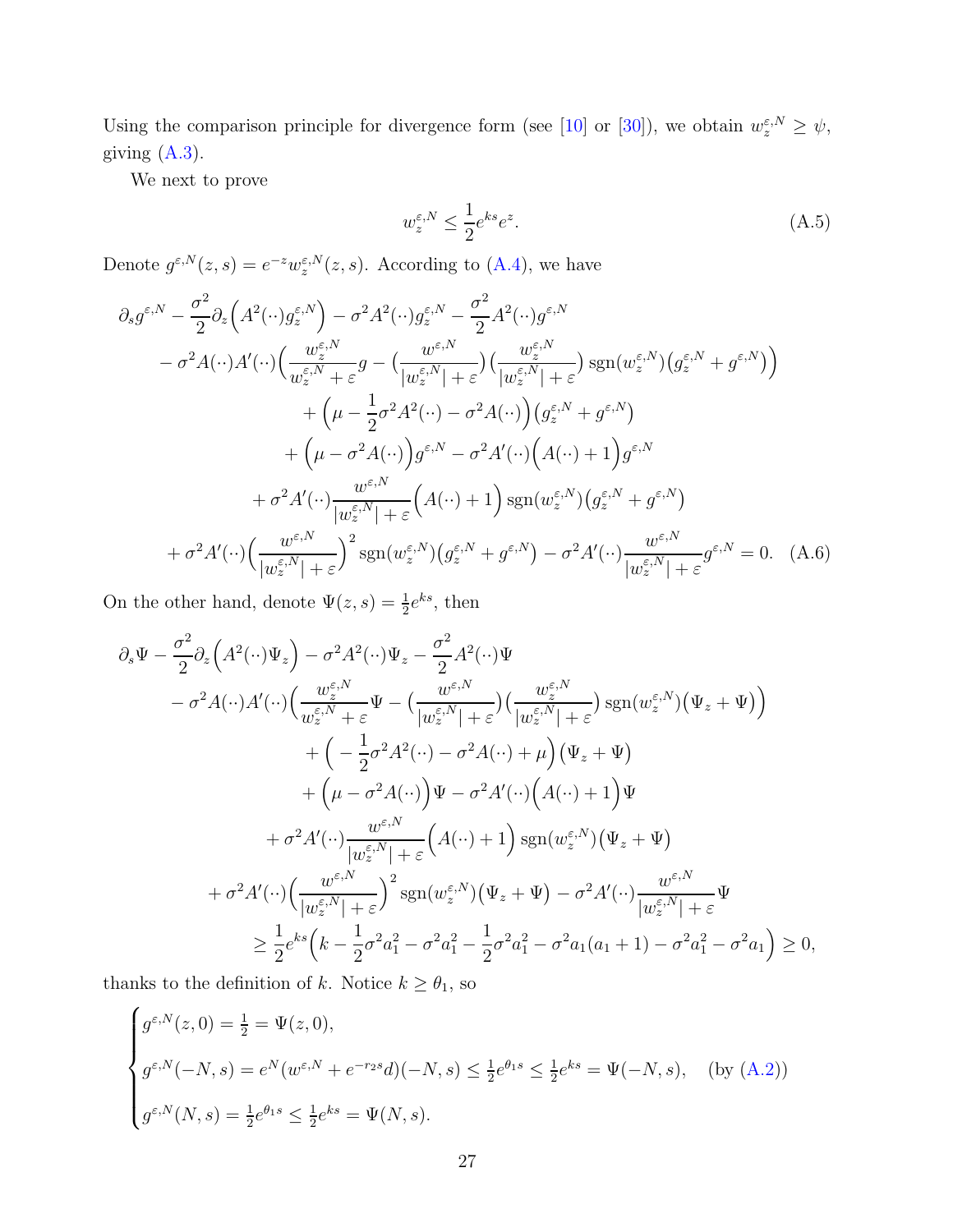<span id="page-27-4"></span>Using the comparison principle for divergence form, we obtain  $g^{\varepsilon,N} \leq \Psi$ , proving [\(A.5\)](#page-26-0).

Thanks to [\(A.2\)](#page-23-2), [\(A.3\)](#page-24-0) and [\(A.5\)](#page-26-0), for each  $a < b$ , when  $N > \max\{|a|, |b|\}$ , taking the  $C^{\alpha, \frac{\alpha}{2}}$  interior estimate (see [\[21\]](#page-30-11) or [\[24\]](#page-30-13)) to the equation in [\(A.1\)](#page-23-1) and [\(A.4\)](#page-25-0) respectively, we obtain

$$
|w^{\varepsilon,N}|_{C^{\alpha,\frac{\alpha}{2}}([a,b]\times[0,T])},\quad |w^{\varepsilon,N}_z|_{C^{\alpha,\frac{\alpha}{2}}([a,b]\times[0,T])}\leq C.
$$

where C is independent of  $\varepsilon$  and N. Since  $\Gamma_{\varepsilon}(\cdot,\cdot)$  is Lipschitz continuous in  $(-\infty, +\infty) \times$  $[0, +\infty)$ , we have

<span id="page-27-1"></span>
$$
\left| A\left(\frac{w^{\varepsilon,N}}{|w^{\varepsilon,N}_z|+\varepsilon}\right) \right| C^{\alpha,\frac{\alpha}{2}}([a,b]\times[0,T]) \leq C_{\varepsilon} \tag{A.7}
$$

i.e. the coefficients in the equation of [\(A.1\)](#page-23-1) belong to  $C^{\alpha, \frac{\alpha}{2}}([a, b] \times [0, T])$ , so we can take the Schauder interior estimate to the equation in  $(A.1)$  to get

<span id="page-27-2"></span>
$$
|w^{\varepsilon,N}|_{C^{2+\alpha,1+\frac{\alpha}{2}}([a,b]\times[0,T])} \leq C_{\varepsilon}.\tag{A.8}
$$

where the above two  $C_{\varepsilon}$ s are independent of N. Therefore, there exists  $w^{\varepsilon} \in C^{2+\alpha,1+\frac{\alpha}{2}}(\overline{Q_T})$ such that, for any region  $Q = (a, b) \times (0, T] \subset Q_T$ , there exists a subsequence of  $w^{\varepsilon, N}$ , which we still denote by  $w^{\varepsilon,N}$ , such that  $w^{\varepsilon,N} \to w^{\varepsilon}$  in  $C^{2,1}(\overline{Q})$  when  $N \to \infty$ . So  $w^{\varepsilon}$  satisfies the initial problem

$$
\begin{cases}\nw_{s}^{\varepsilon} - \frac{1}{2}\sigma^{2}A^{2}\left(\frac{w^{\varepsilon}}{|w_{z}^{\varepsilon}|+\varepsilon}\right)w_{zz}^{\varepsilon} + \left(\mu - \frac{1}{2}\sigma^{2}A^{2}\left(\frac{w^{\varepsilon}}{|w_{z}^{\varepsilon}|+\varepsilon}\right) - \sigma^{2}A\left(\frac{w^{\varepsilon}}{|w_{z}^{\varepsilon}|+\varepsilon}\right)\right)w_{z}^{\varepsilon} \\
&+ \left(\mu - \sigma^{2}A\left(\frac{w^{\varepsilon}}{|w_{z}^{\varepsilon}|+\varepsilon}\right)\right)w^{\varepsilon} = 0 \quad \text{in} \quad Q_{T}, \quad (A.9) \\
w^{\varepsilon}(z,0) = \frac{1}{2}e^{z} - d\n\end{cases}
$$

with the exponential growth condition on  $w^{\varepsilon}$  and  $w^{\varepsilon}$  by the estimates [\(A.2\)](#page-23-2), [\(A.3\)](#page-24-0) and [\(A.5\)](#page-26-0).

We now prove

<span id="page-27-3"></span><span id="page-27-0"></span>
$$
w_z^{\varepsilon} \ge \frac{1}{2} e^{-\kappa s} e^z. \tag{A.10}
$$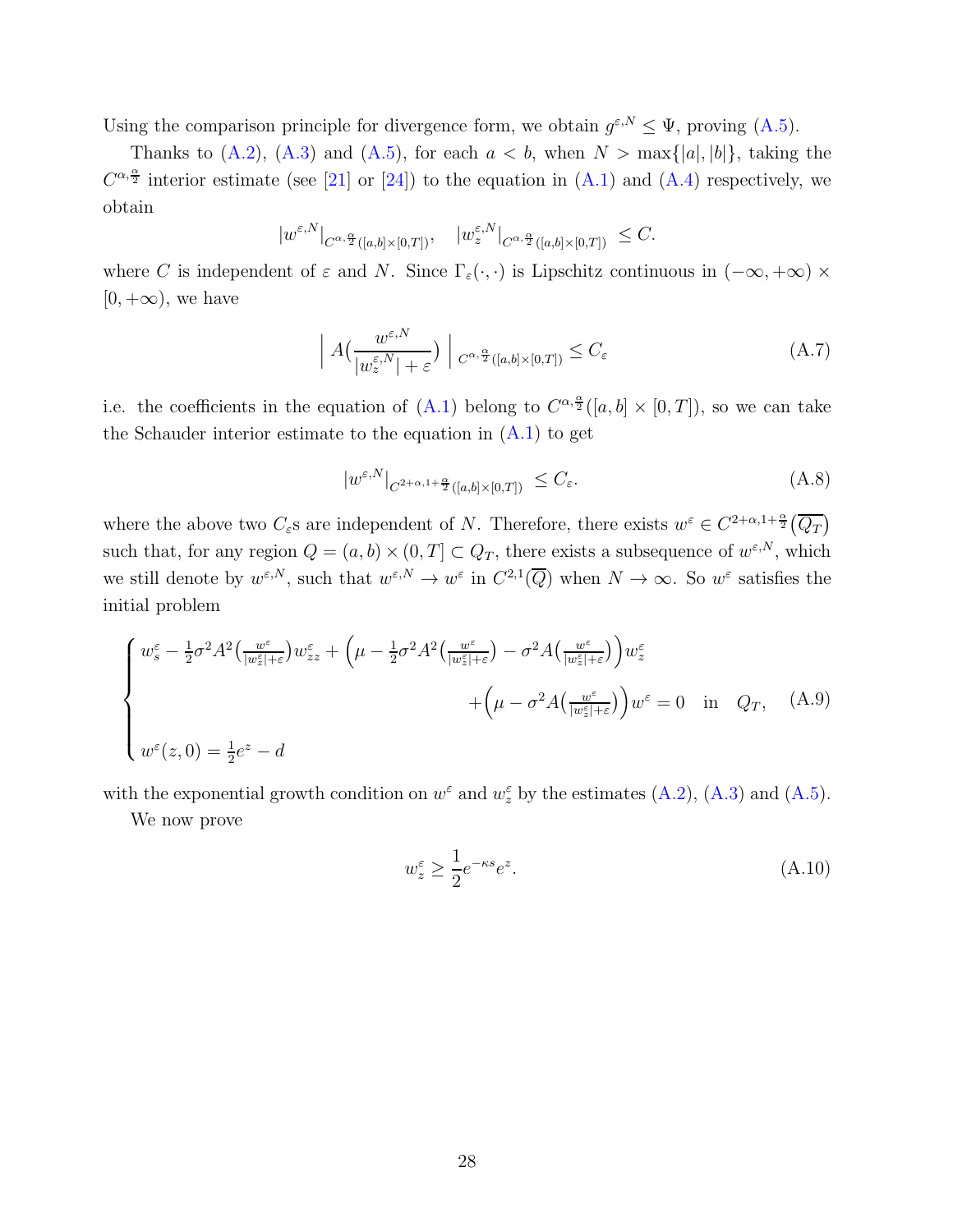Denote  $g^{\varepsilon}(z, s) = e^{-z} w_{z}^{\varepsilon}(z, s)$  and  $A(\cdots) = A\left(\frac{w^{\varepsilon}}{|w_{z}^{\varepsilon}|}\right)$  $\frac{w^{\varepsilon}}{|w_{\varepsilon}^{\varepsilon}|+\varepsilon}$ . Letting  $N \to \infty$  in [\(A.6\)](#page-26-1), we obtain

$$
\partial_s g^{\varepsilon} - \frac{\sigma^2}{2} \partial_z \left( A^2 (\cdots) g_z^{\varepsilon} \right) - \sigma^2 A^2 (\cdots) g_z^{\varepsilon} - \frac{\sigma^2}{2} A^2 (\cdots) g^{\varepsilon}
$$
  

$$
- \sigma^2 A (\cdots) A' (\cdots) \left( \frac{w_z^{\varepsilon}}{|w_z^{\varepsilon}| + \varepsilon} g^{\varepsilon} - \left( \frac{w^{\varepsilon}}{|w_z^{\varepsilon}| + \varepsilon} \right) \left( \frac{w_z^{\varepsilon}}{|w_z^{\varepsilon}| + \varepsilon} \right) \operatorname{sgn}(w_z^{\varepsilon}) \left( g_z^{\varepsilon} + g^{\varepsilon} \right) \right)
$$
  

$$
+ \left( \mu - \frac{1}{2} \sigma^2 A^2 (\cdots) - \sigma^2 A (\cdots) \right) \left( g_z^{\varepsilon} + g^{\varepsilon} \right)
$$
  

$$
+ \left( \mu - \sigma^2 A (\cdots) \right) g^{\varepsilon} - \sigma^2 A' (\cdots) \left( A (\cdots) + 1 \right) g^{\varepsilon}
$$
  

$$
+ \sigma^2 A' (\cdots) \frac{w^{\varepsilon}}{|w_z^{\varepsilon}| + \varepsilon} \left( A (\cdots) + 1 \right) \operatorname{sgn}(w_z^{\varepsilon}) \left( g_z^{\varepsilon} + g^{\varepsilon} \right)
$$
  

$$
+ \sigma^2 A' (\cdots) \left( \frac{w^{\varepsilon}}{|w_z^{\varepsilon}| + \varepsilon} \right)^2 \operatorname{sgn}(w_z^{\varepsilon}) \left( g_z^{\varepsilon} + g^{\varepsilon} \right) - \sigma^2 A' (\cdots) \frac{w^{\varepsilon}}{|w_z^{\varepsilon}| + \varepsilon} g^{\varepsilon} = 0.
$$

On the other hand, denote  $\Psi(z,s) = \frac{1}{2}e^{-\kappa s}$ , we have

$$
\partial_s \Psi - \frac{\sigma^2}{2} \partial_z \Big( A^2 (\cdots) \Psi_z \Big) - \sigma^2 A^2 (\cdots) \Psi_z - \frac{\sigma^2}{2} A^2 (\cdots) \Psi
$$
  
\n
$$
- \sigma^2 A (\cdots) A' (\cdots) \Big( \frac{w_z^{\varepsilon}}{|w_z^{\varepsilon}| + \varepsilon} \Psi - \Big( \frac{w^{\varepsilon}}{|w_z^{\varepsilon}| + \varepsilon} \Big) \Big( \frac{w_z^{\varepsilon}}{|w_z^{\varepsilon}| + \varepsilon} \Big) \operatorname{sgn}(w_z^{\varepsilon}) \Big( \Psi_z + \Psi \Big) \Big)
$$
  
\n
$$
+ \Big( -\frac{1}{2} \sigma^2 A^2 (\cdots) - \sigma^2 A (\cdots) + \mu \Big) \Big( \Psi_z + \Psi \Big)
$$
  
\n
$$
+ \Big( \mu - \sigma^2 A (\cdots) \Big) \Psi - \sigma^2 A' (\cdots) \Big( A (\cdots) + 1 \Big) \Psi
$$
  
\n
$$
+ \sigma^2 A' (\cdots) \frac{w^{\varepsilon}}{|w_z^{\varepsilon}| + \varepsilon} \Big( A (\cdots) + 1 \Big) \operatorname{sgn}(w_z^{\varepsilon}) \Big( \Psi_z + \Psi \Big)
$$
  
\n
$$
+ \sigma^2 A' (\cdots) \Big( \frac{w^{\varepsilon}}{|w_z^{\varepsilon}| + \varepsilon} \Big)^2 \operatorname{sgn}(w_z^{\varepsilon}) \Big( \Psi_z + \Psi \Big) - \sigma^2 A' (\cdots) \frac{w^{\varepsilon}}{|w_z^{\varepsilon}| + \varepsilon} \Psi
$$
  
\n
$$
\leq \frac{1}{2} e^{-\kappa s} \Big( -\kappa + \sigma^2 a_1 (1 + a_1) + \mu + \mu + \sigma^2 (a_1 + 1) + \sigma^2 a_1 (a_1 + 1) + \sigma^2 a_1^2 + \sigma^2 a_1 \Big) = 0,
$$

thanks to the definition of  $\kappa$ . Moreover,  $g(z, 0) = \frac{1}{2} = \Psi(z, 0)$ . By the comparison principle we have  $g \geq \Psi$ , hence,  $(A.10)$  is proved.

Thanks to [\(A.5\)](#page-26-0) and [\(A.10\)](#page-27-0),  $w_z^{\varepsilon}$  has positive lower and upper bounds which are independent of  $\varepsilon$  in any bounded region, noting that the bounds of  $|\partial_{\eta}\Gamma_{\varepsilon}(\xi,\eta)|$  and  $|\partial_{\eta}\Gamma_{\varepsilon}(\xi,\eta)|$  are independent of  $\varepsilon$  when  $\eta$  has a positive lower bound, so the constants  $C_{\varepsilon}$ s in the estimates [\(A.7\)](#page-27-1) and [\(A.8\)](#page-27-2) are independent of  $\varepsilon$ . Let  $\varepsilon \to 0$  in [\(A.9\)](#page-27-3), we obtain a limit w that satisfies  $(4.7)$ . Moreover,  $(5.1)$  and  $(5.2)$  are the direct consequences of  $(A.2)$ ,  $(A.5)$ ,  $(A.10)$ .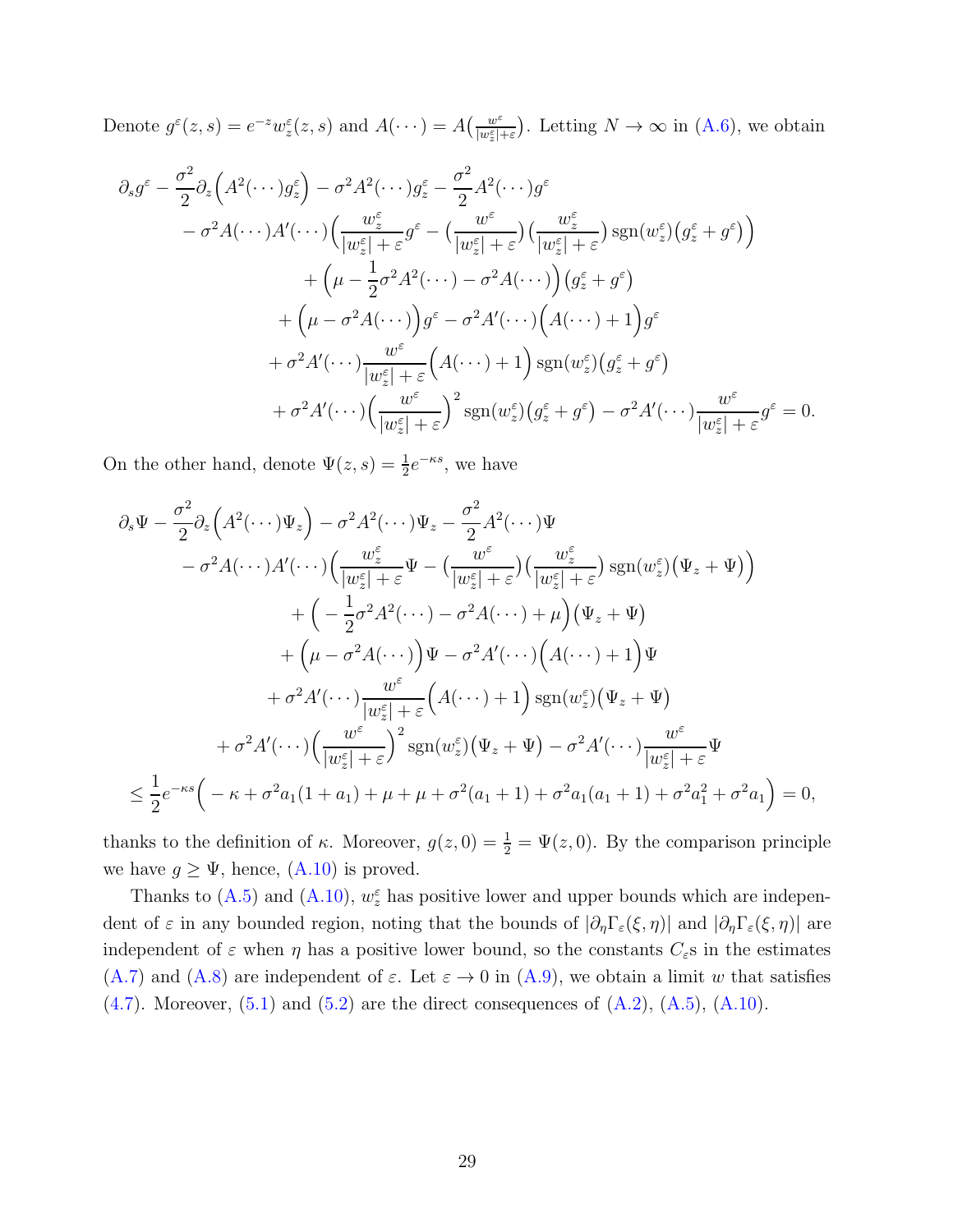### <span id="page-29-5"></span>References

- <span id="page-29-1"></span>[1] Y. Bergman, Option pricing with divergent borrowing and lending rates, Working paper, Brown University, 1991. [3](#page-2-0)
- <span id="page-29-10"></span>[2] T. R. Bielecki, H. Q. Jin, S. R. Pliska and X. Y. Zhou. Continuous-Time Mean-Variance Portfolio Selection with Bankruptcy Prohibition, Math. Finance 15, 213-244, 2005. [2](#page-1-0)
- <span id="page-29-6"></span>[3] M.G. Crandall and P.L. Lions, *Viscosity Solutions of Hamilton-Jacobi Equations*, Trans. AMS, 277:1-42, 1983. [6](#page-5-5)
- <span id="page-29-3"></span>[4] J. Cvitanic and I. Karatzas, Hedging contingent claims with constrained portfolios, The Annals of Applied Probability, 3:652-681, 1993. [3](#page-2-0)
- [5] M. Dai, Z.Q. Xu, and X.Y. Zhou, Continuous–time Markowitz's model with transaction costs, SIAM Journal on Financial Mathematics, 1:96–125, 2010. [2,](#page-1-0) [3](#page-2-0)
- <span id="page-29-2"></span>[6] M. Dai, and F. H. Yi, Finite-horizon optimal investment with transaction costs: A parabolic double obstacle problem, J. Differential Equations, 246:1445–1469. [2,](#page-1-0) [3,](#page-2-0) [4](#page-3-0)
- [7] M. Dai and F. Yi, Finite Horizon Optimal Investment with Transaction Costs: A Parabolic Double Obstacle Problem, Journal of Differential Equations, 246:1445-1469, 2009. [2,](#page-1-0) [3,](#page-2-0) [4](#page-3-0)
- <span id="page-29-9"></span><span id="page-29-4"></span>[8] M.H.A. Davis and A. Norman, Portfolio Selection with Transaction Costs, Mathematics of Operations Research, 15:676-713, 1990. [3](#page-2-0)
- <span id="page-29-11"></span>[9] W.H. Fleming and T. Zariphopoulou, An Optimal Consumption and Investment Models with Borrowing Constraints, Mathematics of Operations Research, 16:802-822, 1991. [3](#page-2-0)
- <span id="page-29-8"></span>[10] A. Friedman, Partial differential equations of parabolic type, Prentice-Hall Inc., 1964. [24,](#page-23-3) [27](#page-26-2)
- <span id="page-29-12"></span>[11] C. Fu, A. Lari-Lavassani, and X. Li, Dynamic mean–variance portfolio selection with borrowing constraint, European Journal of Operational Research, 200:312-319, 2010. [3](#page-2-0)
- <span id="page-29-0"></span>[12] D. Gilbarg and N.S. Trudinger, Elliptic Partial Differential Equations of Second Order, Springer-Verlag, New York, 1983. [24](#page-23-3)
- <span id="page-29-7"></span>[13] C. Gourieroux, J.P. Laurent, H. Pham, *Mean-Variance Hedging and Numéraire*, Mathematical Finance, 8:179-200, 2002. [2](#page-1-0)
- [14] C. Guan, On a free boundary problem for an optimal investment problem with different interest rates, Commun. Math. Sci., 18(1):31-54, 2020. [3,](#page-2-0) [4](#page-3-0)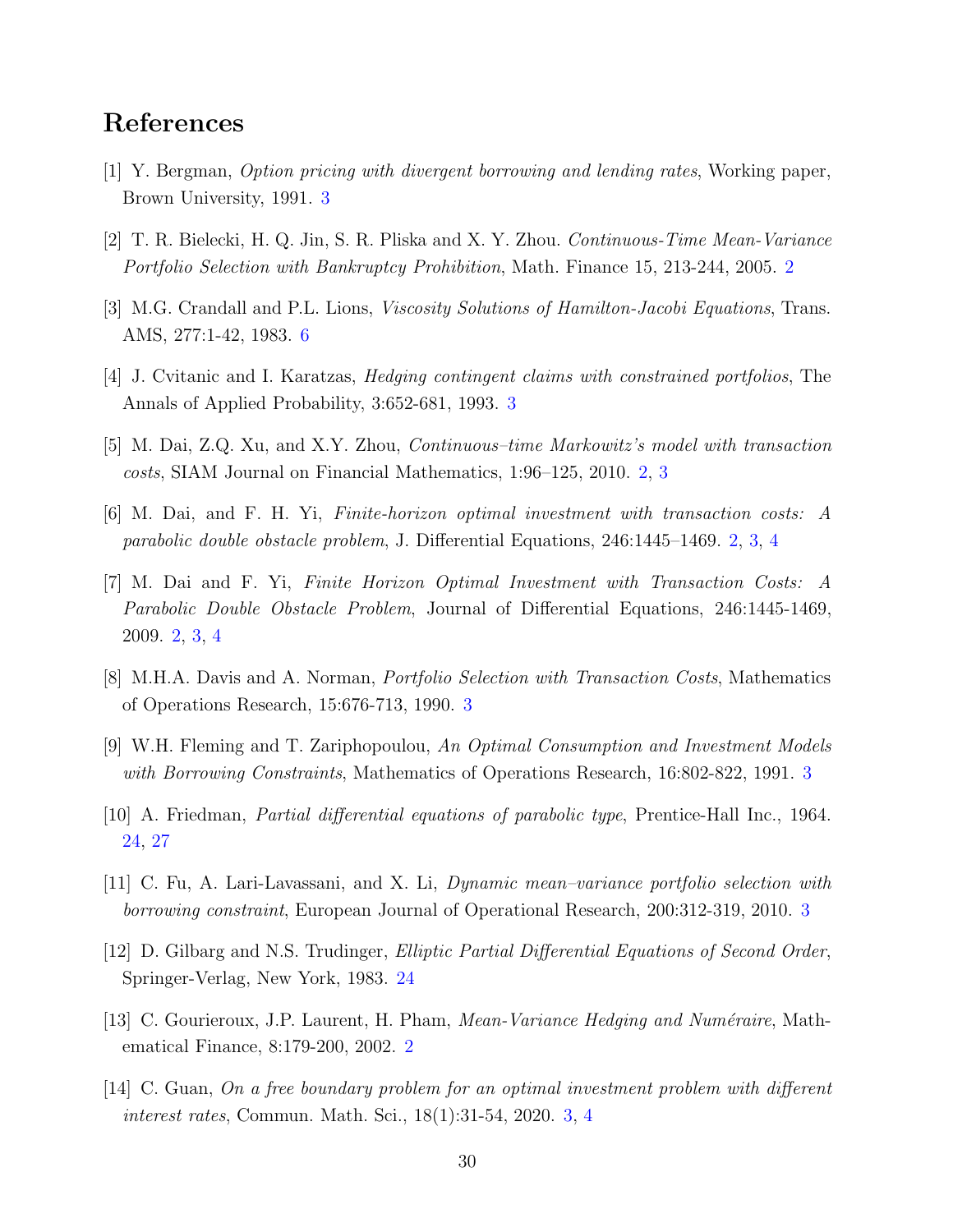- <span id="page-30-9"></span><span id="page-30-4"></span>[15] D. Hou, and Z.Q. Xu, A robust Markowitz mean–variance portfolio selection model with an intractable claim, SIAM Journal on Financial Mathematics, 7:124–151, 2016. [2](#page-1-0)
- <span id="page-30-5"></span>[16] Y. Hu, X. Shi, and Z.Q. Xu, Constrained stochastic LQ control with regime switching and application to portfolio selection, to appear in Annals of Applied Probability, 2021. [2](#page-1-0)
- [17] Y. Hu, X. Shi, and Z.Q. Xu, Constrained stochastic LQ control on infinite time horizon with regime switching, to appear in ESAIM: Control, Optimisation and Calculus of Variations, <https://arxiv.org/abs/2104.11960>, 2021. [2](#page-1-0)
- <span id="page-30-6"></span><span id="page-30-2"></span>[18] Y. Hu, and X.Y. Zhou, Constrained stochastic LQ control with random coefficients, and application to portfolio selection, SIAM J. Control Optim. 44:444–466, 2005 [2](#page-1-0)
- [19] M. Kohlmann and S. Tang, Global adapted solution of one-dimensional backward stochastic Riccati equations with application to the mean-variance hedging, Stochastic Process. Appl., 97:255-288, 2002. [2](#page-1-0)
- <span id="page-30-11"></span><span id="page-30-10"></span>[20] R. Korn, Option pricing in a model with a higher interest rate for borrowing than for lending, Working paper, 1992. [3](#page-2-0)
- [21] O.A. Ladyženskaja, V.A. Solonnikov and N.N. Ural'ceva, *Linear and Quasilinear Equa*tions of Parabolic Type, American Mathematical Society, Providence, R.I., 23:page numbers, 1967. [20,](#page-19-5) [24,](#page-23-3) [28](#page-27-4)
- <span id="page-30-8"></span><span id="page-30-1"></span>[22] X. Li, and Z.Q. Xu, Continuous–time mean–variance portfolio selection with constraints on wealth and portfolio, Operations Research Letters, 44:729-736, 2016. [2](#page-1-0)
- <span id="page-30-13"></span>[23] X. Li, X. Y. Zhou and A. E. B. Lim. Dynamic Mean-Variance Portfolio Selection with No-Shorting Constraints, SIAM J. Contl. Opt. 40, 1540-1555, 2001. [2](#page-1-0)
- <span id="page-30-7"></span>[24] G.M. Lieberman, Second Order Parabolic Differential Equations, World Scientific, 1996. [28](#page-27-4)
- <span id="page-30-3"></span>[25] A. Lim and X. Y. Zhou, Mean-variance portfolio selection with random parameters in a complete market, Math. Oper. Res., 27:101-120, 2002. [2](#page-1-0)
- <span id="page-30-12"></span>[26] S. Lv, Z. Wu, Z. Yu, Continuous-time mean-variance portfolio selection with random horizon in an incomplete market, Autom. 69:176-180, [2](#page-1-0)016. 2
- <span id="page-30-0"></span>[27] X.R. Mao, Stochastic Differential Equations and Applications (Second Edition), Woodhead Publishing, 2008. [23](#page-22-0)
- [28] H.M. Markowitz, Portfolio selection, The Journal of Finance, 7(1):77-91, 1952. [1](#page-0-0)